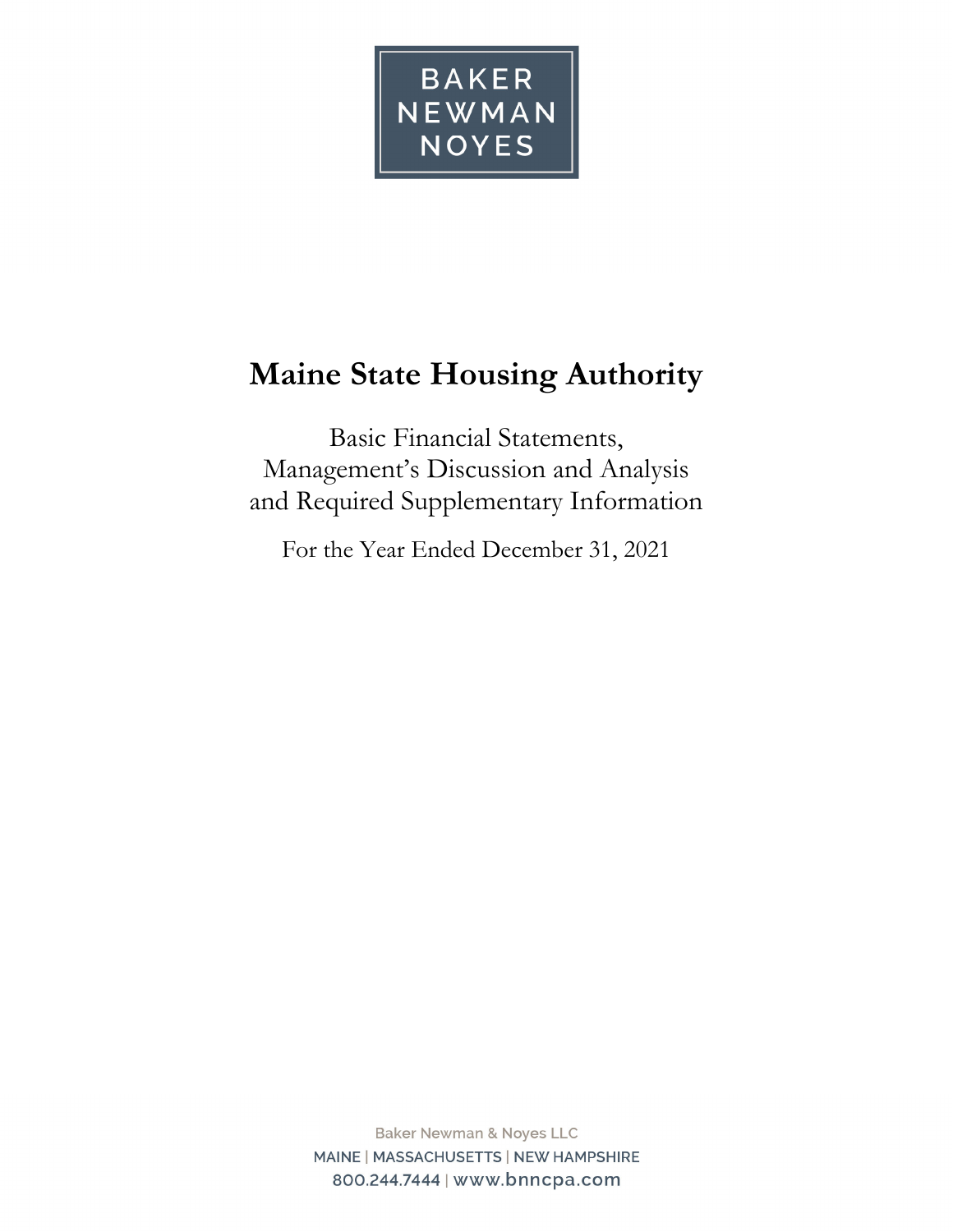# **MAINE STATE HOUSING AUTHORITY**

# FINANCIAL STATEMENTS

For the Year Ended December 31, 2021

# TABLE OF CONTENTS

| Independent Auditors' Report                                                        | $1 - 2$   |
|-------------------------------------------------------------------------------------|-----------|
| Management's Discussion and Analysis                                                | $3 - 11$  |
| <b>Basic Financial Statements:</b>                                                  |           |
| Agency – Wide Financial Statements:                                                 |           |
| <b>Statement of Net Position</b>                                                    | 12        |
| <b>Statement of Activities</b>                                                      | 13        |
| <b>Fund Financial Statements:</b>                                                   |           |
| Statement of Net Position - Proprietary Funds                                       | 14        |
| Statement of Revenues, Expenses and Changes                                         |           |
| in Net Position - Proprietary Funds                                                 | 15        |
| Statement of Cash Flows – Proprietary Funds                                         | 16        |
| Balance Sheet – Governmental Funds                                                  | 17        |
| Statement of Revenues, Expenditures and Changes                                     |           |
| in Fund Balances – Governmental Funds                                               | 18        |
| Notes to Financial Statements                                                       | $19 - 47$ |
| <b>Required Supplementary Information:</b>                                          |           |
| Schedule of MaineHousing's Proportionate Share of the Net Pension (Asset) Liability | 48        |
| Schedule of MaineHousing's Pension Contributions                                    | 48        |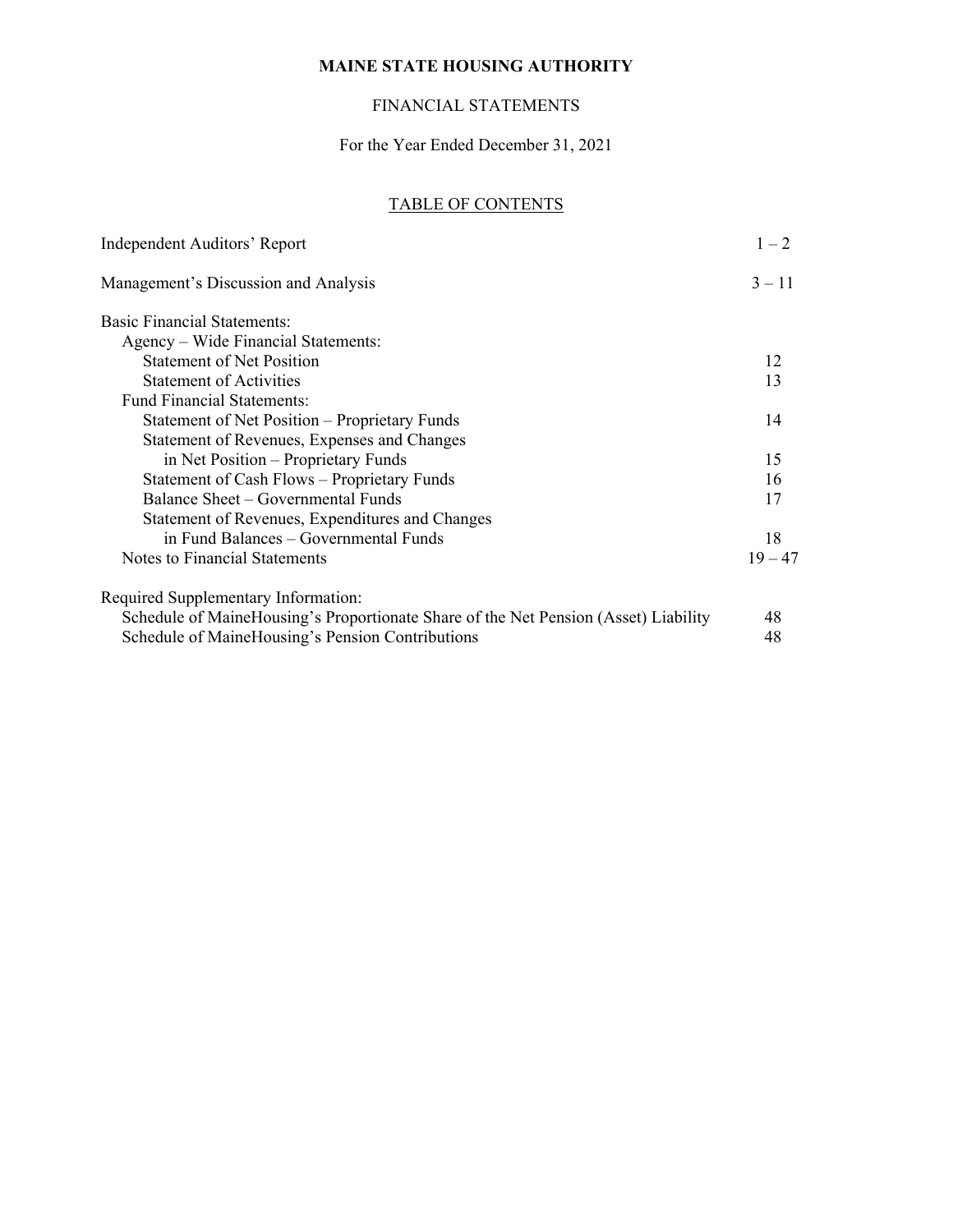## **INDEPENDENT AUDITORS' REPORT**

To The Board of Commissioners Maine State Housing Authority

#### **Report on the Audit of the Financial Statements**

#### **Opinions**

We have audited the financial statements of the governmental activities, the business-type activities, each major fund, and the aggregate remaining fund information of Maine State Housing Authority (MaineHousing), a component unit of the State of Maine, as of and for the year ended December 31, 2021, and the related notes to the financial statements, which collectively comprise MaineHousing's basic financial statements as listed in the table of contents.

In our opinion, the accompanying financial statements referred to above present fairly, in all material respects, the respective financial position of the governmental activities, the business-type activities, each major fund, and the aggregate remaining fund information of MaineHousing, as of December 31, 2021, and the respective changes in financial position, and, where applicable, cash flows thereof for the year then ended in accordance with accounting principles generally accepted in the United States of America.

### **Basis for Opinions**

We conducted our audit in accordance with auditing standards generally accepted in the United States of America (GAAS). Our responsibilities under those standards are further described in the Auditors' Responsibilities for the Audit of the Financial Statements section of our report. We are required to be independent of the MaineHousing and to meet our other ethical responsibilities, in accordance with the relevant ethical requirements relating to our audit. We believe that the audit evidence we have obtained is sufficient and appropriate to provide a basis for our audit opinions.

#### **Responsibilities of Management for the Financial Statements**

Management is responsible for the preparation and fair presentation of the financial statements in accordance with accounting principles generally accepted in the United States of America, and for the design, implementation and maintenance of internal control relevant to the preparation and fair presentation of financial statements that are free from material misstatement, whether due to fraud or error.

In preparing the financial statements, management is required to evaluate whether there are conditions or events, considered in the aggregate, that raise substantial doubt about MaineHousing's ability to continue as a going concern for twelve months beyond the financial statement date, including any currently known information that may raise substantial doubt shortly thereafter.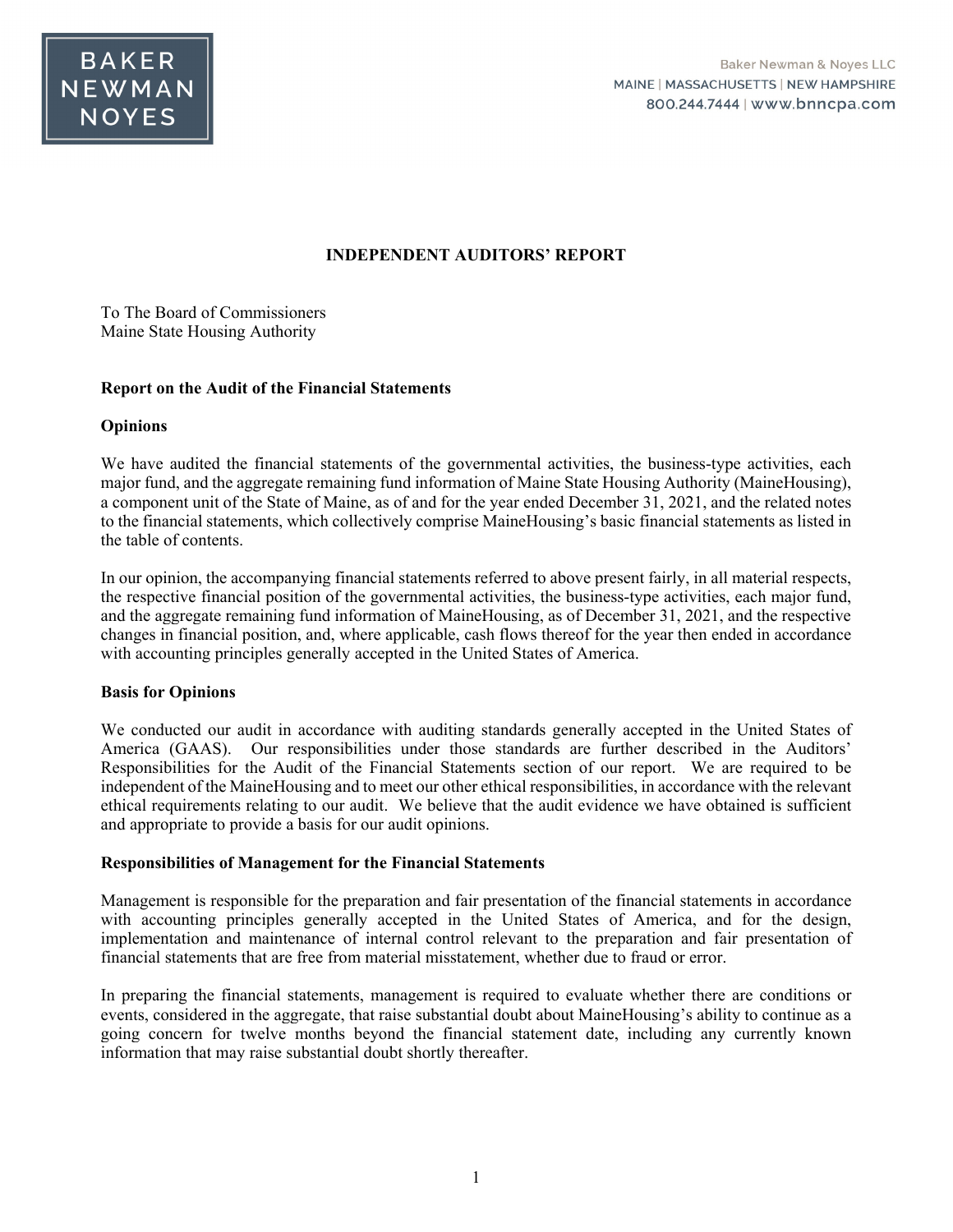### **Auditors' Responsibilities for the Audit of the Financial Statements**

Our objectives are to obtain reasonable assurance about whether the financial statements as a whole are free from material misstatement, whether due to fraud or error, and to issue an auditor's report that includes our opinions. Reasonable assurance is a high level of assurance but is not absolute assurance and therefore is not a guarantee that an audit conducted in accordance with GAAS will always detect a material misstatement when it exists. The risk of not detecting a material misstatement resulting from fraud is higher than for one resulting from error, as fraud may involve collusion, forgery, intentional omissions, misrepresentations, or the override of internal control. Misstatements are considered material if there is a substantial likelihood that, individually or in the aggregate, they would influence the judgment made by a reasonable user based on the financial statements.

In performing an audit in accordance with GAAS, we:

- Exercise professional judgment and maintain professional skepticism throughout the audit.
- Identify and assess the risks of material misstatement of the financial statements, whether due to fraud or error, and design and perform audit procedures responsive to those risks. Such procedures include examining, on a test basis, evidence regarding the amounts and disclosures in the financial statements.
- Obtain an understanding of internal control relevant to the audit in order to design audit procedures that are appropriate in the circumstances, but not for the purpose of expressing an opinion on the effectiveness of the MaineHousing's internal control. Accordingly, no such opinion is expressed.
- Evaluate the appropriateness of accounting policies used and the reasonableness of significant accounting estimates made by management, as well as evaluate the overall presentation of the financial statements.
- Conclude whether, in our judgment, there are conditions or events, considered in the aggregate, that raise substantial doubt about MaineHousing's ability to continue as a going concern for a reasonable period of time.

We are required to communicate with those charged with governance regarding, among other matters, the planned scope and timing of the audit, significant audit findings, and certain internal control-related matters that we identified during the audit.

### **Required Supplementary Information**

Accounting principles generally accepted in the United States of America require that the Management's Discussion and Analysis, Schedule of MaineHousing's Proportionate Share of the Net Pension (Asset) Liability and Schedule of MaineHousing's Pension Contributions as listed in the table of contents be presented to supplement the basic financial statements. Such information is the responsibility of management and, although not a part of the basic financial statements, is required by the Governmental Accounting Standards Board who considers it to be an essential part of financial reporting for placing the basic financial statements in an appropriate operational, economic, or historical context. We have applied certain limited procedures to the required supplementary information in accordance with auditing standards generally accepted in the United States of America, which consisted of inquiries of management about the methods of preparing the information and comparing the information for consistency with management's responses to our inquiries, the basic financial statements, and other knowledge we obtained during our audit of the basic financial statements. We do not express an opinion or provide any assurance on the information because the limited procedures do not provide us with sufficient evidence to express an opinion or provide any assurance.

Baker Newman : Nayer LLC

Portland, Maine March 28, 2022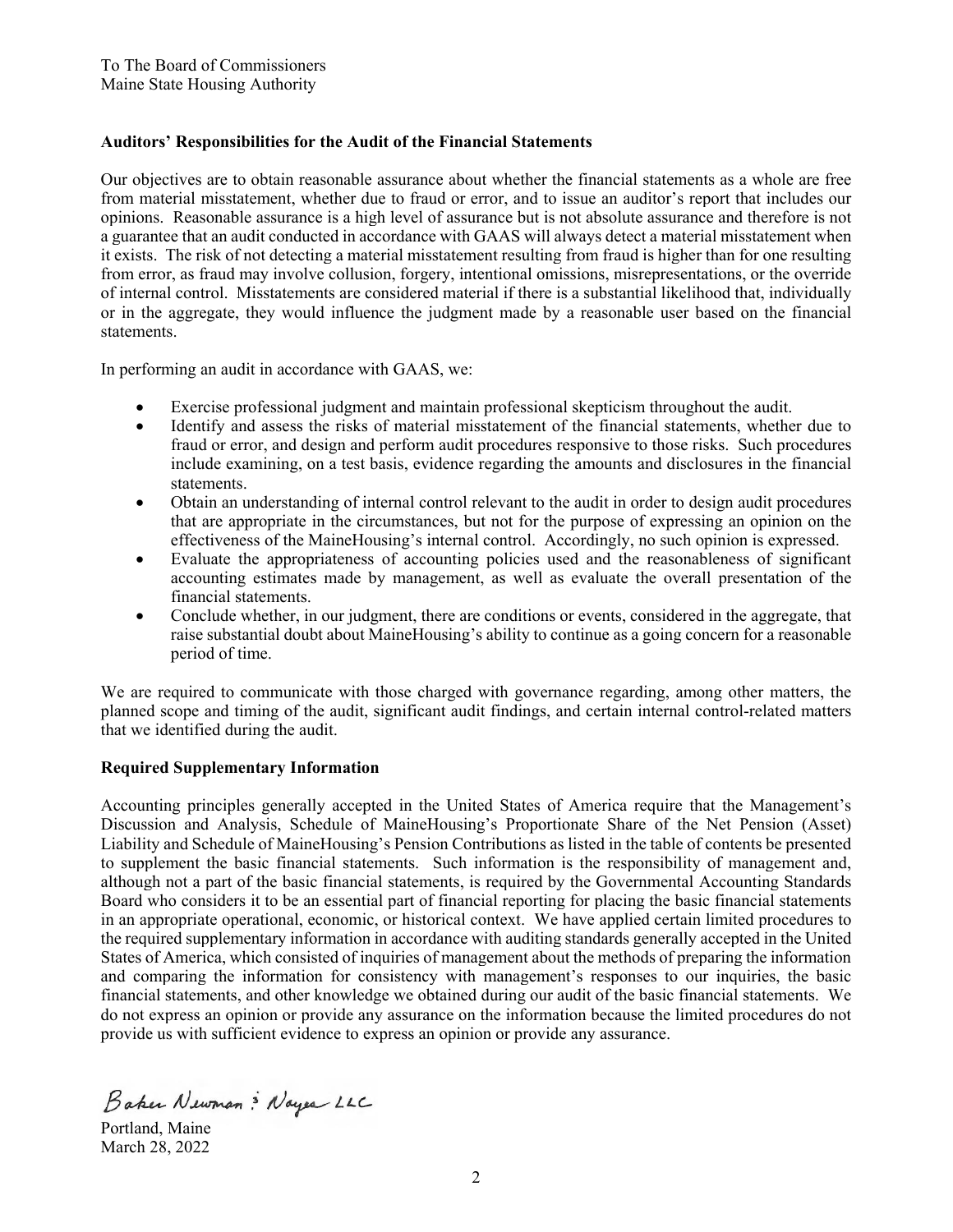Management's discussion and analysis provides an overview of the Maine State Housing Authority's (MaineHousing) financial activities for the year ended December 31, 2021. It should be read in conjunction with the audited financial statements and accompanying notes.

### **FINANCIAL HIGHLIGHTS**

- MaineHousing's net position increased by \$26.1 million to \$406.3 million as a result of program operations and financing activities. The net position of the proprietary funds, which present MaineHousing's business-type activities, increased \$5.7 million while the net position of governmental activities increased \$20.4 million.
- Low market mortgage rates contributed to a record high volume of single-family loan prepayments, which increased by \$47.3 million or 42.8% and totaled \$157.8 million in 2021. Prepayment activity coupled with a lower volume of new loan purchases contributed to a \$73.6 million decrease in the single-family loan portfolio and a \$2.4 million reduction in interest revenues.
- Multi-family loan originations increased by \$15.1 million or 37% and totaled \$55.7 million in 2021. Income from financing fees increased by \$1.2 million as a result of the higher volume.
- Bond retirements totaled \$250.1 million. The retirement and refunding of bonds lowered average interest rates on outstanding bonds and contributed to a \$3.7 million or 8.1% reduction in interest expense, which offset a \$3.5 million decrease in interest income from mortgage loans and investments.
- Total revenues from governmental activities increased by \$148.9 million or 65.9% to \$374.8 million as a result of a significant amount of federal program funds provided in response to the COVID-19 pandemic. MaineHousing administered a number of different pandemic relief programs for the State of Maine and received a total of \$171.1 million in 2021. Fee income for the administration of programs increased by \$1.6 million as a result of the additional COVID-19 programs that were administered in 2021.

### **OVERVIEW OF MAINEHOUSING**

MaineHousing was created in 1969 by an Act of the Maine State Legislature and is a public corporation and government instrumentality of the State of Maine. MaineHousing was established to assist in the financing, development, and rehabilitation of housing in Maine for persons and families of low and moderate income. In this capacity, MaineHousing is authorized to issue bonds for the purchase or origination of notes and mortgages on single-family and multi-family residential properties.

MaineHousing also acts as an agent for the State of Maine in administering various federal housing and energy related programs. These programs are funded through grants and program agreements with the federal government's departments of Housing and Urban Development, Energy, and Health and Human Services, as well as capital and operating subsidies from MaineHousing's own funds.

MaineHousing is a component unit of the State of Maine and receives certain appropriations from the Maine State Legislature, all of which are used in connection with specified housing related programs.

### **OVERVIEW OF THE FINANCIAL STATEMENTS**

MaineHousing's financial statements consist of three parts – this management's discussion and analysis, the basic financial statements, and required supplementary information. The basic financial statements include agency-wide financial statements, fund financial statements, and notes to the financial statements.

 Agency-wide financial statements provide information about MaineHousing's overall financial position and operations. These statements, which are presented using the accrual basis of accounting, consist of the Statement of Net Position and the Statement of Activities.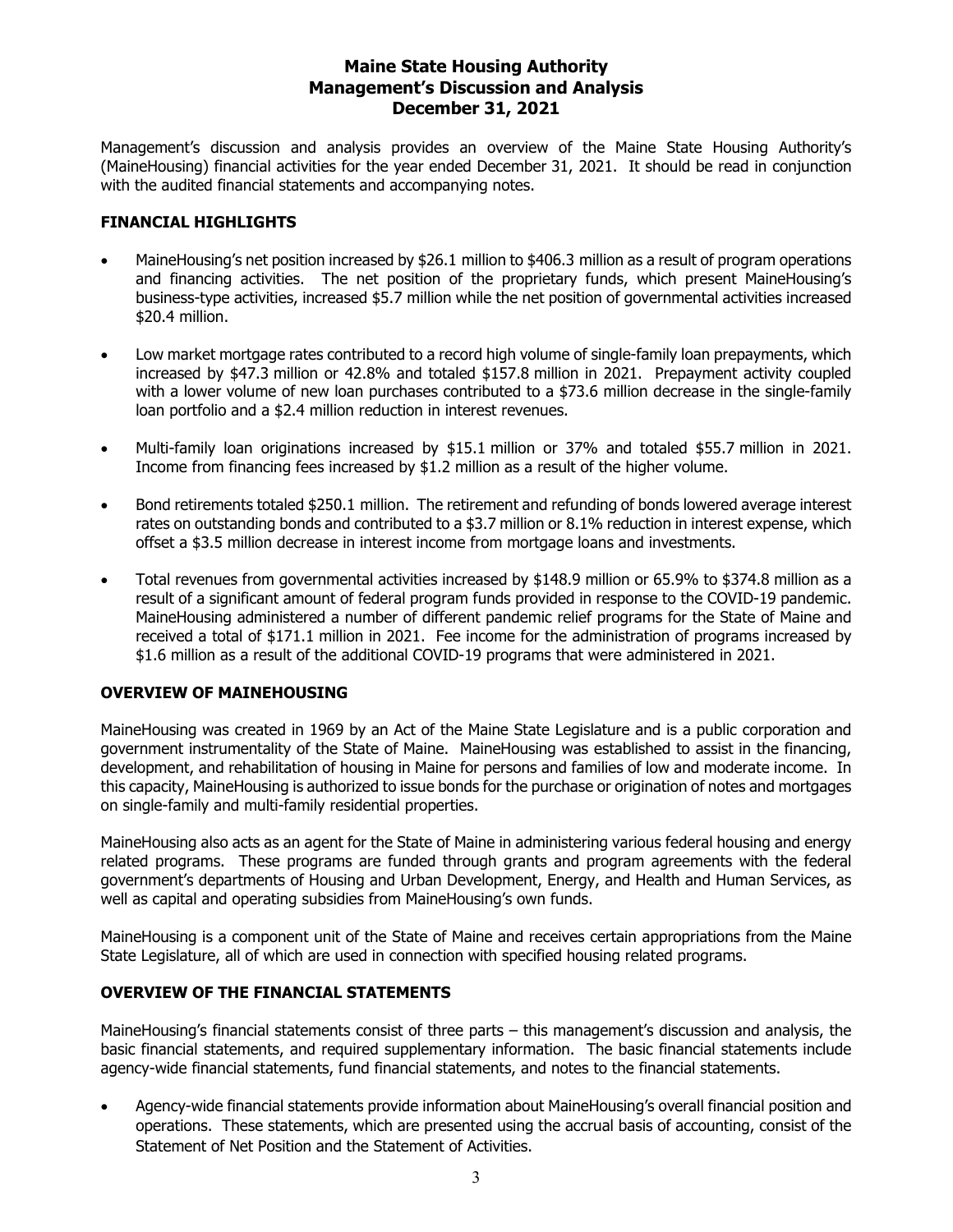- Fund financial statements of MaineHousing include its major proprietary funds, which operate similarly to private-sector businesses, and governmental funds, which consist of activities that are funded from federal grants and state appropriations.
- The basic financial statements include notes to financial statements that provide additional information and explain some of the information in the agency-wide and fund financial statements.
- The required supplementary information presents historical pension information.

The remainder of this overview section of the management's discussion and analysis explains the structure and contents of each of these statements.

### **Agency-wide Statements**

Agency-wide statements report information about MaineHousing as a whole using accounting methods similar to those used by private sector companies. The Statement of Net Position presents MaineHousing's assets, deferred outflows of resources, liabilities, deferred inflows of resources, and net position. The Statement of Activities presents current year revenues and expenses.

The two agency-wide statements report MaineHousing's net position and results of operations. Net position is one measure of MaineHousing's financial health and position. Agency-wide financial statements are divided into two categories:

- Business-type activities MaineHousing's business-type activities consist of providing mortgage financing on single-family and multi-family residential properties. These activities are funded primarily through the issuance of bonds.
- Governmental activities MaineHousing administers various state and federal housing and energy related programs. These activities are financed by grant and program agreements with the federal government and appropriations from the Maine State Legislature.

### **Fund Financial Statements**

The fund financial statements provide more detailed information about MaineHousing's most significant funds and not MaineHousing as a whole. A fund is a grouping of related accounts used to maintain control over resources that have been segregated for specific activities or objectives. MaineHousing has two kinds of funds:

- Proprietary funds MaineHousing's business-type activities are in its proprietary funds and they are accounted for in a manner similar to businesses operating in the private sector. Funding is primarily through the issuance of bonds, the proceeds of which are mainly used to make various types of loans to finance low and moderate-income housing. The net positions of these funds represent accumulated earnings since their inception and interest rate subsidy amounts contributed from governmental funds. Amounts in the funds are generally restricted for program purposes.
- Governmental funds MaineHousing has five major and several other governmental funds. MaineHousing is the administrator of these funds, the revenues of which are appropriated to MaineHousing for making housing and energy related grants and loans. These fund statements focus on how cash and other financial assets flowing into the funds have been used. A substantial portion of the fund balances for these funds consist of investments reserved for grants or making mortgage loans.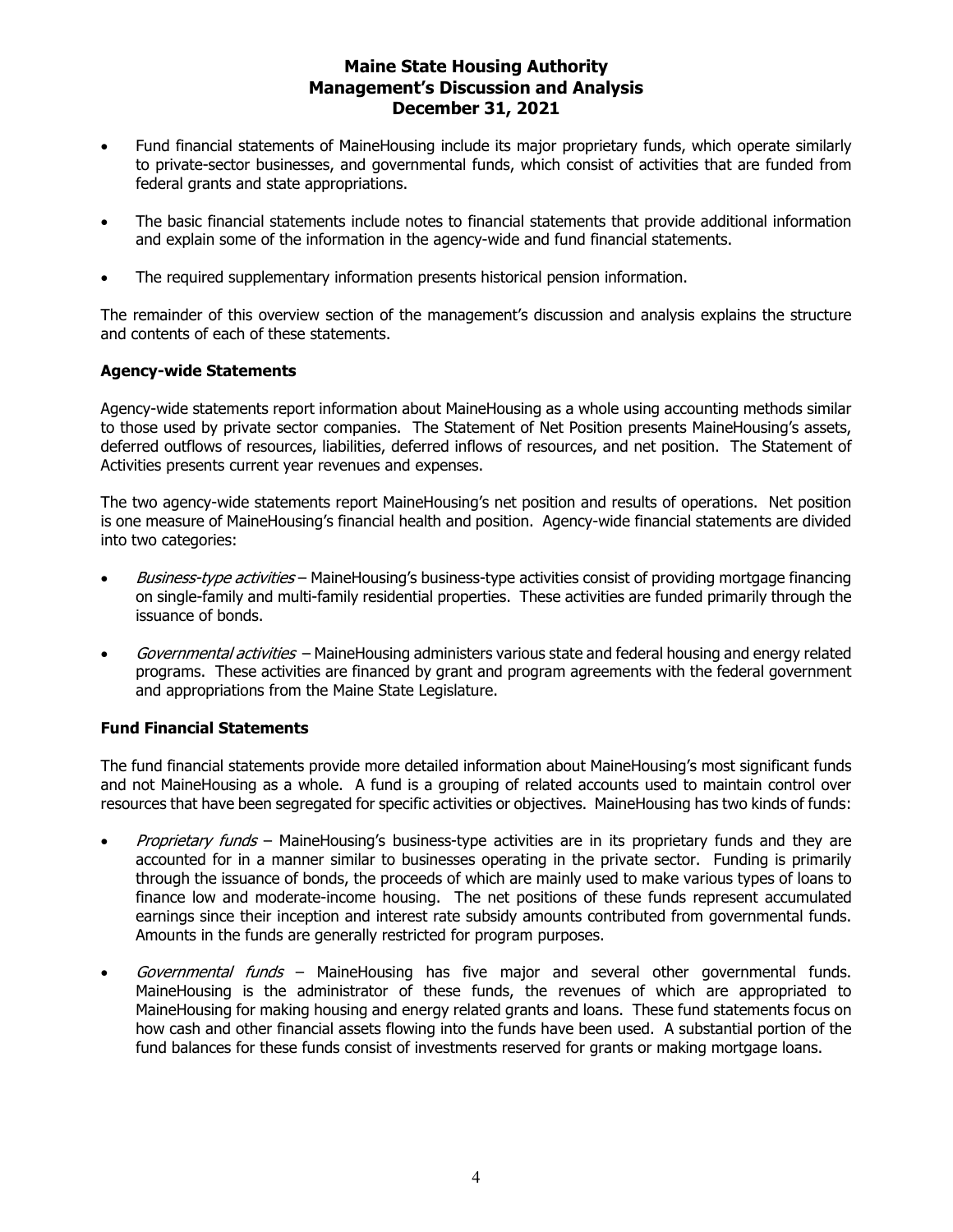#### **AN OVERVIEW OF MAINEHOUSING'S FINANCIAL POSITION AND OPERATIONS**

MaineHousing's financial position and operations are summarized on the following pages for the years ended December 31, 2021 and 2020 based on the information included in the financial statements.

Statement of Net Position

|                                |         |                                           | (in millions of dollars)          |        |         |              |                                      |
|--------------------------------|---------|-------------------------------------------|-----------------------------------|--------|---------|--------------|--------------------------------------|
|                                |         | <b>Business-type</b><br><b>Activities</b> | Governmental<br><b>Activities</b> |        |         | <b>Total</b> | <b>Total</b><br>Percentage<br>Change |
|                                | 2021    | 2020                                      | 2021                              | 2020   | 2021    | 2020         |                                      |
| Cash and investments           | \$466.9 | \$459.7                                   | \$90.9                            | \$45.4 | \$557.8 | \$505.1      | 10.4%                                |
| Mortgage and other             |         |                                           |                                   |        |         |              |                                      |
| notes receivable               | 1,371.9 | 1,423.5                                   | 38.6                              | 36.2   | 1,410.5 | 1,459.7      | $(3.4\%)$                            |
| Other assets                   | 14.7    | 27.9                                      | 56.6                              | 18.7   | 71.3    | 46.6         | 53.0%                                |
| <b>Total Assets</b>            | 1,853.5 | 1,911.1                                   | 186.1                             | 100.3  | 2,039.6 | 2,011.4      | 1.4%                                 |
| <b>Total Deferred Outflows</b> |         |                                           |                                   |        |         |              |                                      |
| of Resources                   | 13.5    | 21.9                                      | 0.4                               | 0.2    | 13.9    | 22.1         | $(37.1\%)$                           |
| Bonds and notes payable        | 1,513.6 | 1,578.0                                   | 58.0                              | 22.7   | 1,571.6 | 1,600.7      | $(1.8\%)$                            |
| <b>Other Liabilities</b>       | 19.7    | 28.8                                      | 52.7                              | 22.8   | 72.4    | 51.6         | 40.3%                                |
| Total Liabilities              | 1,533.3 | 1,606.8                                   | 110.7                             | 45.5   | 1,644.0 | 1,652.3      | $(0.5\%)$                            |
| <b>Total Deferred Inflows</b>  |         |                                           |                                   |        |         |              |                                      |
| of Resources                   | 2.0     | 0.2                                       | 1.2                               | 0.8    | 3.2     | 1.0          | 220.0%                               |
| Investment in capital assets   | 2.7     | 2.8                                       | 0.0                               | 0.0    | 2.7     | 2.8          | $(3.6\%)$                            |
| Restricted                     | 293.6   | 289.1                                     | 74.6                              | 54.2   | 368.2   | 343.3        | 7.3%                                 |
| Unrestricted                   | 35.4    | 34.1                                      | 0.0                               | 0.0    | 35.4    | 34.1         | 3.8%                                 |
| <b>Total Net Position</b>      | \$331.7 | \$326.0                                   | \$74.6                            | \$54.2 | \$406.3 | \$380.2      | 6.9%                                 |

Total assets at December 31, 2021 were \$2.04 billion, an increase of \$28.2 million or 1.4% from December 31, 2020. The change in assets consisted primarily of a \$52.7 million increase in cash and investments and a \$49.2 million net decrease to mortgage notes receivables. Other assets increased by \$24.7 million or 53% due mainly to higher receivable balances due from federal programs.

Total deferred outflows of resources, which consist of the accumulated decrease in the fair value of interest rate swap agreements and deferred amounts associated with debt refundings and pension expenses, decreased \$8.2 million or 37.1% as a result of an aggregate increase in the fair value of interest rate swaps.

Total liabilities at December 31, 2021 were \$1.64 billion, a decrease of \$8.3 million or 0.5% from December 31, 2020. The decrease in liabilities is due mainly to lower outstanding bonds and notes payable, which decreased by \$29.1 million to \$1.57 billion at December 31, 2021. Other liabilities increased \$20.8 million or 40.3% due mainly to a \$27.8 million increase in unearned grant income, while a pension liability of \$2.8 million was eliminated and the interest rate swap liability decreased by \$8.3 million as a result of increases in the fair value of related swap instruments.

Total deferred inflows of resources, which consist of deferred amounts associated with federal program income and pension credits, increased \$2.2 million. The utilization of prior year deferred advanced payments from the federal government for the Section 8 Housing Choice Voucher program reduced deferred income by \$0.7 million, while deferred pension credits increased by \$2.9 million.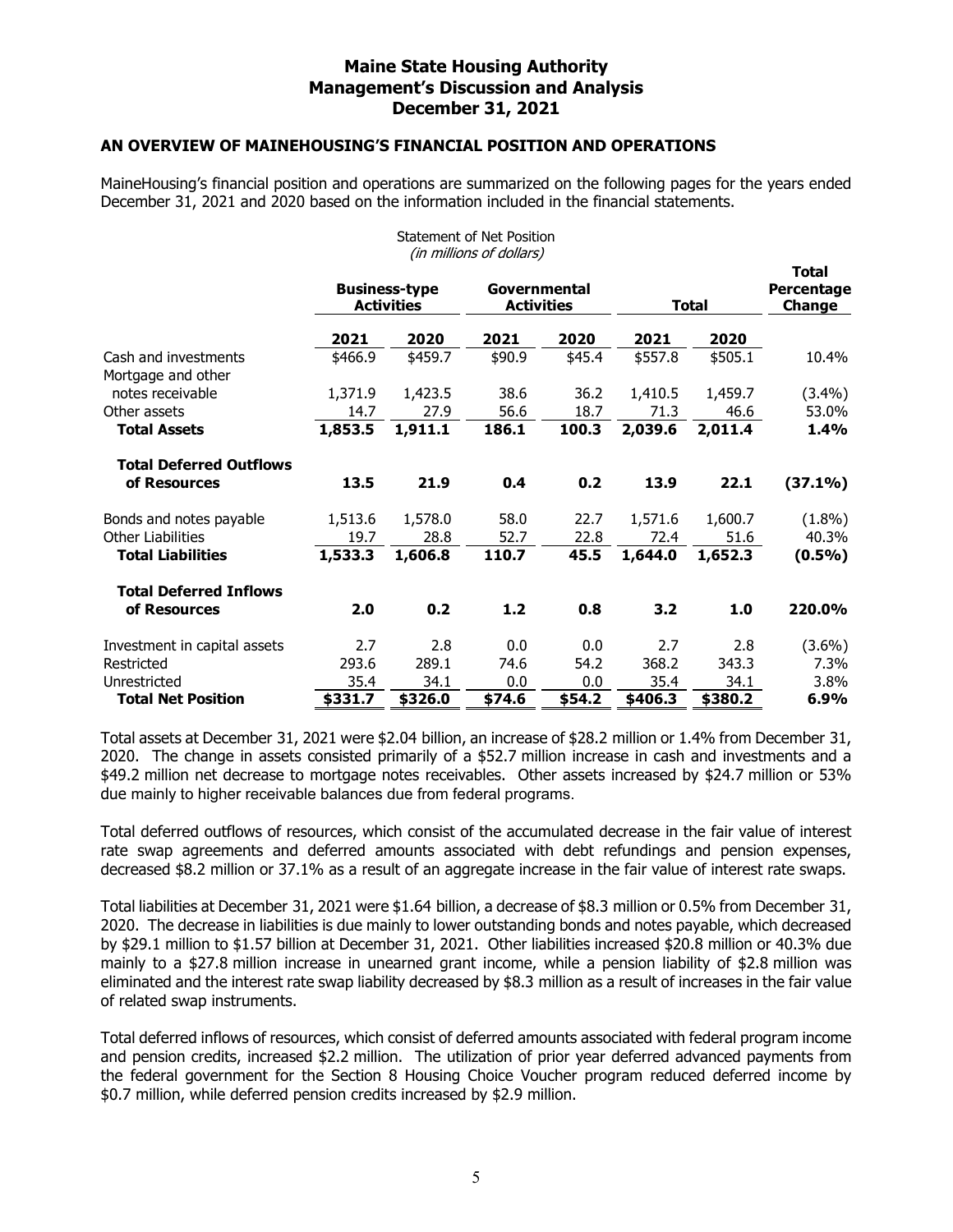### **Cash and Investments**

Total cash and investments increased by \$52.7 million or 10.4% due primarily to higher unexpended bond proceeds at December 31, 2021. MaineHousing's investment portfolio is comprised of securities of the U.S. Government, certain Federal agencies, or repurchase agreements and money market funds that are secured by such securities. Investments are carried at fair value and unrealized gains and losses due to fluctuations in market values are recognized in revenues. In 2021, the fair value of investments decreased and MaineHousing recognized \$1 million of unrealized losses compared with \$0.2 million of unrealized losses in 2020.

### **Mortgage and Other Notes Receivable**

Total net mortgages and other notes receivable decreased \$49.2 million or 3.4% in 2021. Total mortgage purchases and originations amounted to \$169.6 million, which is a decrease of \$7.2 million or 4.1% compared with 2020. Single-family loan purchases amounted to \$113.9 million, which is a decrease of \$22.2 million or 16.3% from 2020. Multi-family loan originations totaled \$55.7 million; an increase of \$15.1 million or 37% from 2020.

Scheduled loan repayments in 2021 amounted to \$57.6 million, which is an increase of \$13.7 million or 31.2% from the previous year's level of \$43.9 million. Scheduled repayments from multi-family loans with shortterms were higher in 2021. Loan prepayments increased substantially in 2021 by \$48.2 million or 43.1% to a total of \$160.2 million. The increase was due to low market interest rates, which generated more refinancing of single-family loans outside MaineHousing.

Loan foreclosures totaled \$1 million in 2021 and \$2.8 million in 2020. The reduction in foreclosures is attributed to the federal moratorium that prohibited lenders from foreclosing on mortgage loans that were Federal Housing Administration (FHA) insured, Veterans Affairs (VA), U.S. Department of Housing & Urban Development (HUD) or Rural Housing guaranteed throughout much of 2021. The allowance for loan losses at December 31, 2021 amounted to \$8.8 million, which is unchanged from December 31, 2020.

### **Bonds and Notes Payable**

Bonds and notes payable decreased \$29.1 million or 1.8% to \$1.57 billion at December 31, 2021. MaineHousing issues bonds or notes as capital is needed for program purposes and as opportunities for economic refunding occur. For additional details, see the Debt Activity section of the Management's Discussion and Analysis.

### **Net Position**

MaineHousing's net position increased by \$26.1 million or 6.9% to \$406.3 million as a result of program operations and financing activities. For additional information on the net position changes, see the Results of Operations section of the Management's Discussion and Analysis.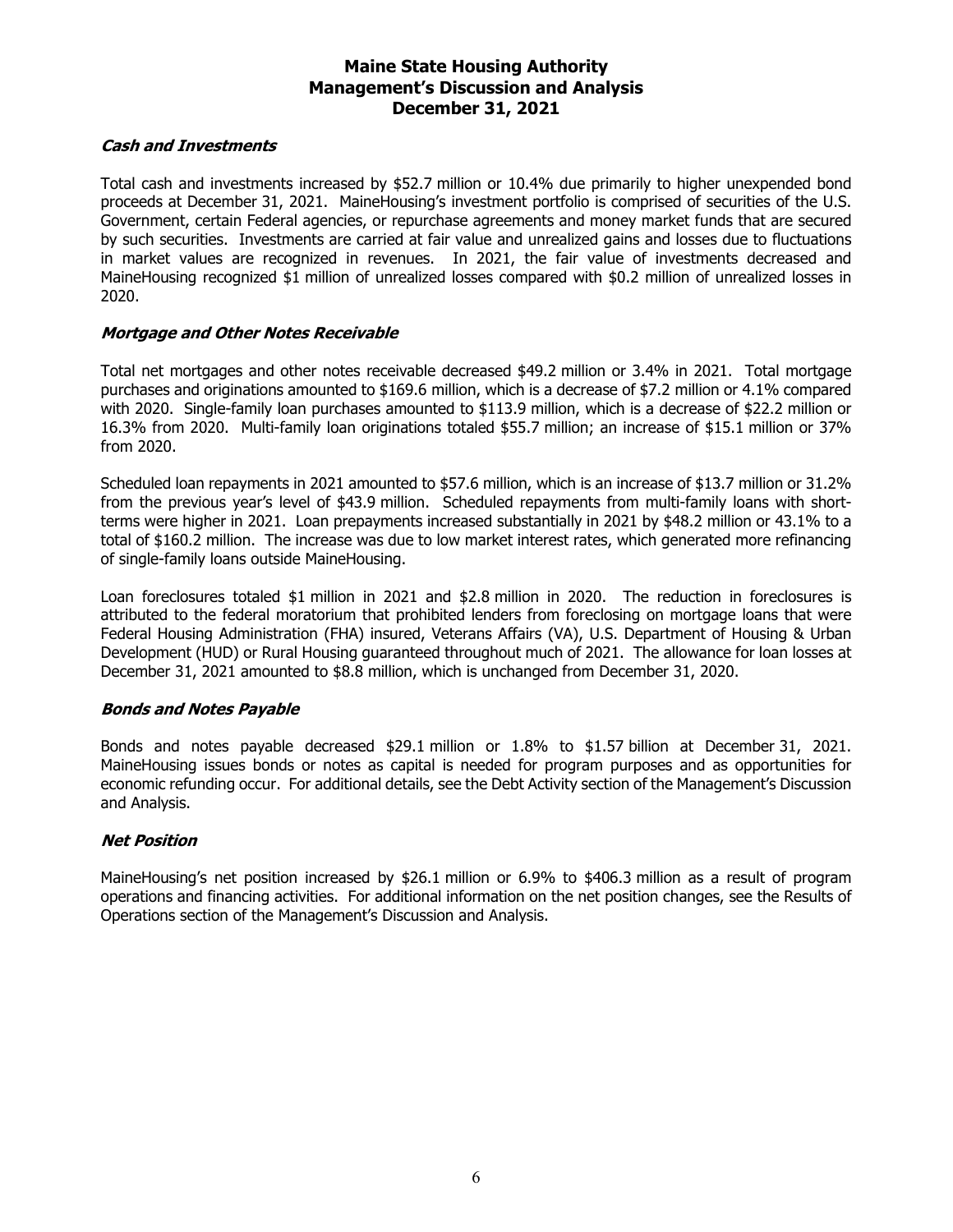MaineHousing's business activities are in the proprietary funds and are dissimilar to the activities in the governmental funds. The combined results of operations for both MaineHousing's proprietary and governmental funds are presented on the following table for the years ended December 31, 2021 and 2020:

#### Agency-wide Changes in Net Position (in millions of dollars)

|                                       |         |         |         | Increase/(Decrease) |
|---------------------------------------|---------|---------|---------|---------------------|
|                                       | 2021    | 2020    | Amount  | Percentage          |
| <b>Revenues:</b>                      |         |         |         |                     |
| Interest from mortgages and notes     | \$60.1  | \$62.5  | (\$2.4) | $(3.8\%)$           |
| Income from investments               | 1.2     | 2.3     | (1.1)   | (47.8%)             |
| Net increase (decrease) in fair value |         |         |         |                     |
| of investments                        | (1.0)   | (0.2)   | (0.8)   | 400.0%              |
| Fee income                            | 12.4    | 9.7     | 2.7     | 27.8%               |
| Grants and subsidies                  | 364.7   | 217.0   | 147.7   | 68.1%               |
| Other                                 | 1.2     | 1.6     | (0.4)   | $(25.0\%)$          |
| Total revenues                        | 438.6   | 292.9   | 145.7   | 49.7%               |
| <b>Expenses:</b>                      |         |         |         |                     |
| Operating and other program expenses  | 26.5    | 26.9    | (0.4)   | $(1.5\%)$           |
| Provision for losses on loans and     |         |         |         |                     |
| foreclosed real estate                | 0.0     | 0.1     | (0.1)   | $(100.0\%)$         |
| Interest expense                      | 42.1    | 45.7    | (3.6)   | $(7.9\%)$           |
| Grants and subsidies                  | 343.9   | 209.1   | 134.8   | 64.5%               |
| Total expenses                        | 412.5   | 281.8   | 130.7   | 46.4%               |
| Increase in net position              | 26.1    | 11.1    | 15.0    | 135.1%              |
| Net position at beginning of year     | 380.2   | 369.1   | 11.1    | 3.0%                |
| Net position at end of year           | \$406.3 | \$380.2 | \$26.1  | 6.9%                |

Changes in business-type and governmental activities are explained in the following Results of Operations sections.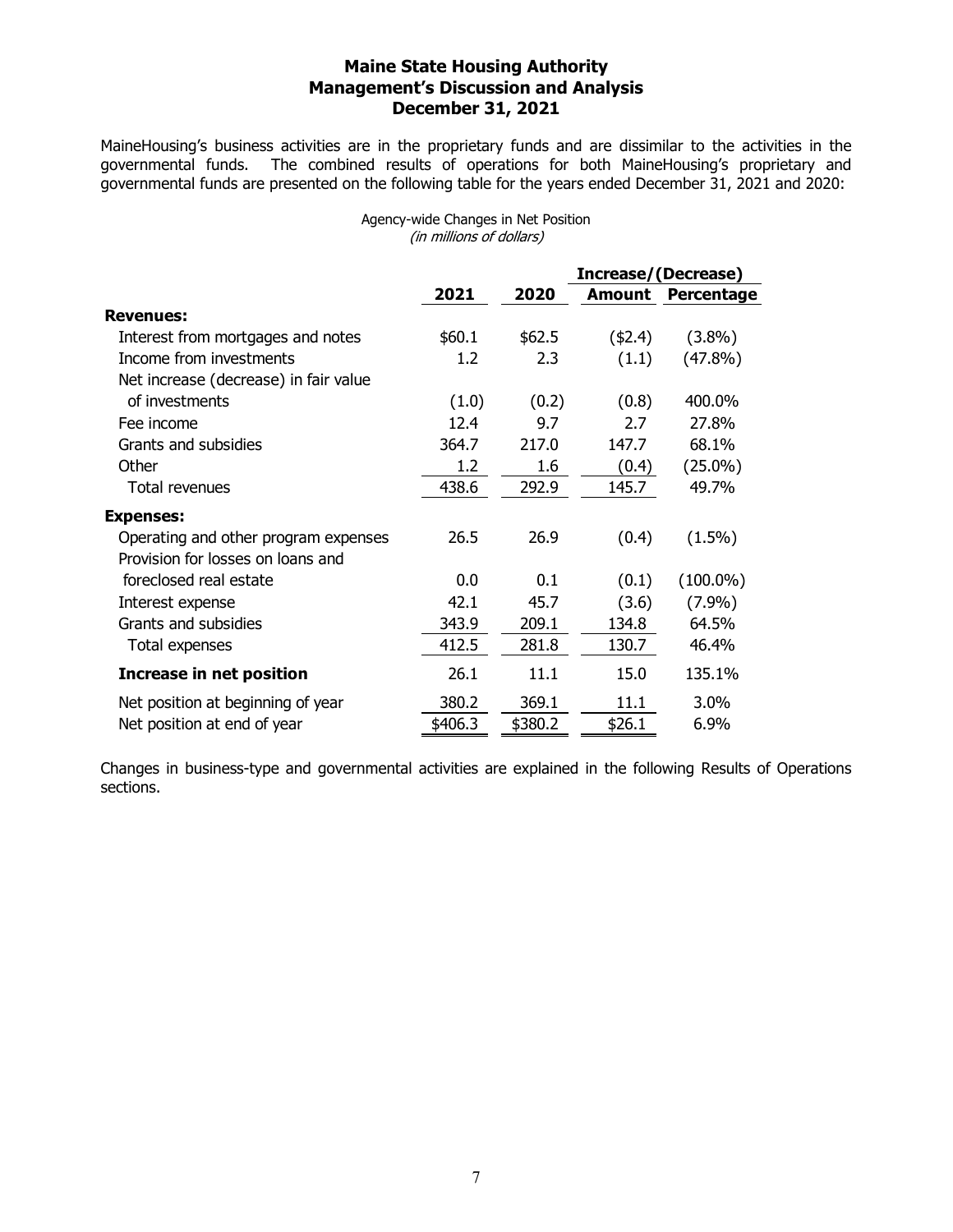#### **RESULTS OF OPERATIONS**

#### Proprietary Funds Results

The net position of MaineHousing's proprietary funds increased by \$5.7 million and totaled \$331.7 million at December 31, 2021. The following table summarizes the Statement of Revenues, Expenses and Changes in Net Position of MaineHousing's proprietary funds for the years ended December 31, 2021 and December 31, 2020:

| <b>Proprietary Funds</b>                                    |
|-------------------------------------------------------------|
| Statement of Revenues, Expenses and Changes in Net Position |
| (in millions of dollars)                                    |

|                                       |         |         |         | Increase/(Decrease) |  |  |
|---------------------------------------|---------|---------|---------|---------------------|--|--|
|                                       | 2021    | 2020    | Amount  | Percentage          |  |  |
| <b>Operating revenues:</b>            |         |         |         |                     |  |  |
| Interest from mortgages and notes     | \$60.0  | \$62.4  | (\$2.4) | $(3.8\%)$           |  |  |
| Income from investments               | 1.2     | 2.2     | (1.0)   | $(45.5\%)$          |  |  |
| Net increase (decrease) in fair value |         |         |         |                     |  |  |
| of investments                        | (1.0)   | (0.2)   | (0.8)   | 400.0%              |  |  |
| Fee income                            | 2.5     | 1.4     | 1.1     | 78.6%               |  |  |
| Other revenue                         | 1.1     | 1.2     | (0.1)   | $(8.3\%)$           |  |  |
| Total revenues                        | 63.8    | 67.0    | (3.2)   | $(4.8\%)$           |  |  |
| <b>Operating expenses:</b>            |         |         |         |                     |  |  |
| Operating and other program expenses  | 18.2    | 19.5    | (1.3)   | $(6.7\%)$           |  |  |
| Interest expense                      | 41.3    | 44.8    | (3.5)   | $(7.8\%)$           |  |  |
| Total expenses                        | 59.5    | 64.3    | (4.8)   | $(7.5\%)$           |  |  |
| <b>Net Operating income</b>           | 4.3     | 2.7     | 1.6     | 59.3%               |  |  |
| Transfers in                          | 1.4     | 0.6     | 0.8     | 133.3%              |  |  |
| Change in net position                | 5.7     | 3.3     | 2.4     | 72.7%               |  |  |
| Net position at beginning of year     | 326.0   | 322.7   | 3.3     | 1.0%                |  |  |
| Net position at end of year           | \$331.7 | \$326.0 | \$5.7   | 1.7%                |  |  |

Operating revenues of MaineHousing's business-type activities are generated principally from earnings on mortgages and investments. Total revenues from business-type activities decreased \$3.2 million or 4.8% in 2021 and amounted to \$63.8 million. Of this total, \$61.2 million or 95.9% was from interest earned on mortgages and non-mortgage investments. Operating expenses of MaineHousing's business-type activities consist primarily of interest expense on debt incurred to fund its various lending programs. The expenses for business-type activities totaled \$59.5 million, of which \$41.3 million or 69.4% was interest expense.

The 2021 operating results and net position of MaineHousing's proprietary funds were significantly affected by the following:

- Interest from mortgages and notes decreased \$2.4 million or 3.8% due to lower average outstanding mortgage receivable balances and lower average yields. Average outstanding single-family loan balances decreased by \$40 million or 4.2% due to lower loan purchases and higher prepayments.
- Income from investments decreased by \$1.0 million or 45.4% as a result of declining interest rates and lower yields in 2021.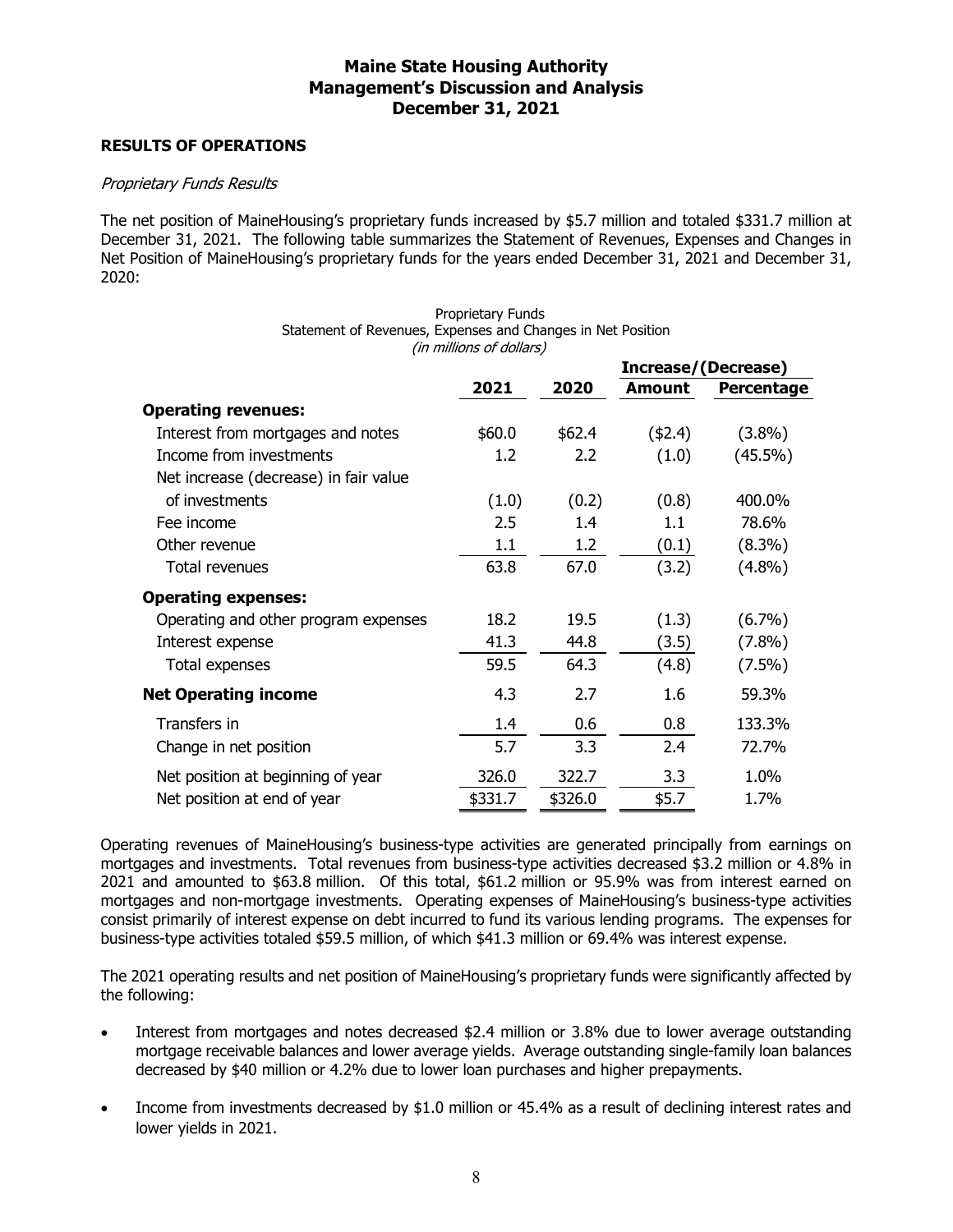- Financing fees from an increase in multi-family lending activities generated a \$1.1 million increase in fee income. Multi-family loan originations were \$15.1 million or 37% higher in 2021.
- Interest rate changes during the year generated an unrealized loss on investments of \$1 million. This represents a \$0.8 million decrease in the fair value of investments compared with the unrealized loss of \$0.2 million recognized in 2020.
- Program administrative expenses for single-family loan originations and cost associated with the issuance of bonds decreased by \$0.5 million and \$0.4 million, respectively, due to a decrease in single-family loan purchases and new bond issuances.
- Interest expense decreased by \$3.5 million or 7.8% as a result of bond refunding activities, which lowered outstanding bond payables and average interest rates.

#### Governmental Fund Results

The net position of MaineHousing's governmental funds increased by \$20.4 million and totaled \$74.6 million at December 31, 2021. The following table summarizes the Statement of Revenues, Expenditures, and Changes in Fund Balances of MaineHousing's governmental funds for the years ended December 31, 2021 and December 31, 2020:

|                                           |        |        | Increase/(Decrease) |             |
|-------------------------------------------|--------|--------|---------------------|-------------|
|                                           | 2021   | 2020   | Amount              | Percentage  |
| <b>Revenues:</b>                          |        |        |                     |             |
| Income from mortgages and notes           | \$0.1  | \$0.1  | \$0.0               | $0.0\%$     |
| Income from investments                   | 0.0    | 0.1    | (0.1)               | $(100.0\%)$ |
| Fee income                                | 9.9    | 8.3    | 1.6                 | 19.3%       |
| Grant income                              | 222.1  | 83.9   | 138.2               | 164.7%      |
| Income from the State                     | 32.9   | 25.6   | 7.3                 | 28.5%       |
| Federal rent subsidy income               | 109.7  | 107.5  | 2.2                 | 2.0%        |
| Other revenue                             | 0.1    | 0.4    | (0.3)               | $(75.0\%)$  |
| Total revenues                            | 374.8  | 225.9  | 148.9               | 65.9%       |
| <b>Expenditures:</b>                      |        |        |                     |             |
| Program administrative expenditures       | 8.3    | 7.5    | 0.8                 | 10.7%       |
| Interest expenditures                     | 0.8    | 0.9    | (0.1)               | $(11.1\%)$  |
| Grant expenditures                        | 234.8  | 101.8  | 133.0               | 130.6%      |
| Federal rent subsidy expenditures         | 109.1  | 107.3  | 1.8                 | 1.7%        |
| Total expenditures                        | 353.0  | 217.5  | 135.5               | 62.3%       |
| <b>Revenues in excess of expenditures</b> | 21.8   | 8.4    | 13.4                | 159.5%      |
| <b>Transfers out</b>                      | (1.4)  | (0.6)  | (0.8)               | 133.3%      |
| Change in fund balances                   | 20.4   | 7.8    | 12.6                | 161.5%      |
| Fund balances at beginning of year        | 54.2   | 46.4   | 7.8                 | 16.8%       |
| Fund balances at end of year              | \$74.6 | \$54.2 | \$20.4              | 37.6%       |

#### Governmental Funds Statement of Revenues, Expenditures, and Changes in Fund Balances (in millions of dollars)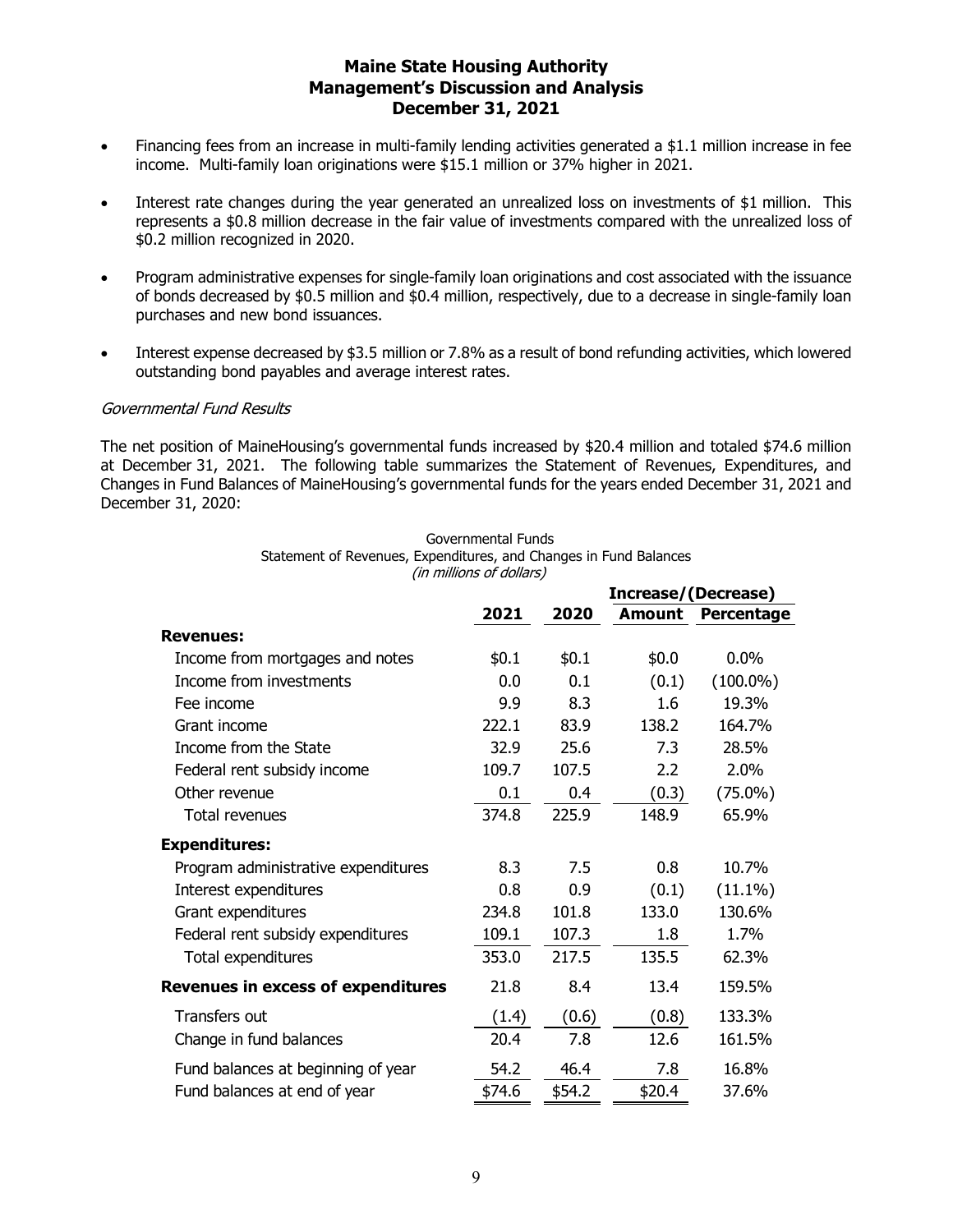MaineHousing's total revenues from governmental activities are generated primarily from federal grants and rent subsidy income. MaineHousing also receives program revenues from the State of Maine. Revenues from governmental activities total \$374.8 million in 2021, which is an increase of \$148.9 million or 65.9%.

MaineHousing's governmental activities expenditures consist primarily of federal grants and rent subsidies payments. Total expenditures increased \$135.5 million or 62.3% to \$353.0 million for 2021. MaineHousing earns fees for administering federal programs, which amounted to \$9.9 million in 2021. Typically fees earned provide MaineHousing with a revenue source adequate to recover direct and indirect costs of delivering related services.

The 2021 operating results and net position of MaineHousing's governmental funds were significantly affected by the following:

- Grant income increased by \$138.2 million or 164.7% due to an unprecedented amount of federal program funds provided in response to the COVID-19 pandemic. A total of \$169.6 million was received in 2021 for COVID-19 relief programs, which is an increase of \$143.0 million or 538% over 2020. Total grant expenditures also increased significantly in 2021 as a result of higher available federal grant receipts.
- Federal rent subsidy income, which consists of funding for various HUD Section 8 programs, increased by \$2.2 million or 2.0%. Income for the Section 8 Housing Choice Voucher program increased by \$1 million or 3% as a result of a higher voucher utilization rate in 2021. Additional emergency housing vouchers in the amount of \$0.3 million were provided in 2021 in response to the pandemic and the Section 8 Performance Based Contract Administration program had a net revenue increase of \$0.7 million due to increases associated with HUD's Annual Adjustment Factors.
- Income from the State, which consists mainly of real estate transfer tax deposits to the HOME Fund, increased \$7.3 million or 28.5% as a result of higher real estate sales and deposits from the State.
- Administrative fee income increased by \$1.6 million or 19.3% as a result of the additional federal program funds for COVID-19.
- Federal rent subsidy expenditures increased \$1.8 million or 1.7% due to higher available income for the Section 8 Housing Choice Voucher and Performance Based Contract Administration programs.

### **DEBT ACTIVITY**

MaineHousing had \$1.57 billion in bonds and notes outstanding at December 31, 2021, which is a decrease of \$29.1 million or 1.8% from 2020.

MaineHousing is authorized to issue housing revenue bonds to purchase or originate mortgages or notes on single-family and multi-family residential properties. Total bonds outstanding at December 31, 2021 amounted to \$1.55 billion; a decrease of \$26.8 million or 1.7% from 2020. Bond issuances in 2021 totaled \$223.3 million, while principal payments on bonds totaled \$250.1 million. MaineHousing redeemed prior to maturity \$249.8 million of its outstanding bonds in 2021 from reserve funds, mortgage prepayments, surplus revenues, and the proceeds of bond refundings. Scheduled principal payments on bonds totaled \$0.3 million in 2021.

MaineHousing issues variable rate bonds and enters into interest rate swap agreements to provide synthetically fixed interest rates on a portion of the variable rate bonds. At December 31, 2021, the total amount of variable rate debt outstanding was \$282.9 million and represented 18.2% of the \$1.55 billion total bond portfolio. Thirteen interest rate swap agreements have been executed with four counterparties in connection with \$207.9 million of the variable rate bonds to effectively convert them to synthetic fixed rate bonds.

Bonds in MaineHousing's General Mortgage Purchase Bond Resolution were rated Aa1 and AA+ by Moody's Investor Service and Standard & Poor's, respectively, in 2021.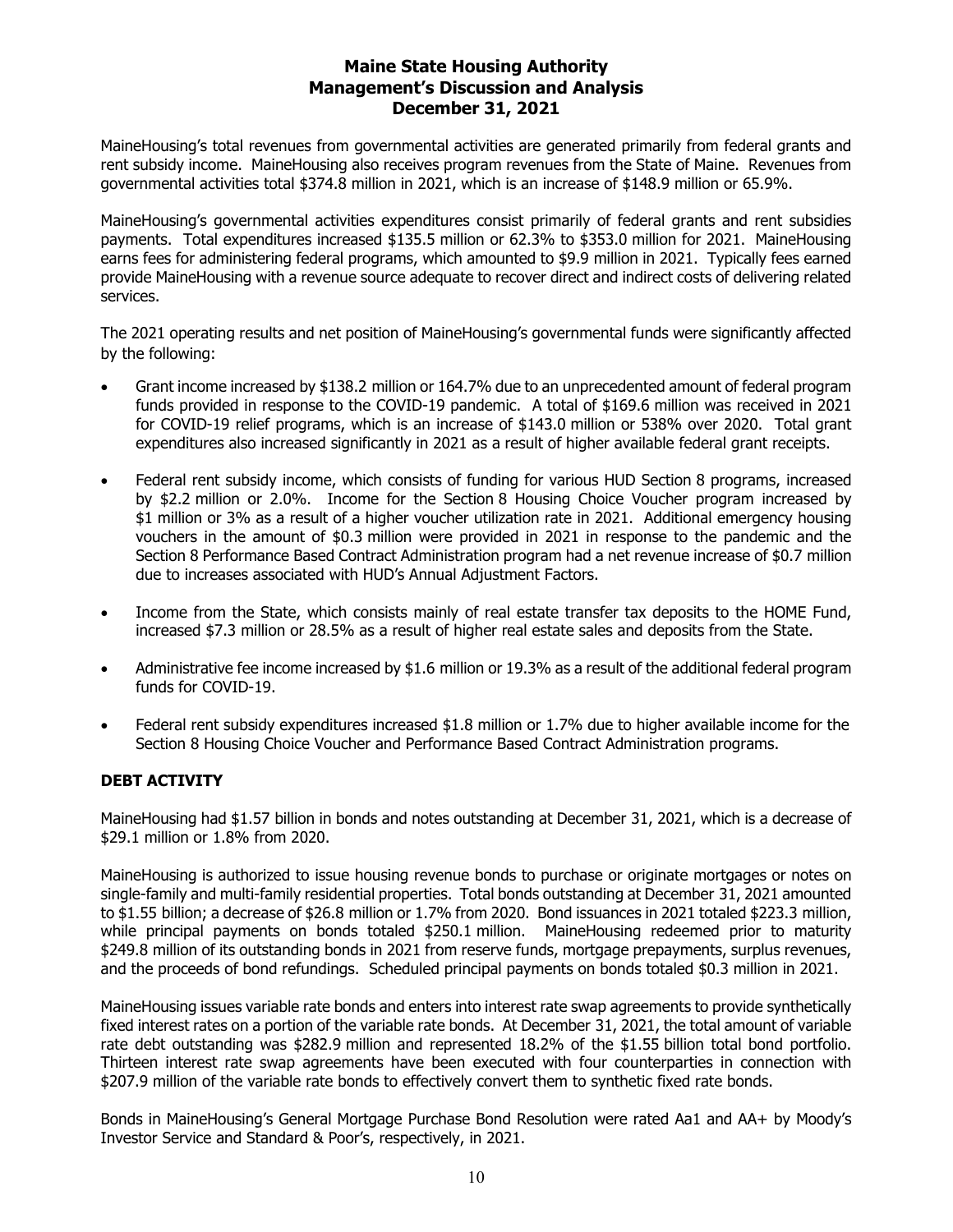MaineHousing may enter into loan agreements for program and capital funding purposes. At December 31, 2021, MaineHousing had \$14.9 million of outstanding notes payable in its General Administrative Fund. Notes payable decreased by \$4.8 million from 2020 as a result of principal payments. All proceeds from the loan associated with the outstanding balance at December 31, 2021 provided capital funding for the development of an office facility for MaineHousing.

For additional information about MaineHousing's mortgage bonds and notes payables, see Notes 5, 6, 8, 13, and 15 to the financial statements.

### **ADDITIONAL INFORMATION**

MaineHousing's main sources of revenues consist of interest from mortgage loans, investment interest income, and federal and state funded grants and subsidies.

Market interest rates have an effect on both the mortgage program and investment income revenues. If interest rates increase, mortgage and investment income should increase as new loans are originated and new investments are purchased at the higher rates. If interest rates decrease and are low, as occurred in 2021, mortgage and investment income will decrease as new loans are originated and new investments are purchased at the lower rates. Any decrease in interest rates could also cause an increase in prepayments on higher rate mortgages. In 2021, MaineHousing experienced a historically high volume of runoffs in its singlefamily loan portfolio due to the very low interest rate environment. MaineHousing may use loan prepayments to redeem higher rate bonds to lower interest expense, which also occurred at a high level in 2021.

Federal and state funded grants and subsidies are subject to appropriations by those governments. In 2021, the COVID-19 pandemic continued to disrupt economic activity at all levels and to cause volatility in the financial markets in the United States and around the world. An unprecedented amount of federal funds were provided in response to the pandemic through the Coronavirus Aid, Relief, and Economic Security (CARES) Act, the Consolidation Appropriations Act, and the American Rescue Plan Act.

MaineHousing administered a number of relief programs for the State of Maine and worked with its partners to assist Maine citizens who were impacted by COVID-19 and the related economic crisis by offering financial assistance to help stabilize their housing situation. Assistance provided included rental, utility, and home energy payments and increased homeless prevention initiatives. MaineHousing also worked with its homeownership mortgagors by providing forbearances and suspending foreclosures.

The pandemic relief funds have significantly increased MaineHousing program activities, which are expected to remain at high levels in the coming year. The ultimate duration and impact of the pandemic remains unknown at this time.

### **REQUESTS FOR INFORMATION**

The purpose of this financial report is to provide information needed to understand MaineHousing's financial position and results of operations for the year ended December 31, 2021. Inquiries for additional information may be directed to the Director of Finance at Maine State Housing Authority, 26 Edison Drive, Augusta, Maine 04330-6046, at (207) 626-4600 or at www.mainehousing.org.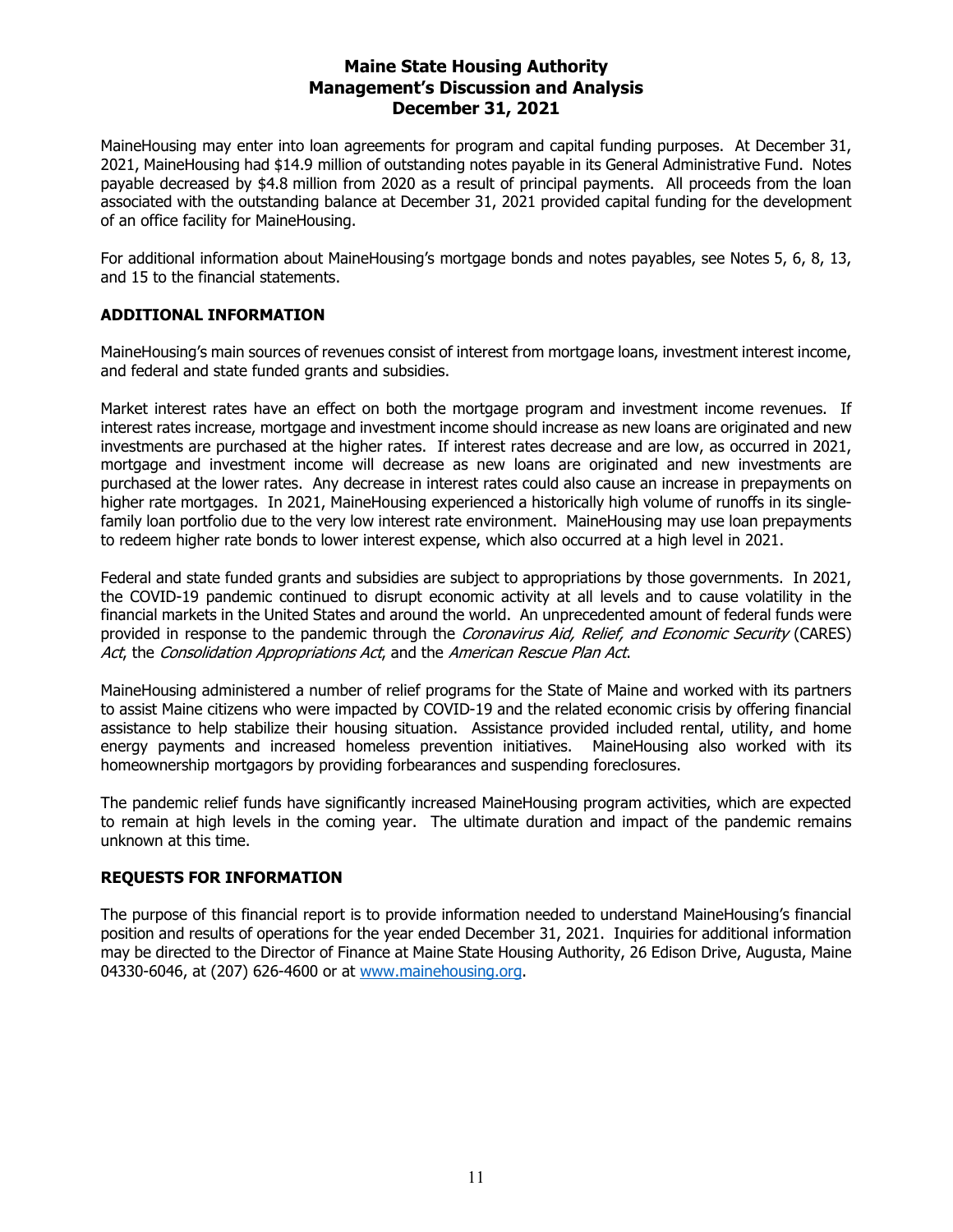### **MAINE STATE HOUSING AUTHORITY STATEMENT OF NET POSITION DECEMBER 31, 2021**

(IN THOUSANDS OF DOLLARS)

| <b>ASSETS:</b><br><b>Current Assets:</b><br>\$59,381<br>\$6,037<br>Cash, principally time deposits (note 3)<br>\$65,418<br>Investments (notes 3, 8, and 10)<br>84,852<br>442,792<br>357,940<br>Accounts receivable - government<br>43,376<br>0<br>43,376<br>35,646<br>26<br>35,672<br>Mortgage notes receivable, net (note 4)<br>Other notes receivable, net (note 4)<br>42<br>0<br>42<br>9,787<br>253<br>10,040<br>Other assets (note 11)<br>Internal balances<br>(12, 883)<br>12,883<br>0<br>597,340<br>449,913<br><b>Total Current Assets</b><br>147,427<br><b>Noncurrent Assets:</b><br>49,576<br>Investments (notes 3, 8, and 10)<br>49,576<br>0<br>Mortgage notes receivable, net (note 4)<br>1,336,228<br>38,553<br>1,374,781<br>Other notes receivable, net (note 4)<br>23<br>23<br>0<br>17,632<br>17,632<br>Capital assets<br>0<br>Other real estate owned<br>70<br>0<br>70<br>135<br>82<br>217<br>Pension asset (note 7)<br>38,635<br>1,442,299<br>1,403,664<br><b>Total Noncurrent Assets</b><br><b>Total Assets</b><br>1,853,577<br>186,062<br>2,039,639<br>DEFERRED OUTFLOWS OF RESOURCES:<br>Accumulated decrease in fair value<br>of hedging derivatives (note 6)<br>10,113<br>0<br>10,113<br>Deferred pension expense (note 7)<br>696<br>427<br>1,123<br>Deferred amount on debt refundings<br>2,665<br>2,665<br>0<br>427<br>13,901<br><b>Total Deferred Outflows of Resources</b><br>13,474<br><b>LIABILITIES:</b><br><b>Current Liabilities:</b><br>Accrued interest payable<br>4,760<br>58<br>4,818<br>Accounts payable - federal government<br>354<br>354<br>0<br>Accounts payable and accrued liabilities<br>4,841<br>6,777<br>11,618<br>Unearned income<br>0<br>45,458<br>45,458<br>Bonds and notes payable (notes 5, 8, 13, and 15)<br>19,955<br>3,445<br>23,400<br>$\frac{1}{56,092}$<br><b>Total Current Liabilities</b><br>29,556<br>85,648<br>Noncurrent Liabilities:<br>10,113<br>10,113<br>Derivative instrument - interest rate swaps (note 6)<br>0<br>Bonds and notes payable (notes 5, 8, 13, and 15)<br>1,493,665<br>54,580<br>1,548,245<br><b>Total Noncurrent Liabilities</b><br>1,503,778<br>54,580<br>1,558,358<br><b>Total Liabilities</b><br>1,533,334<br>110,672<br>1,644,006<br>DEFERRED INFLOWS OF RESOURCES:<br>16<br>Deferred loan origination points<br>0<br>16<br>Deferred pension credit (note 7)<br>1,959<br>1,200<br>3,159<br><b>Total Deferred Inflows of Resources</b><br>1,975<br>3,175<br>1,200<br><b>NET POSITION:</b><br>Net investment in capital assets<br>2,756<br>2,756<br>0<br>Restricted for bond resolutions<br>293,631<br>293,631<br>0<br>Restricted for grants and programs<br>74,617<br>74,617<br>0<br>35,355<br>Unrestricted<br>35,355<br>0<br><b>Total Net Position</b><br>\$74,617<br>\$331,742<br>\$406,359 | <b>Business-type</b><br><b>Activities</b> | Governmental<br><b>Activities</b> | <b>Total</b> |
|----------------------------------------------------------------------------------------------------------------------------------------------------------------------------------------------------------------------------------------------------------------------------------------------------------------------------------------------------------------------------------------------------------------------------------------------------------------------------------------------------------------------------------------------------------------------------------------------------------------------------------------------------------------------------------------------------------------------------------------------------------------------------------------------------------------------------------------------------------------------------------------------------------------------------------------------------------------------------------------------------------------------------------------------------------------------------------------------------------------------------------------------------------------------------------------------------------------------------------------------------------------------------------------------------------------------------------------------------------------------------------------------------------------------------------------------------------------------------------------------------------------------------------------------------------------------------------------------------------------------------------------------------------------------------------------------------------------------------------------------------------------------------------------------------------------------------------------------------------------------------------------------------------------------------------------------------------------------------------------------------------------------------------------------------------------------------------------------------------------------------------------------------------------------------------------------------------------------------------------------------------------------------------------------------------------------------------------------------------------------------------------------------------------------------------------------------------------------------------------------------------------------------------------------------------------------------------------------------------------------------------------------------------------------------------------------------------------------------------------------------------------------------------|-------------------------------------------|-----------------------------------|--------------|
|                                                                                                                                                                                                                                                                                                                                                                                                                                                                                                                                                                                                                                                                                                                                                                                                                                                                                                                                                                                                                                                                                                                                                                                                                                                                                                                                                                                                                                                                                                                                                                                                                                                                                                                                                                                                                                                                                                                                                                                                                                                                                                                                                                                                                                                                                                                                                                                                                                                                                                                                                                                                                                                                                                                                                                                  |                                           |                                   |              |
|                                                                                                                                                                                                                                                                                                                                                                                                                                                                                                                                                                                                                                                                                                                                                                                                                                                                                                                                                                                                                                                                                                                                                                                                                                                                                                                                                                                                                                                                                                                                                                                                                                                                                                                                                                                                                                                                                                                                                                                                                                                                                                                                                                                                                                                                                                                                                                                                                                                                                                                                                                                                                                                                                                                                                                                  |                                           |                                   |              |
|                                                                                                                                                                                                                                                                                                                                                                                                                                                                                                                                                                                                                                                                                                                                                                                                                                                                                                                                                                                                                                                                                                                                                                                                                                                                                                                                                                                                                                                                                                                                                                                                                                                                                                                                                                                                                                                                                                                                                                                                                                                                                                                                                                                                                                                                                                                                                                                                                                                                                                                                                                                                                                                                                                                                                                                  |                                           |                                   |              |
|                                                                                                                                                                                                                                                                                                                                                                                                                                                                                                                                                                                                                                                                                                                                                                                                                                                                                                                                                                                                                                                                                                                                                                                                                                                                                                                                                                                                                                                                                                                                                                                                                                                                                                                                                                                                                                                                                                                                                                                                                                                                                                                                                                                                                                                                                                                                                                                                                                                                                                                                                                                                                                                                                                                                                                                  |                                           |                                   |              |
|                                                                                                                                                                                                                                                                                                                                                                                                                                                                                                                                                                                                                                                                                                                                                                                                                                                                                                                                                                                                                                                                                                                                                                                                                                                                                                                                                                                                                                                                                                                                                                                                                                                                                                                                                                                                                                                                                                                                                                                                                                                                                                                                                                                                                                                                                                                                                                                                                                                                                                                                                                                                                                                                                                                                                                                  |                                           |                                   |              |
|                                                                                                                                                                                                                                                                                                                                                                                                                                                                                                                                                                                                                                                                                                                                                                                                                                                                                                                                                                                                                                                                                                                                                                                                                                                                                                                                                                                                                                                                                                                                                                                                                                                                                                                                                                                                                                                                                                                                                                                                                                                                                                                                                                                                                                                                                                                                                                                                                                                                                                                                                                                                                                                                                                                                                                                  |                                           |                                   |              |
|                                                                                                                                                                                                                                                                                                                                                                                                                                                                                                                                                                                                                                                                                                                                                                                                                                                                                                                                                                                                                                                                                                                                                                                                                                                                                                                                                                                                                                                                                                                                                                                                                                                                                                                                                                                                                                                                                                                                                                                                                                                                                                                                                                                                                                                                                                                                                                                                                                                                                                                                                                                                                                                                                                                                                                                  |                                           |                                   |              |
|                                                                                                                                                                                                                                                                                                                                                                                                                                                                                                                                                                                                                                                                                                                                                                                                                                                                                                                                                                                                                                                                                                                                                                                                                                                                                                                                                                                                                                                                                                                                                                                                                                                                                                                                                                                                                                                                                                                                                                                                                                                                                                                                                                                                                                                                                                                                                                                                                                                                                                                                                                                                                                                                                                                                                                                  |                                           |                                   |              |
|                                                                                                                                                                                                                                                                                                                                                                                                                                                                                                                                                                                                                                                                                                                                                                                                                                                                                                                                                                                                                                                                                                                                                                                                                                                                                                                                                                                                                                                                                                                                                                                                                                                                                                                                                                                                                                                                                                                                                                                                                                                                                                                                                                                                                                                                                                                                                                                                                                                                                                                                                                                                                                                                                                                                                                                  |                                           |                                   |              |
|                                                                                                                                                                                                                                                                                                                                                                                                                                                                                                                                                                                                                                                                                                                                                                                                                                                                                                                                                                                                                                                                                                                                                                                                                                                                                                                                                                                                                                                                                                                                                                                                                                                                                                                                                                                                                                                                                                                                                                                                                                                                                                                                                                                                                                                                                                                                                                                                                                                                                                                                                                                                                                                                                                                                                                                  |                                           |                                   |              |
|                                                                                                                                                                                                                                                                                                                                                                                                                                                                                                                                                                                                                                                                                                                                                                                                                                                                                                                                                                                                                                                                                                                                                                                                                                                                                                                                                                                                                                                                                                                                                                                                                                                                                                                                                                                                                                                                                                                                                                                                                                                                                                                                                                                                                                                                                                                                                                                                                                                                                                                                                                                                                                                                                                                                                                                  |                                           |                                   |              |
|                                                                                                                                                                                                                                                                                                                                                                                                                                                                                                                                                                                                                                                                                                                                                                                                                                                                                                                                                                                                                                                                                                                                                                                                                                                                                                                                                                                                                                                                                                                                                                                                                                                                                                                                                                                                                                                                                                                                                                                                                                                                                                                                                                                                                                                                                                                                                                                                                                                                                                                                                                                                                                                                                                                                                                                  |                                           |                                   |              |
|                                                                                                                                                                                                                                                                                                                                                                                                                                                                                                                                                                                                                                                                                                                                                                                                                                                                                                                                                                                                                                                                                                                                                                                                                                                                                                                                                                                                                                                                                                                                                                                                                                                                                                                                                                                                                                                                                                                                                                                                                                                                                                                                                                                                                                                                                                                                                                                                                                                                                                                                                                                                                                                                                                                                                                                  |                                           |                                   |              |
|                                                                                                                                                                                                                                                                                                                                                                                                                                                                                                                                                                                                                                                                                                                                                                                                                                                                                                                                                                                                                                                                                                                                                                                                                                                                                                                                                                                                                                                                                                                                                                                                                                                                                                                                                                                                                                                                                                                                                                                                                                                                                                                                                                                                                                                                                                                                                                                                                                                                                                                                                                                                                                                                                                                                                                                  |                                           |                                   |              |
|                                                                                                                                                                                                                                                                                                                                                                                                                                                                                                                                                                                                                                                                                                                                                                                                                                                                                                                                                                                                                                                                                                                                                                                                                                                                                                                                                                                                                                                                                                                                                                                                                                                                                                                                                                                                                                                                                                                                                                                                                                                                                                                                                                                                                                                                                                                                                                                                                                                                                                                                                                                                                                                                                                                                                                                  |                                           |                                   |              |
|                                                                                                                                                                                                                                                                                                                                                                                                                                                                                                                                                                                                                                                                                                                                                                                                                                                                                                                                                                                                                                                                                                                                                                                                                                                                                                                                                                                                                                                                                                                                                                                                                                                                                                                                                                                                                                                                                                                                                                                                                                                                                                                                                                                                                                                                                                                                                                                                                                                                                                                                                                                                                                                                                                                                                                                  |                                           |                                   |              |
|                                                                                                                                                                                                                                                                                                                                                                                                                                                                                                                                                                                                                                                                                                                                                                                                                                                                                                                                                                                                                                                                                                                                                                                                                                                                                                                                                                                                                                                                                                                                                                                                                                                                                                                                                                                                                                                                                                                                                                                                                                                                                                                                                                                                                                                                                                                                                                                                                                                                                                                                                                                                                                                                                                                                                                                  |                                           |                                   |              |
|                                                                                                                                                                                                                                                                                                                                                                                                                                                                                                                                                                                                                                                                                                                                                                                                                                                                                                                                                                                                                                                                                                                                                                                                                                                                                                                                                                                                                                                                                                                                                                                                                                                                                                                                                                                                                                                                                                                                                                                                                                                                                                                                                                                                                                                                                                                                                                                                                                                                                                                                                                                                                                                                                                                                                                                  |                                           |                                   |              |
|                                                                                                                                                                                                                                                                                                                                                                                                                                                                                                                                                                                                                                                                                                                                                                                                                                                                                                                                                                                                                                                                                                                                                                                                                                                                                                                                                                                                                                                                                                                                                                                                                                                                                                                                                                                                                                                                                                                                                                                                                                                                                                                                                                                                                                                                                                                                                                                                                                                                                                                                                                                                                                                                                                                                                                                  |                                           |                                   |              |
|                                                                                                                                                                                                                                                                                                                                                                                                                                                                                                                                                                                                                                                                                                                                                                                                                                                                                                                                                                                                                                                                                                                                                                                                                                                                                                                                                                                                                                                                                                                                                                                                                                                                                                                                                                                                                                                                                                                                                                                                                                                                                                                                                                                                                                                                                                                                                                                                                                                                                                                                                                                                                                                                                                                                                                                  |                                           |                                   |              |
|                                                                                                                                                                                                                                                                                                                                                                                                                                                                                                                                                                                                                                                                                                                                                                                                                                                                                                                                                                                                                                                                                                                                                                                                                                                                                                                                                                                                                                                                                                                                                                                                                                                                                                                                                                                                                                                                                                                                                                                                                                                                                                                                                                                                                                                                                                                                                                                                                                                                                                                                                                                                                                                                                                                                                                                  |                                           |                                   |              |
|                                                                                                                                                                                                                                                                                                                                                                                                                                                                                                                                                                                                                                                                                                                                                                                                                                                                                                                                                                                                                                                                                                                                                                                                                                                                                                                                                                                                                                                                                                                                                                                                                                                                                                                                                                                                                                                                                                                                                                                                                                                                                                                                                                                                                                                                                                                                                                                                                                                                                                                                                                                                                                                                                                                                                                                  |                                           |                                   |              |
|                                                                                                                                                                                                                                                                                                                                                                                                                                                                                                                                                                                                                                                                                                                                                                                                                                                                                                                                                                                                                                                                                                                                                                                                                                                                                                                                                                                                                                                                                                                                                                                                                                                                                                                                                                                                                                                                                                                                                                                                                                                                                                                                                                                                                                                                                                                                                                                                                                                                                                                                                                                                                                                                                                                                                                                  |                                           |                                   |              |
|                                                                                                                                                                                                                                                                                                                                                                                                                                                                                                                                                                                                                                                                                                                                                                                                                                                                                                                                                                                                                                                                                                                                                                                                                                                                                                                                                                                                                                                                                                                                                                                                                                                                                                                                                                                                                                                                                                                                                                                                                                                                                                                                                                                                                                                                                                                                                                                                                                                                                                                                                                                                                                                                                                                                                                                  |                                           |                                   |              |
|                                                                                                                                                                                                                                                                                                                                                                                                                                                                                                                                                                                                                                                                                                                                                                                                                                                                                                                                                                                                                                                                                                                                                                                                                                                                                                                                                                                                                                                                                                                                                                                                                                                                                                                                                                                                                                                                                                                                                                                                                                                                                                                                                                                                                                                                                                                                                                                                                                                                                                                                                                                                                                                                                                                                                                                  |                                           |                                   |              |
|                                                                                                                                                                                                                                                                                                                                                                                                                                                                                                                                                                                                                                                                                                                                                                                                                                                                                                                                                                                                                                                                                                                                                                                                                                                                                                                                                                                                                                                                                                                                                                                                                                                                                                                                                                                                                                                                                                                                                                                                                                                                                                                                                                                                                                                                                                                                                                                                                                                                                                                                                                                                                                                                                                                                                                                  |                                           |                                   |              |
|                                                                                                                                                                                                                                                                                                                                                                                                                                                                                                                                                                                                                                                                                                                                                                                                                                                                                                                                                                                                                                                                                                                                                                                                                                                                                                                                                                                                                                                                                                                                                                                                                                                                                                                                                                                                                                                                                                                                                                                                                                                                                                                                                                                                                                                                                                                                                                                                                                                                                                                                                                                                                                                                                                                                                                                  |                                           |                                   |              |
|                                                                                                                                                                                                                                                                                                                                                                                                                                                                                                                                                                                                                                                                                                                                                                                                                                                                                                                                                                                                                                                                                                                                                                                                                                                                                                                                                                                                                                                                                                                                                                                                                                                                                                                                                                                                                                                                                                                                                                                                                                                                                                                                                                                                                                                                                                                                                                                                                                                                                                                                                                                                                                                                                                                                                                                  |                                           |                                   |              |
|                                                                                                                                                                                                                                                                                                                                                                                                                                                                                                                                                                                                                                                                                                                                                                                                                                                                                                                                                                                                                                                                                                                                                                                                                                                                                                                                                                                                                                                                                                                                                                                                                                                                                                                                                                                                                                                                                                                                                                                                                                                                                                                                                                                                                                                                                                                                                                                                                                                                                                                                                                                                                                                                                                                                                                                  |                                           |                                   |              |
|                                                                                                                                                                                                                                                                                                                                                                                                                                                                                                                                                                                                                                                                                                                                                                                                                                                                                                                                                                                                                                                                                                                                                                                                                                                                                                                                                                                                                                                                                                                                                                                                                                                                                                                                                                                                                                                                                                                                                                                                                                                                                                                                                                                                                                                                                                                                                                                                                                                                                                                                                                                                                                                                                                                                                                                  |                                           |                                   |              |
|                                                                                                                                                                                                                                                                                                                                                                                                                                                                                                                                                                                                                                                                                                                                                                                                                                                                                                                                                                                                                                                                                                                                                                                                                                                                                                                                                                                                                                                                                                                                                                                                                                                                                                                                                                                                                                                                                                                                                                                                                                                                                                                                                                                                                                                                                                                                                                                                                                                                                                                                                                                                                                                                                                                                                                                  |                                           |                                   |              |
|                                                                                                                                                                                                                                                                                                                                                                                                                                                                                                                                                                                                                                                                                                                                                                                                                                                                                                                                                                                                                                                                                                                                                                                                                                                                                                                                                                                                                                                                                                                                                                                                                                                                                                                                                                                                                                                                                                                                                                                                                                                                                                                                                                                                                                                                                                                                                                                                                                                                                                                                                                                                                                                                                                                                                                                  |                                           |                                   |              |
|                                                                                                                                                                                                                                                                                                                                                                                                                                                                                                                                                                                                                                                                                                                                                                                                                                                                                                                                                                                                                                                                                                                                                                                                                                                                                                                                                                                                                                                                                                                                                                                                                                                                                                                                                                                                                                                                                                                                                                                                                                                                                                                                                                                                                                                                                                                                                                                                                                                                                                                                                                                                                                                                                                                                                                                  |                                           |                                   |              |
|                                                                                                                                                                                                                                                                                                                                                                                                                                                                                                                                                                                                                                                                                                                                                                                                                                                                                                                                                                                                                                                                                                                                                                                                                                                                                                                                                                                                                                                                                                                                                                                                                                                                                                                                                                                                                                                                                                                                                                                                                                                                                                                                                                                                                                                                                                                                                                                                                                                                                                                                                                                                                                                                                                                                                                                  |                                           |                                   |              |
|                                                                                                                                                                                                                                                                                                                                                                                                                                                                                                                                                                                                                                                                                                                                                                                                                                                                                                                                                                                                                                                                                                                                                                                                                                                                                                                                                                                                                                                                                                                                                                                                                                                                                                                                                                                                                                                                                                                                                                                                                                                                                                                                                                                                                                                                                                                                                                                                                                                                                                                                                                                                                                                                                                                                                                                  |                                           |                                   |              |
|                                                                                                                                                                                                                                                                                                                                                                                                                                                                                                                                                                                                                                                                                                                                                                                                                                                                                                                                                                                                                                                                                                                                                                                                                                                                                                                                                                                                                                                                                                                                                                                                                                                                                                                                                                                                                                                                                                                                                                                                                                                                                                                                                                                                                                                                                                                                                                                                                                                                                                                                                                                                                                                                                                                                                                                  |                                           |                                   |              |
|                                                                                                                                                                                                                                                                                                                                                                                                                                                                                                                                                                                                                                                                                                                                                                                                                                                                                                                                                                                                                                                                                                                                                                                                                                                                                                                                                                                                                                                                                                                                                                                                                                                                                                                                                                                                                                                                                                                                                                                                                                                                                                                                                                                                                                                                                                                                                                                                                                                                                                                                                                                                                                                                                                                                                                                  |                                           |                                   |              |
|                                                                                                                                                                                                                                                                                                                                                                                                                                                                                                                                                                                                                                                                                                                                                                                                                                                                                                                                                                                                                                                                                                                                                                                                                                                                                                                                                                                                                                                                                                                                                                                                                                                                                                                                                                                                                                                                                                                                                                                                                                                                                                                                                                                                                                                                                                                                                                                                                                                                                                                                                                                                                                                                                                                                                                                  |                                           |                                   |              |
|                                                                                                                                                                                                                                                                                                                                                                                                                                                                                                                                                                                                                                                                                                                                                                                                                                                                                                                                                                                                                                                                                                                                                                                                                                                                                                                                                                                                                                                                                                                                                                                                                                                                                                                                                                                                                                                                                                                                                                                                                                                                                                                                                                                                                                                                                                                                                                                                                                                                                                                                                                                                                                                                                                                                                                                  |                                           |                                   |              |
|                                                                                                                                                                                                                                                                                                                                                                                                                                                                                                                                                                                                                                                                                                                                                                                                                                                                                                                                                                                                                                                                                                                                                                                                                                                                                                                                                                                                                                                                                                                                                                                                                                                                                                                                                                                                                                                                                                                                                                                                                                                                                                                                                                                                                                                                                                                                                                                                                                                                                                                                                                                                                                                                                                                                                                                  |                                           |                                   |              |
|                                                                                                                                                                                                                                                                                                                                                                                                                                                                                                                                                                                                                                                                                                                                                                                                                                                                                                                                                                                                                                                                                                                                                                                                                                                                                                                                                                                                                                                                                                                                                                                                                                                                                                                                                                                                                                                                                                                                                                                                                                                                                                                                                                                                                                                                                                                                                                                                                                                                                                                                                                                                                                                                                                                                                                                  |                                           |                                   |              |
|                                                                                                                                                                                                                                                                                                                                                                                                                                                                                                                                                                                                                                                                                                                                                                                                                                                                                                                                                                                                                                                                                                                                                                                                                                                                                                                                                                                                                                                                                                                                                                                                                                                                                                                                                                                                                                                                                                                                                                                                                                                                                                                                                                                                                                                                                                                                                                                                                                                                                                                                                                                                                                                                                                                                                                                  |                                           |                                   |              |
|                                                                                                                                                                                                                                                                                                                                                                                                                                                                                                                                                                                                                                                                                                                                                                                                                                                                                                                                                                                                                                                                                                                                                                                                                                                                                                                                                                                                                                                                                                                                                                                                                                                                                                                                                                                                                                                                                                                                                                                                                                                                                                                                                                                                                                                                                                                                                                                                                                                                                                                                                                                                                                                                                                                                                                                  |                                           |                                   |              |
|                                                                                                                                                                                                                                                                                                                                                                                                                                                                                                                                                                                                                                                                                                                                                                                                                                                                                                                                                                                                                                                                                                                                                                                                                                                                                                                                                                                                                                                                                                                                                                                                                                                                                                                                                                                                                                                                                                                                                                                                                                                                                                                                                                                                                                                                                                                                                                                                                                                                                                                                                                                                                                                                                                                                                                                  |                                           |                                   |              |
|                                                                                                                                                                                                                                                                                                                                                                                                                                                                                                                                                                                                                                                                                                                                                                                                                                                                                                                                                                                                                                                                                                                                                                                                                                                                                                                                                                                                                                                                                                                                                                                                                                                                                                                                                                                                                                                                                                                                                                                                                                                                                                                                                                                                                                                                                                                                                                                                                                                                                                                                                                                                                                                                                                                                                                                  |                                           |                                   |              |
|                                                                                                                                                                                                                                                                                                                                                                                                                                                                                                                                                                                                                                                                                                                                                                                                                                                                                                                                                                                                                                                                                                                                                                                                                                                                                                                                                                                                                                                                                                                                                                                                                                                                                                                                                                                                                                                                                                                                                                                                                                                                                                                                                                                                                                                                                                                                                                                                                                                                                                                                                                                                                                                                                                                                                                                  |                                           |                                   |              |
|                                                                                                                                                                                                                                                                                                                                                                                                                                                                                                                                                                                                                                                                                                                                                                                                                                                                                                                                                                                                                                                                                                                                                                                                                                                                                                                                                                                                                                                                                                                                                                                                                                                                                                                                                                                                                                                                                                                                                                                                                                                                                                                                                                                                                                                                                                                                                                                                                                                                                                                                                                                                                                                                                                                                                                                  |                                           |                                   |              |
|                                                                                                                                                                                                                                                                                                                                                                                                                                                                                                                                                                                                                                                                                                                                                                                                                                                                                                                                                                                                                                                                                                                                                                                                                                                                                                                                                                                                                                                                                                                                                                                                                                                                                                                                                                                                                                                                                                                                                                                                                                                                                                                                                                                                                                                                                                                                                                                                                                                                                                                                                                                                                                                                                                                                                                                  |                                           |                                   |              |
|                                                                                                                                                                                                                                                                                                                                                                                                                                                                                                                                                                                                                                                                                                                                                                                                                                                                                                                                                                                                                                                                                                                                                                                                                                                                                                                                                                                                                                                                                                                                                                                                                                                                                                                                                                                                                                                                                                                                                                                                                                                                                                                                                                                                                                                                                                                                                                                                                                                                                                                                                                                                                                                                                                                                                                                  |                                           |                                   |              |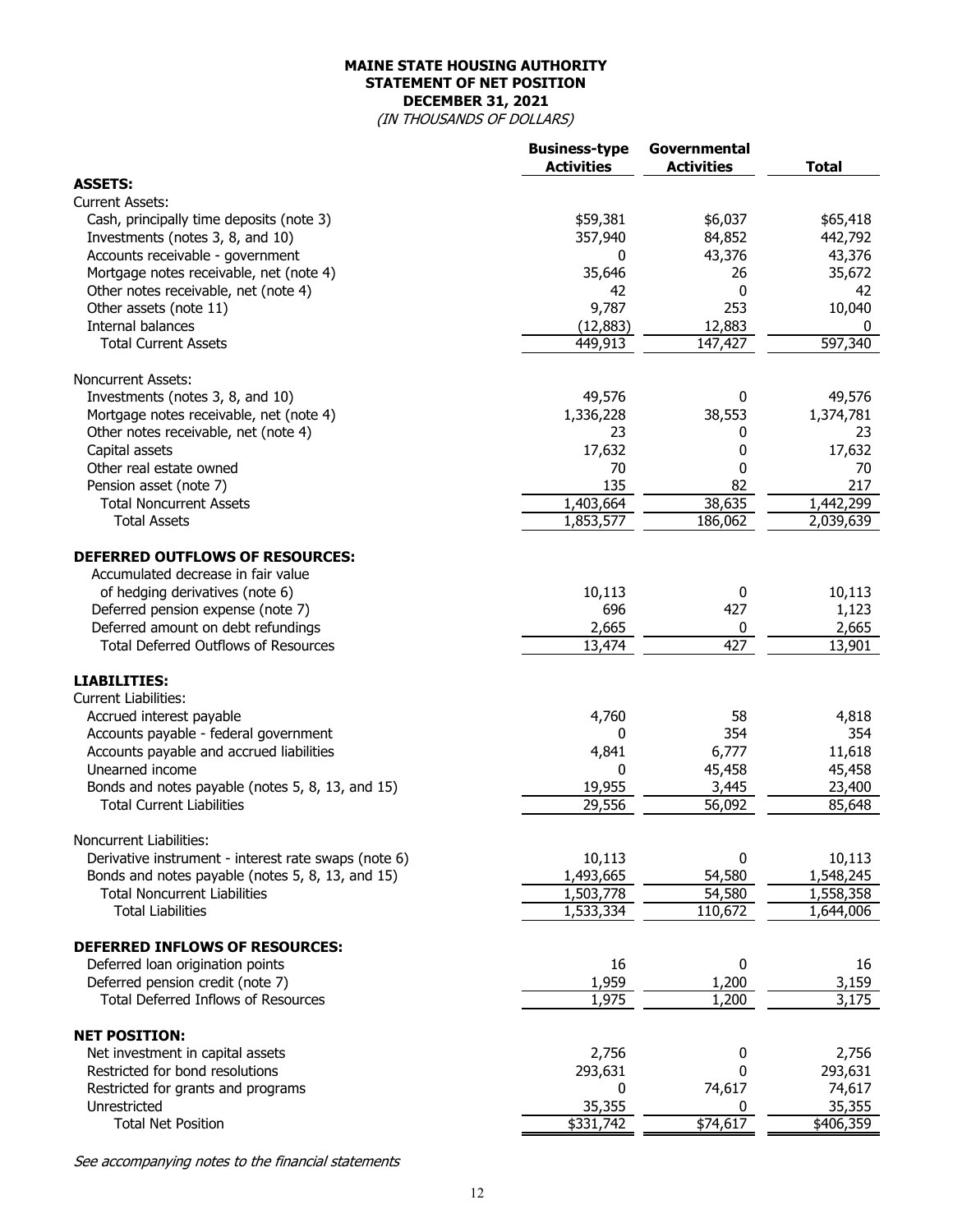### **MAINE STATE HOUSING AUTHORITY STATEMENT OF ACTIVITIES FOR THE YEAR ENDED DECEMBER 31, 2021**

(IN THOUSANDS OF DOLLARS)

|                                                     |                                      |                                | Program Revenues     |                             |                                    | Net Revenue (Expense) and Changes in Net Position |           |
|-----------------------------------------------------|--------------------------------------|--------------------------------|----------------------|-----------------------------|------------------------------------|---------------------------------------------------|-----------|
| <b>Functions/Programs</b>                           | Expenses                             | Charges for<br><b>Services</b> | Investment<br>Income | Grants and<br>Contributions | Business-type<br><b>Activities</b> | Governmental<br><b>Activities</b>                 | Total     |
| Business-type activities:                           |                                      |                                |                      |                             |                                    |                                                   |           |
| Mortgage Purchase Fund                              | \$57,670                             | \$62,112                       | \$145                | \$0                         | \$4,587                            | \$0                                               | \$4,587   |
| Bondholder Reserve Fund                             | 58                                   |                                | 2                    |                             | (56)                               | 0                                                 | (56)      |
| General Administrative Fund                         | 1,776                                | 1,504                          | 0                    |                             | (272)                              | 0                                                 | (272)     |
| Total business-type activities                      | 59,504                               | 63,616                         | 147                  | 0                           | 4,259                              | 0                                                 | 4,259     |
| Governmental activities:                            |                                      |                                |                      |                             |                                    |                                                   |           |
| <b>HOME Fund</b>                                    | 14,707                               | 110                            | 6                    | 31,090                      |                                    | 16,499                                            | 16,499    |
| Section 8 Housing Programs                          | 113,979                              | 5,631                          |                      | 110,442                     |                                    | 2,095                                             | 2,095     |
| Low Income Home Energy Assistance Program           | 50,220                               | 1,167                          |                      | 49,274                      |                                    | 221                                               | 221       |
| <b>Emergency Rental Assistance Programs</b>         | 113,980                              | 767                            |                      | 113,218                     |                                    | 5                                                 |           |
| Maine Energy, Housing and Economic Recovery Program | 927                                  | 141                            |                      | 4,319                       |                                    | 3,537                                             | 3,537     |
| Other Federal and State Programs                    | 59,069                               | 2,345                          | 3                    | 56,238                      | 0                                  | (483)                                             | (483)     |
| Total governmental activities                       | 352,882                              | 10,161                         | 14                   | 364,581                     | 0                                  | 21,874                                            | 21,874    |
| Total Agency-wide                                   | \$412,386                            | \$73,777                       | \$161                | \$364,581                   | 4,259                              | 21,874                                            | 26,133    |
|                                                     |                                      | <b>General Revenues:</b>       |                      |                             |                                    |                                                   |           |
|                                                     |                                      | Unrestricted investment income |                      |                             | 12                                 | 0                                                 | 12        |
|                                                     |                                      | <b>Transfers</b>               |                      |                             | 1,450                              | (1, 450)                                          | 0         |
|                                                     | Total general revenues and transfers |                                |                      | 1,462                       | (1, 450)                           | 12                                                |           |
|                                                     |                                      | Change in Net Position         |                      |                             | 5,721                              | 20,424                                            | 26,145    |
| Net Position at beginning of year                   |                                      |                                | 326,021              | 54,193                      | 380,214                            |                                                   |           |
|                                                     |                                      | Net Position at end of year    |                      |                             | \$331,742                          | \$74,617                                          | \$406,359 |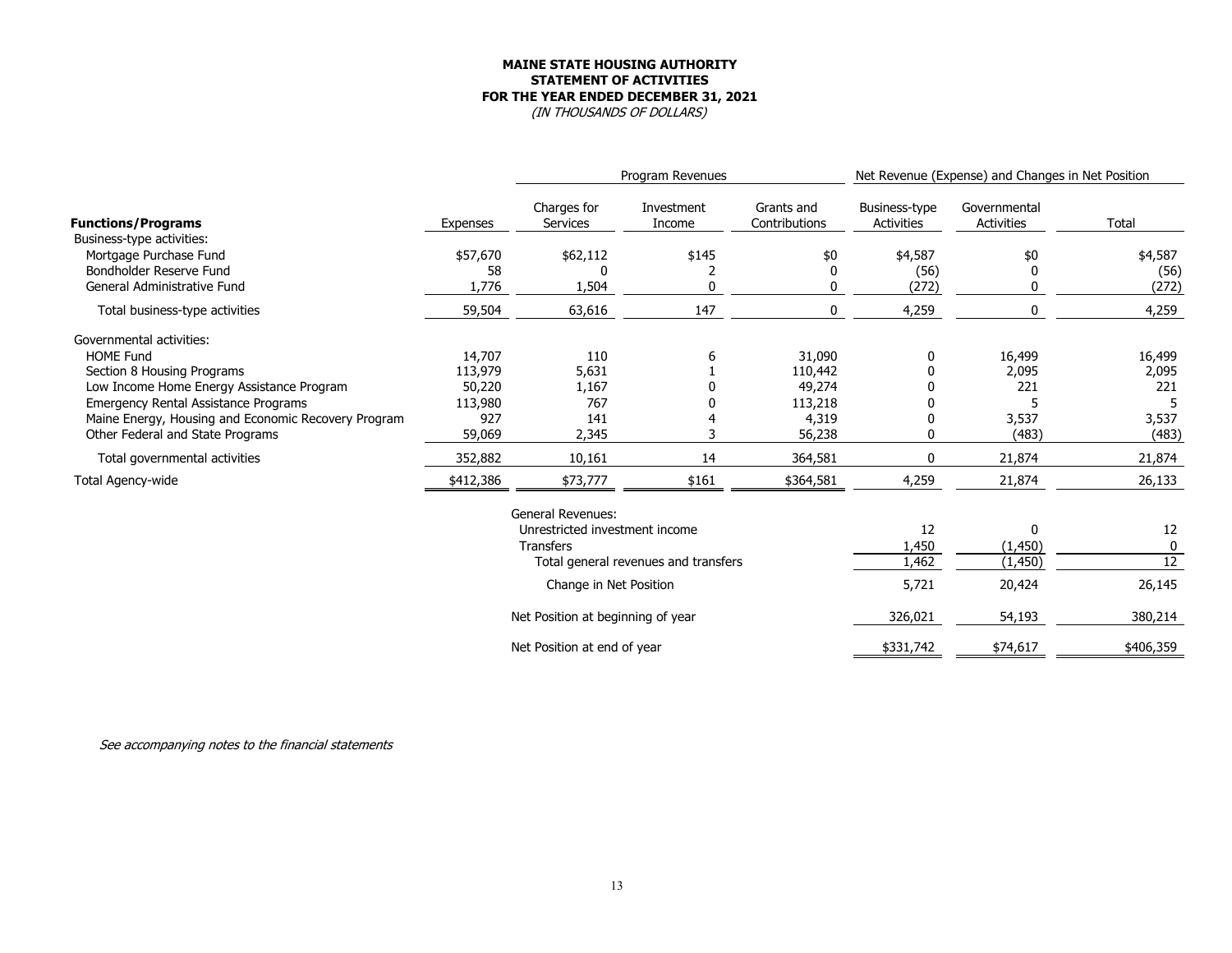#### **MAINE STATE HOUSING AUTHORITY STATEMENT OF NET POSITION PROPRIETARY FUNDS DECEMBER 31, 2021** (IN THOUSANDS OF DOLLARS)

|                                                                              | <b>Mortgage</b><br><b>Purchase</b><br><b>Fund</b> | <b>Bondholder</b><br><b>Reserve</b><br><b>Fund</b> | General<br><b>Administrative</b><br><b>Fund</b> | <b>Total</b> |
|------------------------------------------------------------------------------|---------------------------------------------------|----------------------------------------------------|-------------------------------------------------|--------------|
| <b>ASSETS:</b>                                                               |                                                   |                                                    |                                                 |              |
| <b>Current Assets:</b>                                                       |                                                   |                                                    |                                                 |              |
| Cash, principally time deposits (note 3)                                     | \$23,246                                          | \$1                                                | \$36,134                                        | \$59,381     |
| Investments (notes 3, 8, and 10)                                             | 341,561                                           | 7,998                                              | 8,381                                           | 357,940      |
| Mortgage notes receivable, net (note 4)                                      | 35,447                                            | 0                                                  | 199                                             | 35,646       |
| Other notes receivable, net (note 4)                                         | 0                                                 | 0                                                  | 42                                              | 42           |
| Other assets (note 11)                                                       | 9,694                                             | 0                                                  | 93                                              | 9,787        |
| Interfund (note 12)                                                          | 0                                                 | 0                                                  | 5,582                                           | 5,582        |
| <b>Total Current Assets</b>                                                  | 409,948                                           | 7,999                                              | 50,431                                          | 468,378      |
| <b>Noncurrent Assets:</b>                                                    |                                                   |                                                    |                                                 |              |
| Investments (notes 3, 8, and 10)                                             | 49,576                                            | 0                                                  | 0                                               | 49,576       |
| Mortgage notes receivable, net (note 4)                                      | 1,331,759                                         | 0                                                  | 4,469                                           | 1,336,228    |
| Other notes receivable, net (note 4)                                         | 0                                                 | 0                                                  | 23                                              | 23           |
| Capital assets                                                               | 22                                                | 0                                                  | 17,610                                          | 17,632       |
| Other real estate owned                                                      | 8                                                 | 0                                                  | 62                                              | 70           |
| Pension asset (note 7)                                                       | 112                                               | 1                                                  | 22                                              | 135          |
| <b>Total Noncurrent Assets</b>                                               | 1,381,477                                         | 1                                                  | 22,186                                          | 1,403,664    |
| <b>Total Assets</b>                                                          | 1,791,425                                         | 8,000                                              | 72,617                                          | 1,872,042    |
| <b>DEFERRED OUTFLOWS OF RESOURCES:</b><br>Accumulated decrease in fair value |                                                   |                                                    |                                                 |              |
| of hedging derivatives (note 6)                                              | 10,113                                            | 0                                                  | 0                                               | 10,113       |
| Deferred pension expense (note 7)                                            | 580                                               | 3                                                  | 113                                             | 696          |
| Deferred amount on debt refundings                                           | 2,665                                             | 0                                                  | 0                                               | 2,665        |
| <b>Total Deferred Outflows of Resources</b>                                  | 13,358                                            | 3                                                  | 113                                             | 13,474       |
| <b>LIABILITIES:</b>                                                          |                                                   |                                                    |                                                 |              |
| <b>Current Liabilities:</b>                                                  |                                                   |                                                    |                                                 |              |
| Accrued interest payable                                                     | 4,760                                             | 0                                                  | 0                                               | 4,760        |
| Accounts payable and accrued liabilities                                     | 137                                               | 1                                                  | 4,703                                           | 4,841        |
| Interfund (note 12)                                                          | 3,703                                             | 17                                                 | 14,745                                          | 18,465       |
| Bonds and notes payable (notes 5, 8, 13, and 15)                             | 19,340                                            | $\pmb{0}$                                          | 615                                             | 19,955       |
| <b>Total Current Liabilities</b>                                             | 27,940                                            | 18                                                 | 20,063                                          | 48,021       |
| Noncurrent Liabilities:                                                      |                                                   |                                                    |                                                 |              |
| Derivative instrument - interest rate swaps (note 6)                         | 10,113                                            | 0                                                  | 0                                               | 10,113       |
| Bonds and notes payable (notes 5, 8, 13, and 15)                             | 1,479,404                                         | 0                                                  | 14,261                                          | 1,493,665    |
| <b>Total Noncurrent Liabilities</b>                                          | 1,489,517                                         | 0                                                  | 14,261                                          | 1,503,778    |
| <b>Total Liabilities</b>                                                     | 1,517,457                                         | $\overline{18}$                                    | 34,324                                          | 1,551,799    |
| DEFERRED INFLOWS OF RESOURCES:                                               |                                                   |                                                    |                                                 |              |
| Deferred loan origination points                                             | 16                                                | $\pmb{0}$                                          | 0                                               | 16           |
| Deferred pension credit (note 7)                                             | 1,632                                             | 10                                                 | 317                                             | 1,959        |
| Total Deferred Inflows of Resources                                          | 1,648                                             | 10                                                 | 317                                             | 1,975        |
|                                                                              |                                                   |                                                    |                                                 |              |
| <b>NET POSITION:</b><br>Net investment in capital assets                     | 22                                                | 0                                                  | 2,734                                           | 2,756        |
| Restricted for bond resolutions                                              | 285,656                                           | 7,975                                              | 0                                               | 293,631      |
| Unrestricted                                                                 | 0                                                 | 0                                                  | 35,355                                          | 35,355       |
| <b>Total Net Position</b>                                                    | \$285,678                                         | \$7,975                                            | \$38,089                                        | \$331,742    |
|                                                                              |                                                   |                                                    |                                                 |              |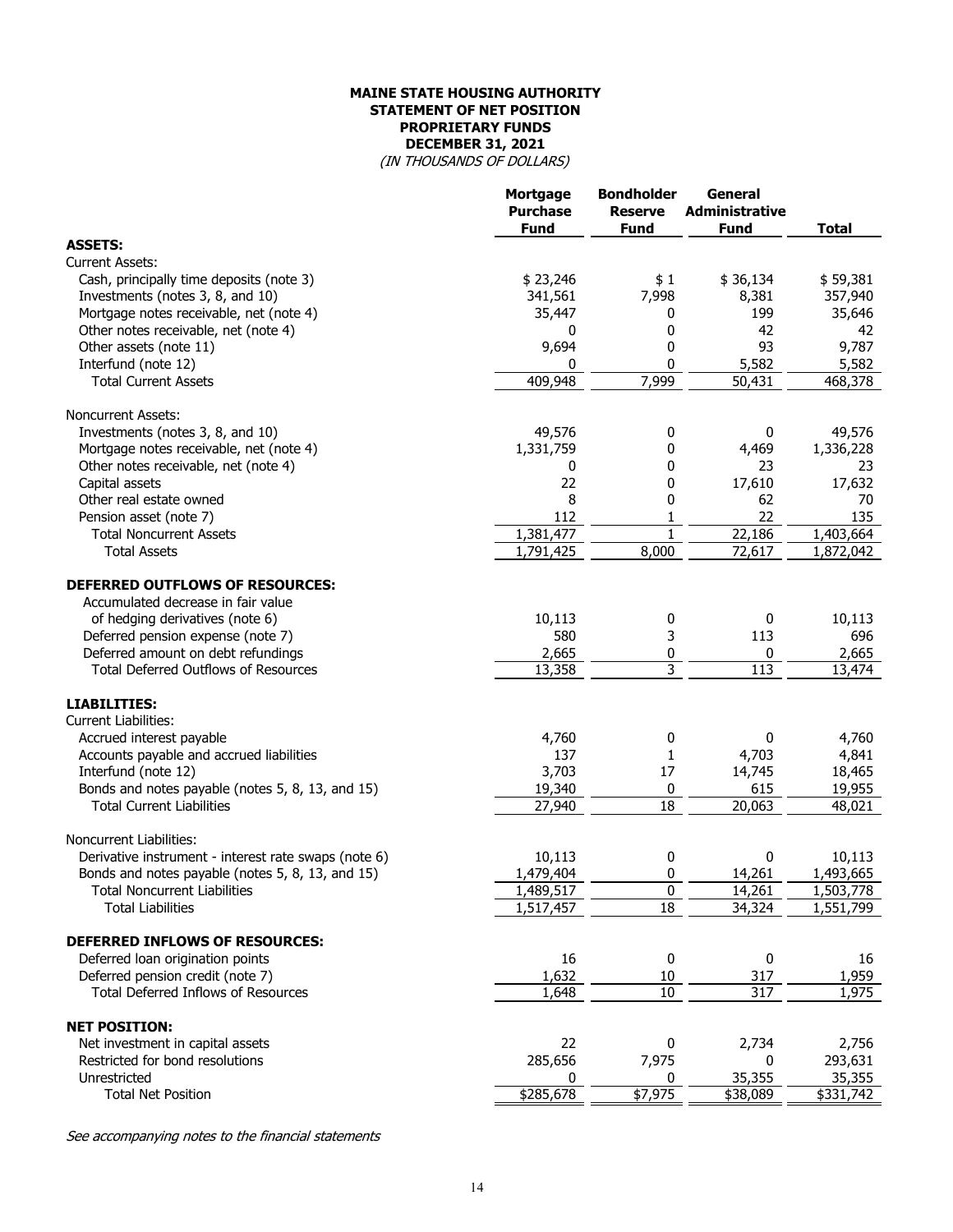#### **MAINE STATE HOUSING AUTHORITY STATEMENT OF REVENUES, EXPENSES AND CHANGES IN NET POSITION PROPRIETARY FUNDS FOR THE YEAR ENDED DECEMBER 31, 2021**

(IN THOUSANDS OF DOLLARS)

|                                                          | <b>Mortgage</b><br><b>Purchase</b><br><b>Fund</b> | <b>Bondholder</b><br><b>Reserve</b><br><b>Fund</b> | General<br><b>Administrative</b><br><b>Fund</b> | <b>Total</b> |
|----------------------------------------------------------|---------------------------------------------------|----------------------------------------------------|-------------------------------------------------|--------------|
| <b>OPERATING REVENUES:</b>                               |                                                   |                                                    |                                                 |              |
| Interest from mortgages and notes                        | \$59,672                                          | \$0                                                | \$318                                           | \$59,990     |
| Income from investments                                  | 1,174                                             | 2                                                  | 11                                              | 1,187        |
| Net (decrease) increase in the fair value of investments | (1,029)                                           | 0                                                  | 1                                               | (1,028)      |
| Fee income                                               | 1,507                                             | 0                                                  | 1,003                                           | 2,510        |
| Other revenue                                            | 135                                               | 0                                                  | 183                                             | 318          |
| Gain on bond redemption (note 13)                        | 798                                               | 0                                                  | 0                                               | 798          |
| <b>Total Revenues</b>                                    | 62,257                                            | 2                                                  | 1,516                                           | 63,775       |
| <b>OPERATING EXPENSES:</b>                               |                                                   |                                                    |                                                 |              |
| Operating expenses                                       | 9,858                                             | 58                                                 | 1,742                                           | 11,658       |
| Other program administrative expenses                    | 4,825                                             | 0                                                  |                                                 | 4,832        |
| Mortgage servicing fees                                  | 1,713                                             | 0                                                  | 16                                              | 1,729        |
| Provision for losses on loans (note 4)                   | 0                                                 | 0                                                  | 11                                              | 11           |
| Interest expense                                         | 41,274                                            | 0                                                  | $\mathbf 0$                                     | 41,274       |
| <b>Total Expenses</b>                                    | 57,670                                            | 58                                                 | 1,776                                           | 59,504       |
| Operating Income (Loss)                                  | 4,587                                             | (56)                                               | (260)                                           | 4,271        |
| Transfers between funds, net (note 12)                   | 0                                                 | 0                                                  | 1,450                                           | 1,450        |
| Change in Net Position                                   | 4,587                                             | (56)                                               | 1,190                                           | 5,721        |
| Net Position at beginning of year                        | 281,091                                           | 8,031                                              | 36,899                                          | 326,021      |
| Net Position at end of year                              | \$285,678                                         | \$7,975                                            | \$38,089                                        | \$331,742    |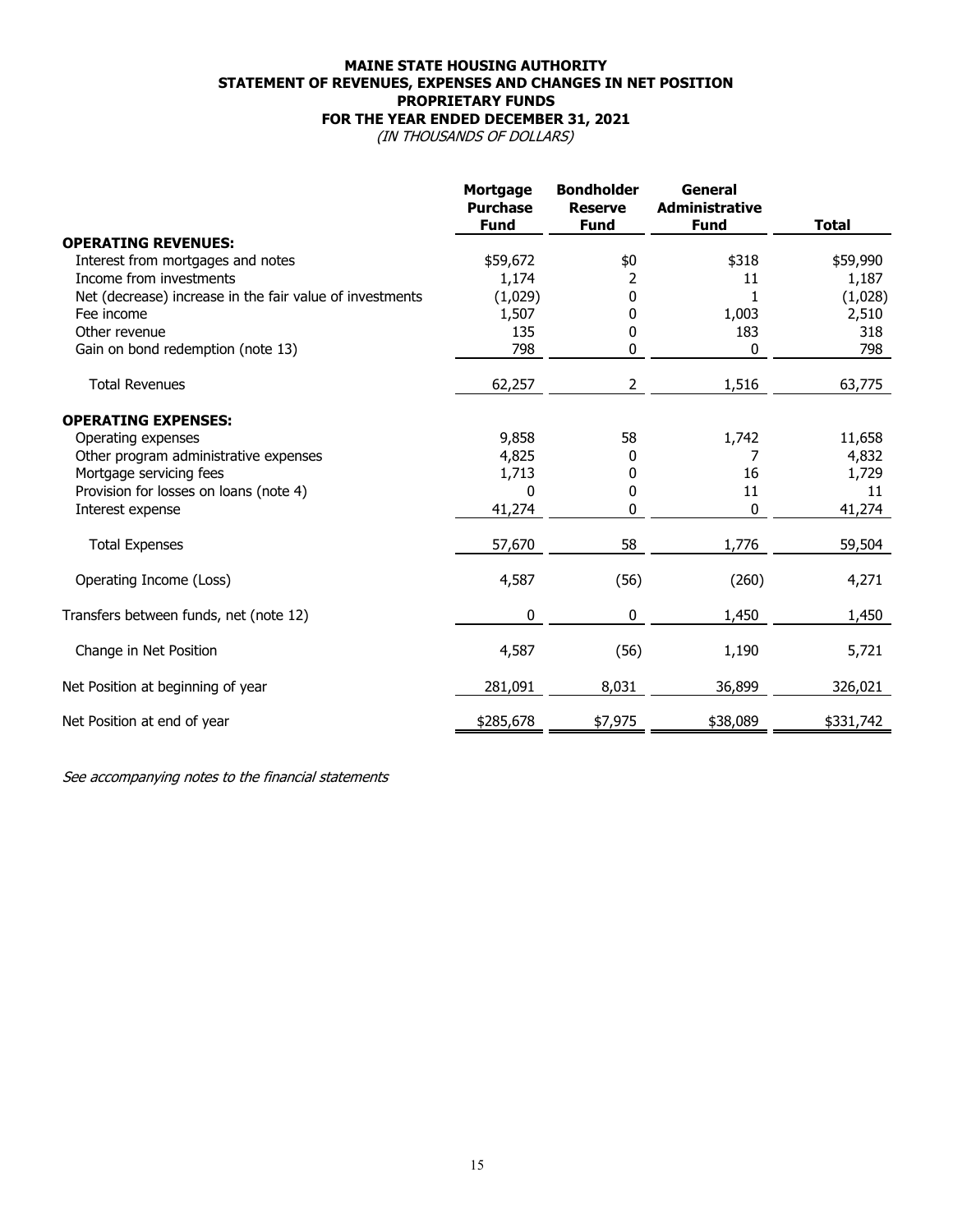#### **MAINE STATE HOUSING AUTHORITY STATEMENT OF CASH FLOWS PROPRIETARY FUNDS FOR THE YEAR ENDED DECEMBER 31, 2021**

(IN THOUSANDS OF DOLLARS)

|                                                                                                              | Mortgage<br><b>Purchase</b><br><b>Fund</b> | <b>Bondholder</b><br><b>Reserve</b><br><b>Fund</b> | General<br><b>Administrative</b><br><b>Fund</b> | <b>Total</b> |
|--------------------------------------------------------------------------------------------------------------|--------------------------------------------|----------------------------------------------------|-------------------------------------------------|--------------|
| CASH FLOWS FROM OPERATING ACTIVITIES:                                                                        |                                            |                                                    |                                                 |              |
| Interest receipts from borrowers                                                                             | \$60,051                                   | \$0                                                | \$300                                           | \$60,351     |
| Principal receipts on mortgages and notes - scheduled                                                        | 56,444                                     | 0                                                  | 1,138                                           | 57,582       |
| Principal receipts on mortgages and notes - prepayments                                                      | 160,172                                    | 0                                                  | 70                                              | 160,242      |
| Payments for operating expenses                                                                              | (8,329)                                    | (10)                                               | (496)                                           | (8,835)      |
| Payments for personnel expenses                                                                              | (8, 157)                                   | (48)                                               | (1,246)                                         | (9, 451)     |
| Investment in mortgages and other notes                                                                      | (167, 160)                                 | 0                                                  | (15)                                            | (167, 175)   |
| Other                                                                                                        | 1,478                                      | (4)                                                | 4,498                                           | 5,972        |
| Net cash provided by (used for) operating activities                                                         | 94,499                                     | (62)                                               | 4,249                                           | 98,686       |
| CASH FLOWS FROM CAPITAL AND RELATED FINANCING ACTIVITIES:                                                    |                                            |                                                    |                                                 |              |
| Acquisition and development of capital assets                                                                | 0                                          | 0                                                  | (325)                                           | (325)        |
| Principal paid on capital debt                                                                               | 0                                          | 0                                                  | (595)                                           | (595)        |
| Interest paid on capital debt                                                                                | 0                                          | 0                                                  | (493)                                           | (493)        |
| Net cash used for capital and related financing activities                                                   | 0                                          | 0                                                  | (1, 413)                                        | (1, 413)     |
| CASH FLOWS FROM NON-CAPITAL FINANCING ACTIVITIES:                                                            |                                            |                                                    |                                                 |              |
| Proceeds from sale of bonds                                                                                  | 168,771                                    | 0                                                  | 0                                               | 168,771      |
| Principal payments on bonds and notes                                                                        | (227, 440)                                 | 0                                                  | (4,200)                                         | (231, 640)   |
| Interest payments on bonds                                                                                   | (41,769)                                   | 0                                                  | 0                                               | (41,769)     |
| Payments from other funds                                                                                    | 415                                        | 3                                                  | 12,778                                          | 13,196       |
| Net cash (used for) provided by non-capital financing activities                                             | (100, 023)                                 | 3                                                  | 8,578                                           | (91, 442)    |
| CASH FLOWS FROM INVESTING ACTIVITIES:                                                                        |                                            |                                                    |                                                 |              |
| Proceeds from disposition of foreclosed real estate                                                          | 1,346                                      | 0                                                  | 13                                              | 1,359        |
| Purchase of investments                                                                                      | (1,379,405)                                | 0                                                  | 0                                               | (1,379,405)  |
| Sales and maturity of investments                                                                            | 1,381,652                                  | 56                                                 | 12,523                                          | 1,394,231    |
| Interest received on investments                                                                             | 1,112                                      | 2                                                  | 11                                              | 1,125        |
| Net cash provided by investing activities                                                                    | 4,705                                      | 58                                                 | 12,547                                          | 17,310       |
| Net (decrease) increase in cash                                                                              | (819)                                      | (1)                                                | 23,961                                          | 23,141       |
| Cash at beginning of year                                                                                    | 24,065                                     | 2                                                  | 12,173                                          | 36,240       |
| Cash at end of year                                                                                          | \$23,246                                   | \$1                                                | \$36,134                                        | \$59,381     |
| RECONCILIATION OF OPERATING INCOME (LOSS) TO NET CASH PROVIDED BY (USED FOR) OPERATING ACTIVITIES:           |                                            |                                                    |                                                 |              |
| Operating income (loss)                                                                                      | \$4,587                                    | $($ \$56)                                          | ( \$260)                                        | \$4,271      |
| Adjustments to reconcile operating income (loss) to net cash<br>provided by (used for) operating activities: |                                            |                                                    |                                                 |              |
| Depreciation and amortization                                                                                | 329                                        | 0                                                  | 932                                             | 1,261        |
| Interest on bonds                                                                                            |                                            |                                                    |                                                 |              |
|                                                                                                              | 40,945                                     | 0                                                  | 0                                               | 40,945       |
| Provision for losses on loans                                                                                | 0                                          | 0                                                  | 11                                              | 11           |
| Gain on bond redemption                                                                                      | (798)                                      | 0                                                  | 0                                               | (798)        |
| Pension credit                                                                                               | (90)                                       | (1)                                                | (18)                                            | (109)        |
| Interest income on investments                                                                               | (1, 174)                                   | (2)                                                | (11)                                            | (1, 187)     |
| Net decrease (increase) in fair value of investments                                                         | 1,029                                      | 0                                                  | (1)                                             | 1,028        |
| Changes in operating assets and liabilities:                                                                 |                                            |                                                    |                                                 |              |
| Other assets                                                                                                 | 246                                        | 0                                                  | (5)                                             | 241          |
| Pension contributions                                                                                        | (388)                                      | 0                                                  | (74)                                            | (462)        |
| Mortgage note interest receivable                                                                            | 379                                        | 0                                                  | (18)                                            | 361          |
| Accounts payable and accrued liabilities                                                                     | (22)                                       | (3)                                                | 2,500                                           | 2,475        |
| Investment in mortgage and other notes                                                                       | (167, 160)                                 | 0                                                  | (15)                                            | (167, 175)   |
| Mortgage & other note principal repayments                                                                   | 216,616                                    | 0                                                  | 1,208                                           | 217,824      |
| Net cash provided by (used for) operating activities                                                         | \$94,499                                   | $($ \$62)                                          | \$4,249                                         | \$98,686     |
| SUPPLEMENTAL DISCLOSURE OF NON-CASH INFORMATION:                                                             |                                            |                                                    |                                                 |              |
| Transfer from mortgage notes receivable to other assets                                                      |                                            |                                                    |                                                 |              |
| and other real estate owned                                                                                  | \$1,031                                    | \$0                                                | \$62                                            | \$1,093      |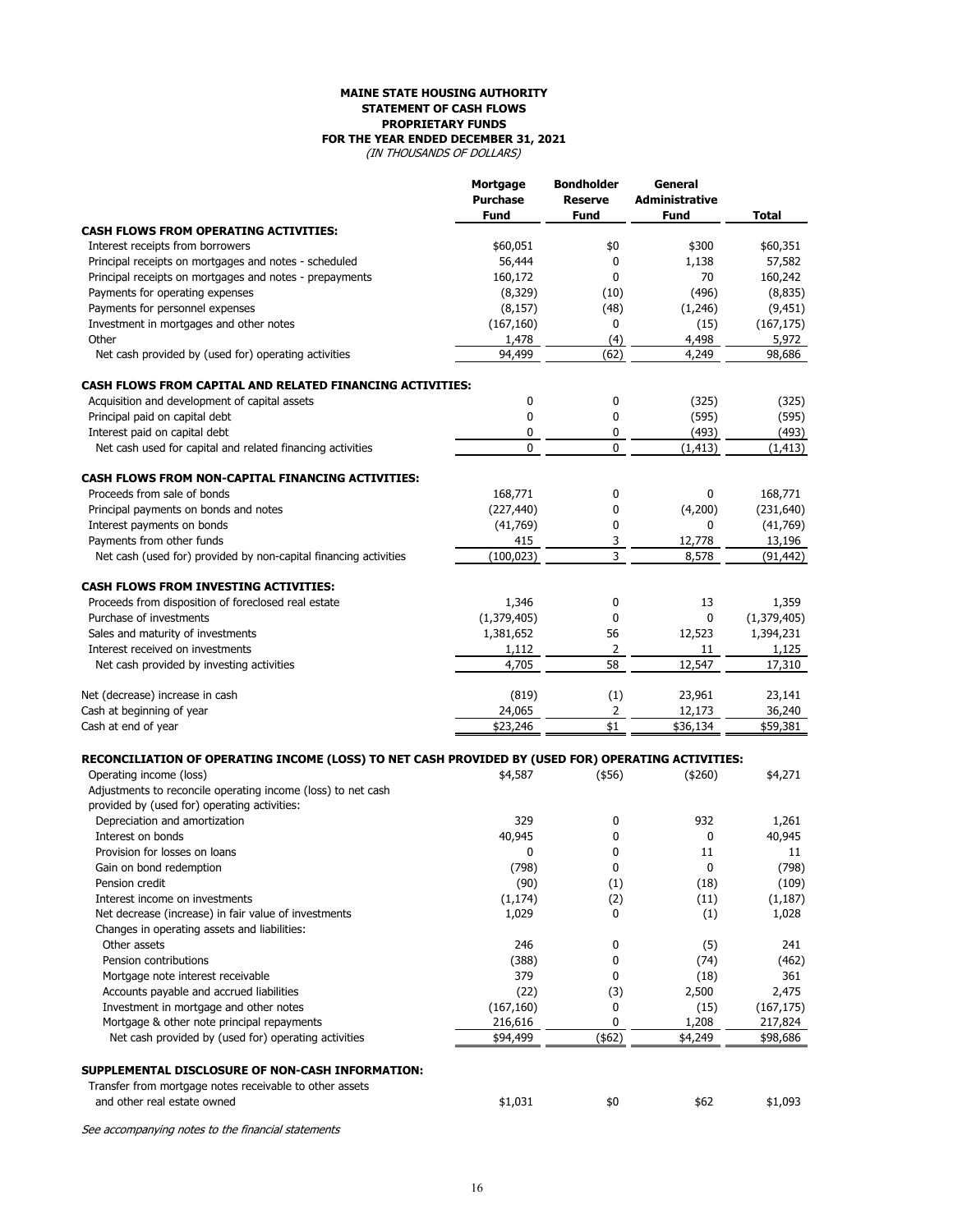#### **MAINE STATE HOUSING AUTHORITY BALANCE SHEET GOVERNMENTAL FUNDS DECEMBER 31, 2021**

|  | (IN THOUSANDS OF DOLLARS) |
|--|---------------------------|

|                                                    | <b>HOME</b><br><b>Fund</b> | Section 8<br><b>Housing</b><br><b>Programs</b> | <b>Low Income</b><br><b>Home Energy</b><br><b>Assistance</b><br>Program | <b>Emergency</b><br>Rental<br><b>Assistance</b><br><b>Programs</b> | <b>Maine Energy,</b><br><b>Housing &amp;</b><br><b>Economic</b><br><b>Recovery Fund</b> | <b>Other</b><br><b>Federal</b><br>and State<br><b>Programs</b> | Total     |
|----------------------------------------------------|----------------------------|------------------------------------------------|-------------------------------------------------------------------------|--------------------------------------------------------------------|-----------------------------------------------------------------------------------------|----------------------------------------------------------------|-----------|
| <b>ASSETS:</b>                                     |                            |                                                |                                                                         |                                                                    |                                                                                         |                                                                |           |
| <b>Current Assets:</b>                             |                            |                                                |                                                                         |                                                                    |                                                                                         |                                                                |           |
| Cash, principally time deposits (note 3)           | \$1                        | \$4,050                                        | \$1,210                                                                 | \$0                                                                | \$0                                                                                     | \$776                                                          | \$6,037   |
| Investments (notes 3, 8, and 10)                   | 33,760                     | 0                                              | $\mathbf{0}$                                                            | $\Omega$                                                           | 43,118                                                                                  | 7,974                                                          | 84,852    |
| Accounts receivable - government                   | 6,811                      | 297                                            | 1,217                                                                   | 16,708                                                             | 0                                                                                       | 18,343                                                         | 43,376    |
| Mortgage notes receivable, net (note 4)            | 26                         | 0                                              | 0                                                                       | $\mathbf 0$                                                        | $\mathbf{0}$                                                                            | 0                                                              | 26        |
| Other assets                                       | 42                         | 138                                            | $\mathbf{0}$                                                            | $\mathbf{0}$                                                       | 36                                                                                      | 37                                                             | 253       |
| Interfund (note 12)                                | 10,217                     | 52                                             | 0                                                                       | 14,745                                                             | 0                                                                                       | 1,911                                                          | 26,925    |
| <b>Total Current Assets</b>                        | 50,857                     | 4,537                                          | 2,427                                                                   | 31,453                                                             | 43,154                                                                                  | 29,041                                                         | 161,469   |
| <b>Noncurrent Assets:</b>                          |                            |                                                |                                                                         |                                                                    |                                                                                         |                                                                |           |
| Mortgage notes receivable, net (note 4)            | 28,934                     | 0                                              | 0                                                                       | 0                                                                  | 9,619                                                                                   | 0                                                              | 38,553    |
| <b>Total Noncurrent Assets</b>                     | 28,934                     | $\mathbf{0}$                                   | $\mathbf{0}$                                                            | $\Omega$                                                           | 9,619                                                                                   | $\mathbf{0}$                                                   | 38,553    |
| <b>Total Assets</b>                                | \$79,791                   | \$4,537                                        | \$2,427                                                                 | \$31,453                                                           | \$52,773                                                                                | \$29,041                                                       | \$200,022 |
| <b>LIABILITIES:</b><br><b>Current Liabilities:</b> |                            |                                                |                                                                         |                                                                    |                                                                                         |                                                                |           |
| Accrued interest payable                           | \$0                        | \$0                                            | \$0                                                                     | \$0                                                                | \$58                                                                                    | \$0                                                            | \$58      |
| Accounts payable - federal government              | 0                          | 354                                            | 0                                                                       | 0                                                                  | 0                                                                                       | $\mathbf 0$                                                    | 354       |
| Accounts payable and accrued liabilities           | 1,967                      | 66                                             | 825                                                                     | 435                                                                | 0                                                                                       | 3,484                                                          | 6,777     |
| Unearned income                                    | U                          | $\Omega$                                       | 1,166                                                                   | 31,018                                                             | $\mathbf{0}$                                                                            | 13,274                                                         | 45,458    |
| Interfund (note 12)                                | 1,707                      | 293                                            | 328                                                                     | 0                                                                  | 66                                                                                      | 10,737                                                         | 13,131    |
| Bonds payable (note 5, 8, and 13)                  | $\mathbf{0}$               | 0                                              | $\mathbf{0}$                                                            | $\mathbf{0}$                                                       | 3,445                                                                                   | 0                                                              | 3,445     |
| <b>Total Current Liabilities</b>                   | 3,674                      | 713                                            | 2,319                                                                   | 31,453                                                             | 3,569                                                                                   | 27,495                                                         | 69,223    |
| <b>Noncurrent Liabilities:</b>                     |                            |                                                |                                                                         |                                                                    |                                                                                         |                                                                |           |
| Bonds payable (note 5, 8, and 13)                  | 0                          | 0                                              | 0                                                                       | 0                                                                  | 54,580                                                                                  | 0                                                              | 54,580    |
| <b>Total Non Current Liabilities</b>               | $\mathbf{0}$               | $\mathbf{0}$                                   | $\Omega$                                                                | $\Omega$                                                           | 54,580                                                                                  | $\mathbf{0}$                                                   | 54,580    |
| <b>Total Liabilities</b>                           | 3,674                      | $\overline{713}$                               | 2,319                                                                   | 31,453                                                             | 58,149                                                                                  | 27,495                                                         | 123,803   |
| <b>FUND BALANCES:</b>                              |                            |                                                |                                                                         |                                                                    |                                                                                         |                                                                |           |
| Restricted by program requirements                 | 76,117                     | 3,824                                          | 108                                                                     | 0                                                                  | 0                                                                                       | 1,546                                                          | 81,595    |
| Nonspendable                                       | 0                          | 0                                              | $\mathbf{0}$                                                            | $\mathbf 0$                                                        | 9,619                                                                                   | 0                                                              | 9,619     |
| Unassigned                                         | 0                          | 0                                              | $\mathbf{0}$                                                            | $\mathbf 0$                                                        | (14, 995)                                                                               | 0                                                              | (14, 995) |
| <b>Total Fund Balances</b>                         | 76,117                     | 3,824                                          | 108                                                                     | $\Omega$                                                           | (5, 376)                                                                                | 1,546                                                          | 76,219    |
| <b>Total Liabilities and Fund Balances</b>         | \$79,791                   | \$4,537                                        | \$2,427                                                                 | \$31,453                                                           | \$52,773                                                                                | \$29,041                                                       | \$200,022 |

#### **RECONCILIATION OF THE GOVERNMENTAL FUNDS BALANCE SHEET TO THE STATEMENT OF NET POSITION**

| Total fund balances in governmental funds                                                                                                                                                                                               | \$76,219 |
|-----------------------------------------------------------------------------------------------------------------------------------------------------------------------------------------------------------------------------------------|----------|
| Amounts reported for governmental activities in the Statement of Net Position are different because:                                                                                                                                    |          |
| Pension expense deferrals reported as deferred outflows of resources in governmental activities are<br>not financial resources and therefore are not reported in the governmental funds.                                                | 427      |
| Pension assets reported in governmental activities are not available to pay current<br>period expenditures and therefore are not reported in the governmental funds.                                                                    | 82       |
| Pension credit deferrals reported as deferred inflows of resources in governmental activities are<br>not available to pay for current period expenditures and therefore are not reported in the governmental funds.                     | (1,200)  |
| Interfund balances related to the allocation of pension assets and deferrals of resources reported in<br>governmental activities are not due and payable in the current period and therefore not reported in the<br>governmental funds. | (911)    |
| Net Position of governmental activities                                                                                                                                                                                                 | \$74,617 |
|                                                                                                                                                                                                                                         |          |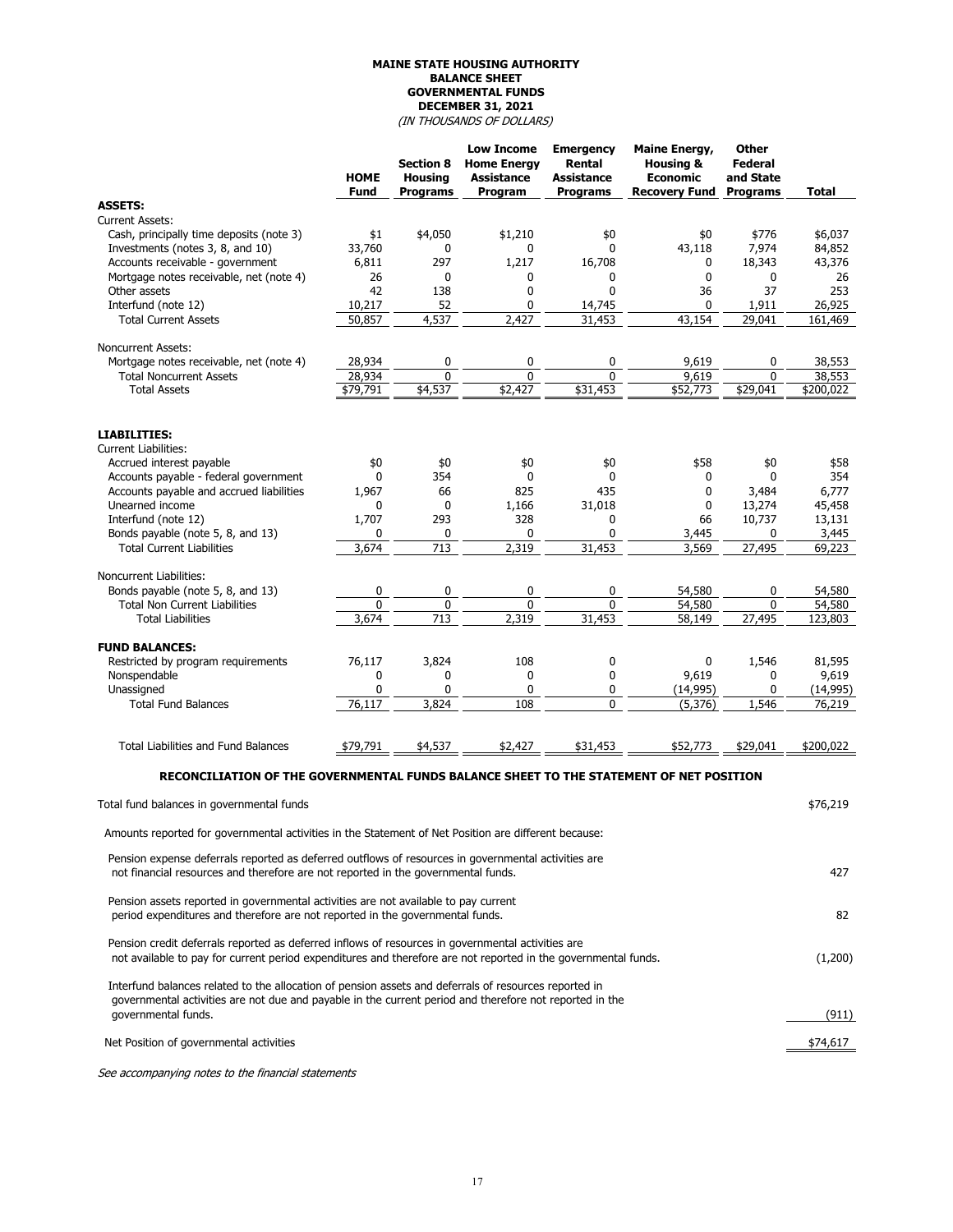#### **MAINE STATE HOUSING AUTHORITY STATEMENT OF REVENUES, EXPENDITURES AND CHANGES IN FUND BALANCES GOVERNMENTAL FUNDS FOR THE YEAR ENDED DECEMBER 31, 2021**

(IN THOUSANDS OF DOLLARS)

|                                                              | <b>HOME</b>  | <b>Section 8</b><br><b>Housing</b> | <b>Low Income</b><br><b>Home Energy</b><br><b>Assistance</b> | <b>Emergency</b><br>Rental<br><b>Assistance</b> | <b>Maine Energy,</b><br><b>Housing &amp;</b><br><b>Economic</b> | <b>Other</b><br><b>Federal</b><br>and State |                  |
|--------------------------------------------------------------|--------------|------------------------------------|--------------------------------------------------------------|-------------------------------------------------|-----------------------------------------------------------------|---------------------------------------------|------------------|
| <b>REVENUES:</b>                                             | <b>Fund</b>  | <b>Programs</b>                    | Program                                                      | <b>Programs</b>                                 | <b>Recovery Fund</b>                                            | <b>Programs</b>                             | <b>Total</b>     |
|                                                              |              |                                    |                                                              |                                                 |                                                                 |                                             |                  |
| Interest from mortgages and notes<br>Income from investments | \$63         | \$0<br>$\mathbf{1}$                | \$0                                                          | \$0                                             | \$41                                                            | \$0                                         | \$104<br>14      |
|                                                              | 6            |                                    | 0                                                            | 0                                               | 4                                                               | 3                                           |                  |
| Fee income                                                   | $\mathbf{0}$ | 5,631                              | 1,167                                                        | 767                                             | 0                                                               | 2,345                                       | 9,910            |
| Other revenue                                                | 47           | 0                                  | 0                                                            | $\Omega$                                        | 10                                                              | 0                                           | 57               |
| Grant income                                                 | 2,554        | 737                                | 49,274                                                       | 113,218                                         | 0                                                               | 56,238                                      | 222,021          |
| Income from State                                            | 28,536       | 0                                  | 0                                                            | 0                                               | 4,319                                                           | 0                                           | 32,855           |
| Federal rent subsidy income                                  | 0            | 109,705                            | 0                                                            | 0                                               | 0                                                               | 0                                           | 109,705          |
| Gain on bond redemption (note 13)                            | 0            | 0                                  | 0                                                            | 0                                               | 90                                                              | 0                                           | 90               |
| <b>Total Revenues</b>                                        | 31,206       | 116,074                            | 50,441                                                       | 113,985                                         | 4,464                                                           | 58,586                                      | 374,756          |
| <b>EXPENDITURES:</b>                                         |              |                                    |                                                              |                                                 |                                                                 |                                             |                  |
| Operating expenditures                                       | 0            | 3,949                              | 922                                                          | 549                                             | 0                                                               | 2,075                                       | 7,495            |
| Other program administrative expenditures                    | <sup>0</sup> | 173                                | 32                                                           | 218                                             | 110                                                             | 256                                         | 789              |
| Provision for losses on loans (note 4)                       | <sup>0</sup> | 0                                  | $\Omega$                                                     | $\Omega$                                        | $\mathbf{0}$                                                    | 6                                           | 6                |
| Grant expenditures                                           | 14,707       | 764                                | 49,274                                                       | 113,218                                         | 69                                                              | 56,751                                      | 234,783          |
| Federal rent subsidy                                         | 0            | 109,127                            | 0                                                            | 0                                               | 0                                                               | 0                                           | 109,127          |
| Interest                                                     | 0            | 0                                  | 0                                                            | 0                                               | 748                                                             | 0                                           | 748              |
| <b>Total Expenditures</b>                                    | 14,707       | 114,013                            | 50,228                                                       | 113,985                                         | 927                                                             | 59,088                                      | 352,948          |
| Revenues in Excess of (Less Than) Expenditures               | 16,499       | 2,061                              | 213                                                          | 0                                               | 3,537                                                           | (502)                                       | 21,808           |
| Transfers between funds, net (note 12)                       | 100          | (1, 325)                           | (213)                                                        | 0                                               | 0                                                               | (12)                                        | (1,450)          |
| Change in Fund Balances                                      | 16,599       | 736                                | $\mathbf{0}$                                                 | $\mathbf 0$                                     | 3,537                                                           | (514)                                       | 20,358           |
| Fund Balances at beginning of year                           | 59,518       | 3,088                              | 108                                                          | 0                                               | (8, 913)                                                        | 2,060                                       | 55,861           |
| Fund Balances at end of year                                 | \$76,117     | \$3,824                            | \$108                                                        | \$0                                             | (\$5,376)                                                       |                                             | \$1,546 \$76,219 |

#### **RECONCILIATION OF THE STATEMENT OF REVENUES, EXPENDITURES AND CHANGES IN NET POSITION OF GOVERNMENTAL FUNDS TO THE STATEMENT OF ACTIVITIES**

| Change in Fund Balances - total governmental funds                                                                                                                                                                    | \$20,358 |
|-----------------------------------------------------------------------------------------------------------------------------------------------------------------------------------------------------------------------|----------|
| Amounts reported for governmental activities in the Statement of Activities are different because:                                                                                                                    |          |
| Expenses reported in the Statement of Activities include a pension credit, which does not effect the use of<br>current financial resources and therefore is not reported as an expenditure in the governmental funds. | 66       |
| Change in Net Position of governmental activities                                                                                                                                                                     | \$20,424 |
|                                                                                                                                                                                                                       |          |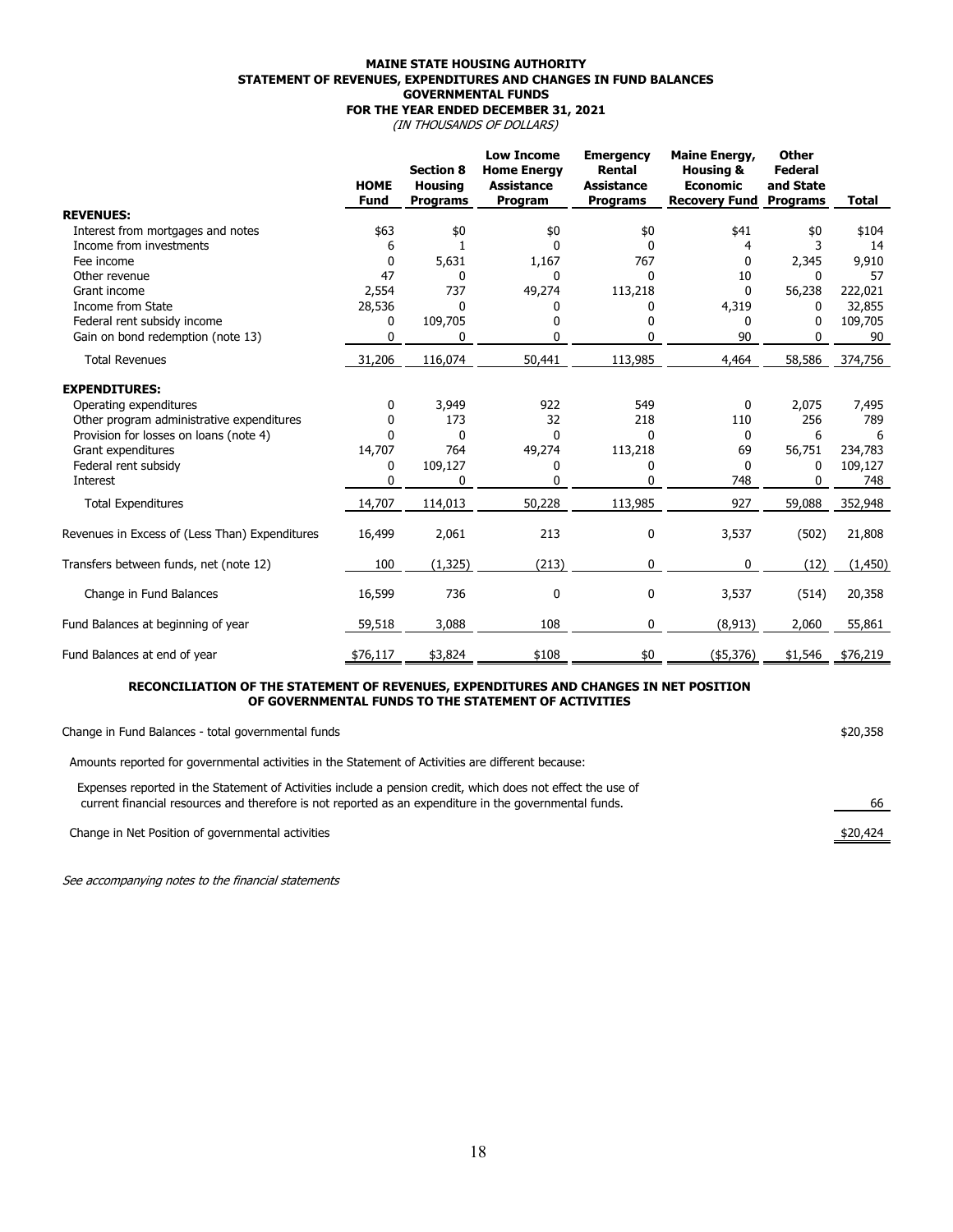(IN THOUSANDS OF DOLLARS)

### **(1.) ORGANIZATION AND NATURE OF OPERATIONS**

The Maine State Housing Authority (MaineHousing) is a public corporation and an instrumentality of the State of Maine established under the provisions of the Maine Housing Authorities Act, Title 30-A, Chapter 201, of the Maine Revised Statutes, as amended. MaineHousing is authorized to issue bonds for the purchase or origination of notes and mortgages on single-family and multi-family residential properties for the purpose of providing housing for persons and families of low income in the State of Maine. MaineHousing also administers various housing and energy related state and federal programs and collects and disburses federal rent subsidies for low-income housing.

For financial reporting purposes, MaineHousing is considered a component unit of the State of Maine and the financial condition and results of operations of MaineHousing are included in the State's financial statements.

### **(2.) SUMMARY OF SIGNIFICANT ACCOUNTING POLICIES**

#### **Basis of Presentation**

MaineHousing's financial statements are prepared in accordance with Governmental Accounting Standards Board (GASB) statements and are comprised of three components: 1) agency-wide financial statements, 2) fund financial statements, and 3) notes to the financial statements.

The financial statements include all of the organization's activities and functions for which MaineHousing is financially accountable. Determination of financial accountability includes among other factors, appointment of a voting majority of the component's governing body and (1) ability to impose its will over the component unit or (2) the possibility that the component unit will provide a financial benefit to, or impose a financial burden on, MaineHousing. Based on the preceding criteria, the accompanying financial statements do not include the financial activities of any entity other than MaineHousing.

The agency-wide financial statements are comprised of a Statement of Net Position and Statement of Activities, which are prepared using the economic resources measurement focus and the accrual basis of accounting. These statements reflect all of the assets, liabilities, revenues, expenses, deferred inflows, deferred outflows, gains and losses of business-type and governmental activities. Interfund balances entirely within the proprietary funds and governmental funds are eliminated from the Statement of Net Position; remaining amounts are shown as Internal Balances.

The business-type activities, which include single-family and multi-family loan programs, are classified as proprietary funds. Proprietary funds are reported using the accrual basis of accounting and revenues are recorded when earned and expenses when incurred. The governmental activities reflect the administration of the various programs for the State of Maine and the federal government. Governmental funds are reported using the modified accrual basis and revenues are recorded when they become available and measurable and expenses when incurred. Revenues from grants and programs are generally considered "available" if eligibility and time restrictions have been satisfied and if received within three months of the balance sheet date. Grants received in advance of the period in which they can be used are reported as deferred inflows of resources.

Separate fund financial statements are provided for proprietary and governmental funds. The fund financial statements have been prepared in accordance with accounting principles generally accepted in the United States of America applicable to governmental entities, which provides that accounting systems be organized by funds to account for specific activities consistent with legal and operating requirements. Major individual governmental funds and all proprietary funds and fund groups are reported as separate columns in the fund financial statements. Certain insignificant indirect costs are allocated to the funds.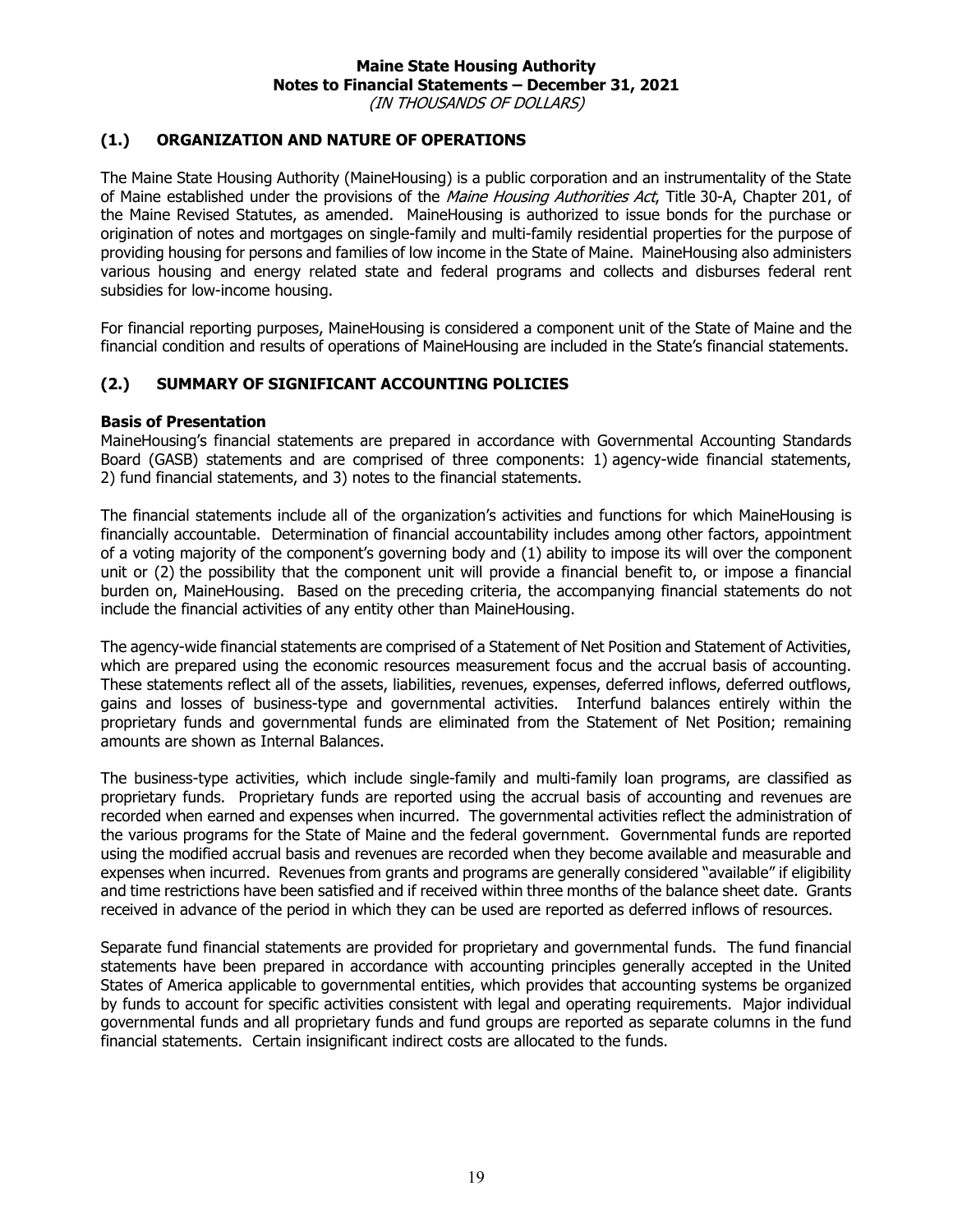#### **Fund Structure**

#### PROPRIETARY FUNDS

Financial activities operated similarly to private business enterprises and financed through fees and charges assessed primarily to users of loans and other lender services are presented as proprietary funds. MaineHousing's proprietary funds are as follows, all of which are considered major funds:

#### Mortgage Purchase Fund

This fund consists of accounts established by the General Mortgage Purchase Bond Resolution. Pursuant to the Mortgage Purchase Program, MaineHousing is authorized to purchase or originate first lien mortgages on single-family and multi-family residential properties. Proceeds from the sale of mortgage revenue bonds, the debt service requirements of the bond indebtedness, and mortgage loans made from bond proceeds are recorded in this fund.

#### Bondholder Reserve Fund

This fund consists of accounts established by the General Authority Bondholder Reserve Fund Resolution and is pledged to replenish any deficiency in the debt service reserve fund of the General Mortgage Purchase Bond Resolution.

#### General Administrative Fund

This fund consists of account balances that are not directly pledged to or restricted by a particular bond resolution or program and generates fee and interest income. Revenues not specifically pledged for the repayment of bonds or notes are recorded in this fund.

#### GOVERNMENTAL FUNDS

Activities financed by grant and program agreements with the federal government and appropriations and allocations from the State of Maine Legislature are presented as governmental funds. None of the governmental funds are legally required to adopt a formal budget. MaineHousing's governmental funds are as follows, all of which are considered major funds except for the Other Federal and State Programs Fund:

#### Home Fund

The Maine State Legislature authorized the creation of the Housing Opportunities for Maine (HOME) Program to promote and create affordable housing. The program is funded by a portion of the Real Estate Transfer Tax levied by the State of Maine and by appropriations. These funds may be used in conjunction with MaineHousing's other housing resources. Activities associated with the Shelter Operating Subsidy Program, which is funded by the State of Maine and provides funding for emergency shelters that serve Maine's homeless citizens, are also recorded in this fund.

#### Section 8 Housing Programs

This fund group consists of activity related to MaineHousing's administration of various Department of Housing and Urban Development (HUD) Section 8 programs. These are federal programs that provide rental subsidies to landlords to preserve low-income rental units and also provide funding to tenants to assist with rent payments. The program funding levels are established by the federal government annually. MaineHousing receives annual fees from HUD for the administration of these programs. These programs consist of the following:

 Moderate Rehabilitation New Construction and Substantial Rehabilitation Section 811 Project Rental Assistance Housing Choice Voucher Performance Based Contract Administration Family Self-Sufficiency Program Mainstream Vouchers Section 8 Emergency Housing Voucher - American Rescue Plan Act Section 8 COVID-19 Supplemental - Coronavirus Aid, Relief, and Economic Security Act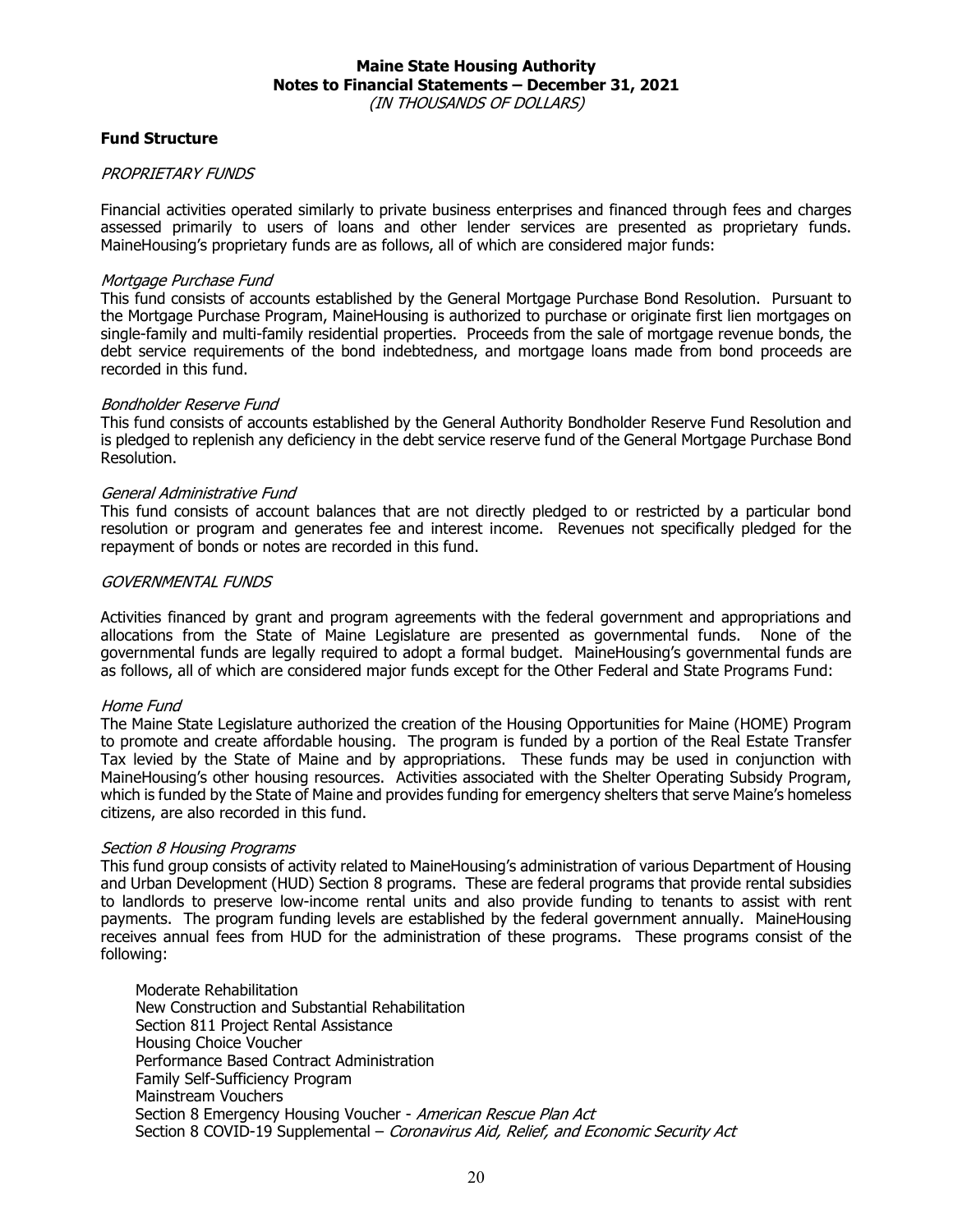(IN THOUSANDS OF DOLLARS)

#### Low Income Home Energy Assistance Program

MaineHousing is the designated administrator of the Low Income Home Energy Assistance Program for the State of Maine. This program is federally funded through the Department of Health and Human Services. Under this program, funds are provided to low income homeowners and renters to assist with the payment of heating costs. The funding level is established annually by the federal government and MaineHousing receives annual fees for the administration of the program. In 2021, a supplemental award in the amount of \$55,172 was provided to the State of Maine as part of the American Rescue Plan Act of 2021.

#### Emergency Rental Assistance Programs

MaineHousing is the administrator of the federal Emergency Rental Assistance Programs for the State of Maine. Funds for the Emergency Rental Assistance Programs 1 and 2 (ERA1 and ERA2) were appropriated through the Consolidated Appropriations Act of 2021 and the American Rescue Plan Act of 2021. The State of Maine was awarded up to \$352 million for these programs and funding for the ERA1 expires on September 30, 2022 and September 30, 2025 for ERA2. Funds are provided through the U.S. Department of the Treasury and are used for emergency rental assistance, rental arrears, and utility costs for households at risk of homelessness or housing instability due to the COVID-19 pandemic. A portion of these funds may also be used for MaineHousing's administrative costs.

#### Maine Energy, Housing and Economic Recovery Fund

The purpose of the Maine Energy, Housing and Economic Recovery Fund (MEHER) is to create capital funding sources to provide affordable housing and to improve energy efficiency of residential housing in the State of Maine. The fund consists of accounts established by the MEHER General Indenture. The revenue anticipation bonds issued under the MEHER General Indenture are liabilities of the fund and the debt service for these bonds is paid by a source of revenue from the State of Maine.

The deficit in this fund is due to timing differences between the expending of funds from bond proceeds on program activities and the receipt of revenues from the State of Maine, which is based on debt service schedules. The deficit will be eliminated over time as bond proceeds available for programs are depleted and annual revenues received from the State of Maine exceed expenditures.

#### Other Federal and State Programs

MaineHousing administers various other federal and state housing and energy related programs and grants. This fund group records the activity and reflects the consolidation of these programs and grants. Program administration is governed by the appropriate federal regulations or state laws. The annual program and grant funding levels are set by the appropriate federal or state government. MaineHousing receives annual fees for the program administration for most of the federal programs and grants. Federal and state programs consist of the following, which are considered non-major funds:

### **U.S. Department of Housing and Urban Development**

 Emergency Solutions Grants Program Emergency Solutions Grants Program - Coronavirus Aid, Relief, and Economic Security Act HOME Investment Partnerships Program HOME Investment Partnerships Program - American Rescue Plan Act National Housing Trust Fund Lead-Based Paint Hazard Control Program Homeless Management Information System Housing Counseling Assistance Program Continuum of Care - Planning Grant Continuum of Care - Rental Assistance Program Continuum of Care - Coordinated Entry Grant Continuum of Care - Youth Homeless Demonstration Program Community Development Block Grant - Coronavirus Aid, Relief, and Economic Security Act (via State of Maine)

#### **U.S. Department of Energy**

 Weatherization Assistance Program Weatherization Assistance Program - Training Centers and Programs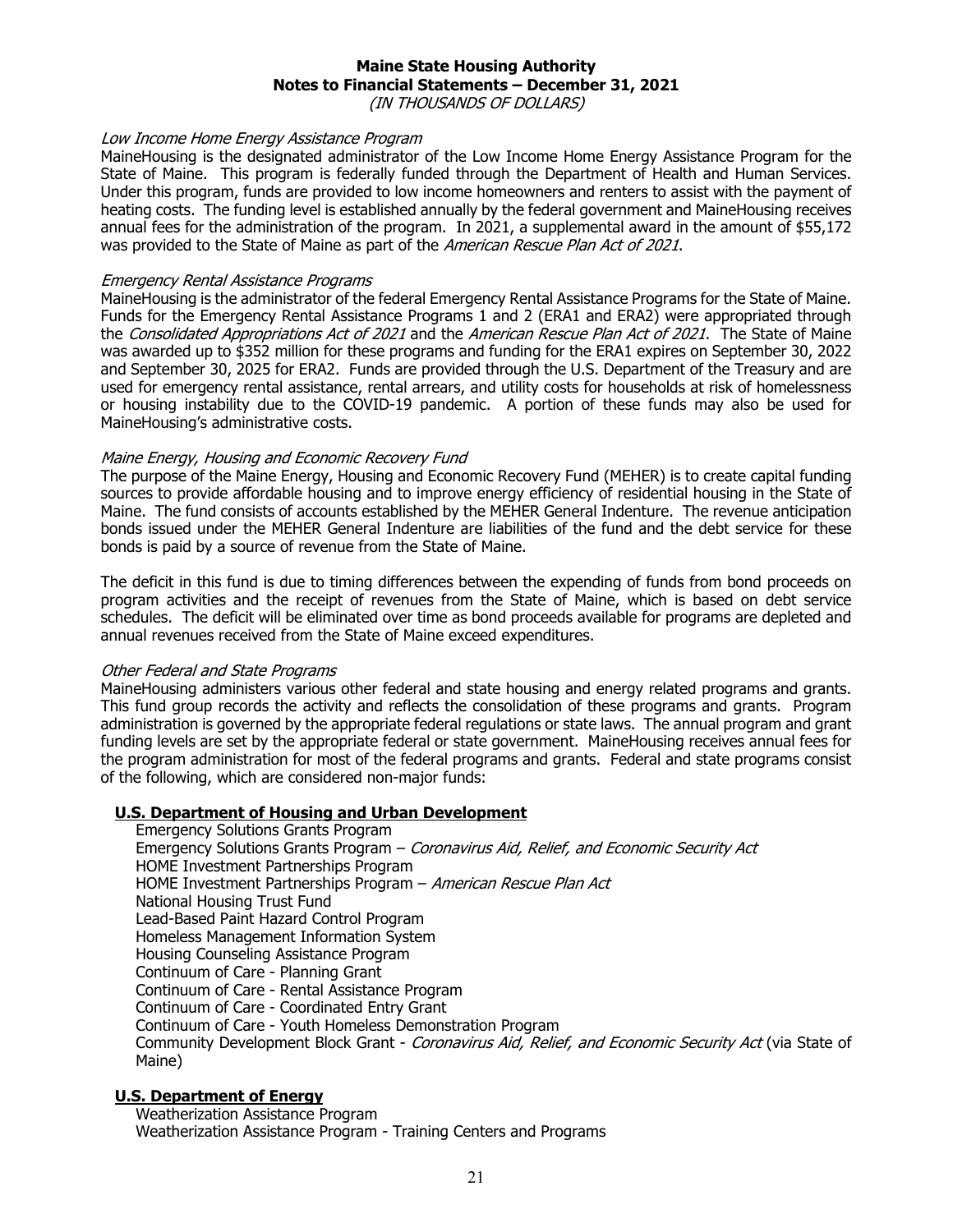(IN THOUSANDS OF DOLLARS)

#### **U.S. Department of Health and Human Services**

Low Income Household Water Assistance Program – Consolidated Appropriations Act and American Rescue Plan Act Weatherization / Central Heating Improvement Program Temporary Assistance for Needy Families (via State of Maine)

Maine Association of Recovery Residences (via State of Maine)

#### **U.S. Department of Treasury**

Coronavirus Relief Fund - Coronavirus Aid, Relief, and Economic Security Act (via State of Maine)

#### **U.S. Department of Homeland Security**

Federal Emergency Management Agency Disaster Assistance Grants – COVID-19

#### **State of Maine**

 Home Modification Program Arsenic Remediation Program Natural Disaster Housing Assistance Fund Consumer Residential Opportunities Program Indian Housing Mortgage Insurance Program Lead Abatement Program Senior Housing General Obligation Bonds

#### **Private**

Low Income Assistance Plan

#### **Net Position**

In the agency-wide and proprietary fund financial statements, net position is displayed in three components as follows:

Net investment in capital assets – This consists of capital assets, net of accumulated depreciation, less the outstanding balances of any bonds, notes, or other borrowings for the acquisition, construction, or improvement of those assets.

Restricted – This consists of activities that are legally restricted by outside parties or by law through constitutional provisions or enabling legislation. For business-type activities, the net position is restricted by bond resolutions for the acquisition of loans, payment of debt service and payment of operating costs. For governmental activities, the net position is restricted by state statutes or federal regulations and program agreements for specific program purposes.

Unrestricted - This consists of activities that do not meet the definition of "restricted" or "net investment in capital assets."

#### **Fund Balances**

In the governmental funds financial statements, fund balances are reported as either restricted for housing and energy related programs, nonspendable in current form due to the long term nature of certain assets, or unassigned for any residual deficit fund balances. Generally, if unrestricted fund balances are available they are used after assigned or restricted amounts.

#### **Cash and Cash Equivalents**

For purposes of reporting cash flows, cash and cash equivalents include cash on hand and held by banks in demand deposits and savings accounts.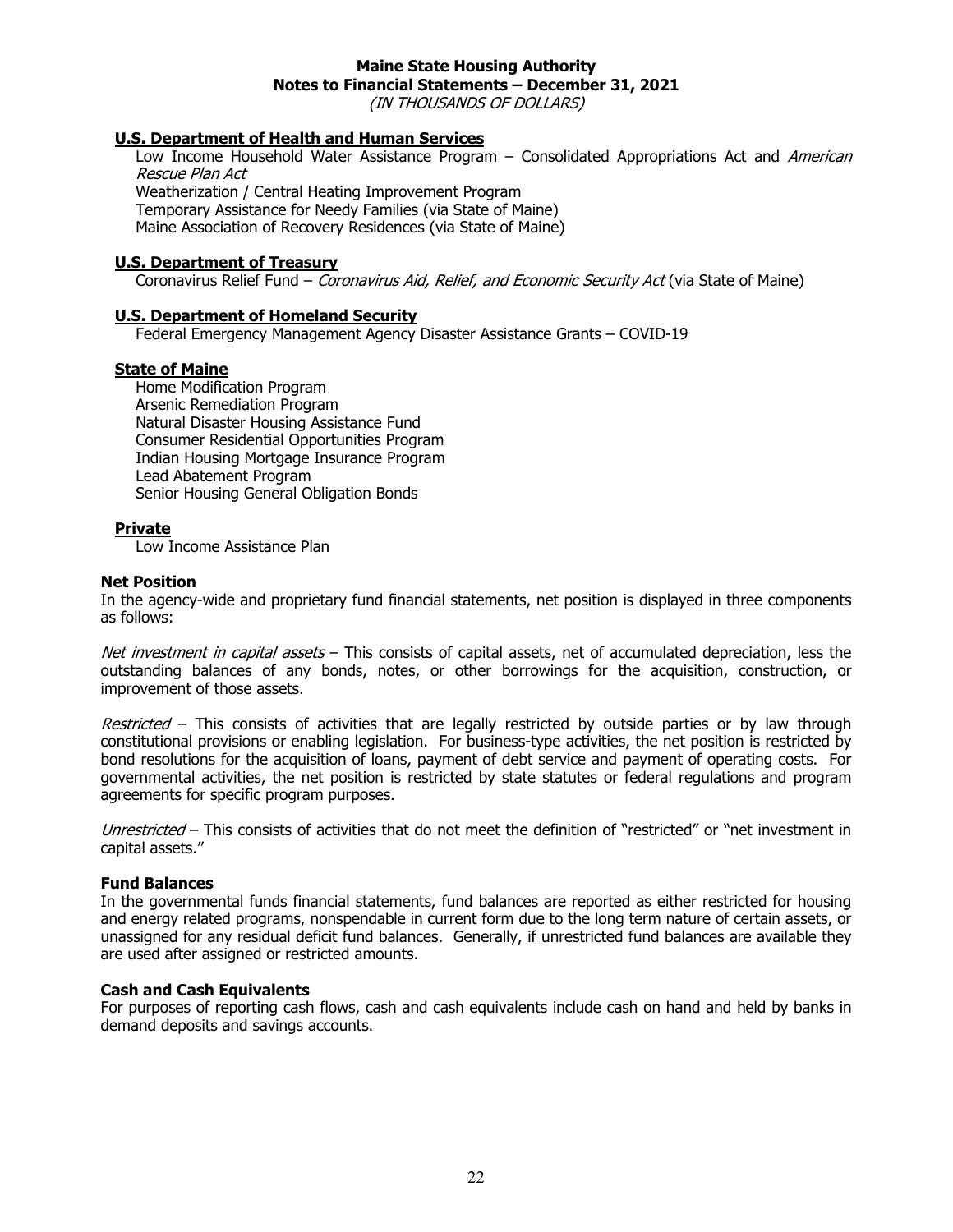(IN THOUSANDS OF DOLLARS)

#### **Investments**

Money market funds, repurchase agreements and certificates of deposit that have a remaining maturity at time of purchase of one year or less are reported at amortized cost. Investments not reported at amortized cost are reported at fair value. Unrealized gains and losses due to fluctuations in market values and gains and losses realized upon sale are reported as net increases or decreases in the fair value of investments. Interest received that is required by federal programs to be spent on program activities is deferred and recorded as a payable to the federal government.

#### **Mortgage Notes Receivable**

Mortgage notes receivable are carried at their uncollected principal balance less allowances for loan losses. The recording of interest income on problem loans ceases when collectability within a reasonable period of time becomes doubtful. Program income received for revolving loan programs are recorded as unearned income. MaineHousing reclassifies its liability for amounts due under revolving loan programs relating to forgivable loans and loans with no payments due until sale of the collateral or maturity of the loan (usually 30 years from origination) to reduce the associated loan balances. MaineHousing believes this presentation better reflects the underlying economics of the loan.

#### **Allowances For Losses On Loans**

MaineHousing has established allowances for losses on mortgages and other notes receivable. The allowances are established through provisions for losses on loans charged to expenses. Losses are charged against the allowances when MaineHousing believes that collection of the loan principal is unlikely.

The allowances are amounts that MaineHousing believes will be adequate to absorb losses based on evaluations of collectability and prior loss experience. The evaluation takes into consideration such factors as the nature and volume of the portfolio, extent of available mortgage insurance, collateral, delinquencies and current economic conditions that may affect the borrowers' ability to pay.

### **Capital Assets**

Capital assets consisting of building, land, and equipment are stated at cost less accumulated depreciation and are reported in the agency-wide and proprietary funds financial statements. MaineHousing capitalizes assets with an initial cost of one thousand dollars or more. Depreciation is computed using the straight line method over the estimated useful lives of the assets, which range from three to forty years. Land and assets that are being developed are not depreciated.

#### **Other Real Estate Owned**

Other real estate owned consists of single-family and multi-family residential properties acquired through foreclosure, or acceptance of a deed in lieu of foreclosure and are carried at the lower of cost or fair value less estimated costs to sell. Losses arising from the acquisition of other real estate owned are charged to the allowance for loan losses. Operating expenses, subsequent provisions to reduce the carrying value, and any gain or loss on disposition of the property are reflected in the Statement of Revenues, Expenses and Changes in Net Position in the year incurred or realized.

### **Bond Discount, Premium, Issuance Costs and Deferred Amounts on Refunding**

Bond discounts and premiums are reflected as a component of bonds payable and are deferred and amortized over the lives of the bonds using a method that approximates the effective interest method. Gains and losses on debt refundings are amortized as a component of interest expense over the remaining life of the old debt or the life of the new debt, whichever is shorter and reflected as a deferred outflow of resources. Bond issuance costs are expensed in the year issued.

### **Loan Origination Fees and Costs**

MaineHousing pays origination costs at the time it purchases single-family mortgage loans. These and other program costs, including closing cost assistance to borrowers, paid in connection with acquiring certain singlefamily loans, are expensed in the year of origination.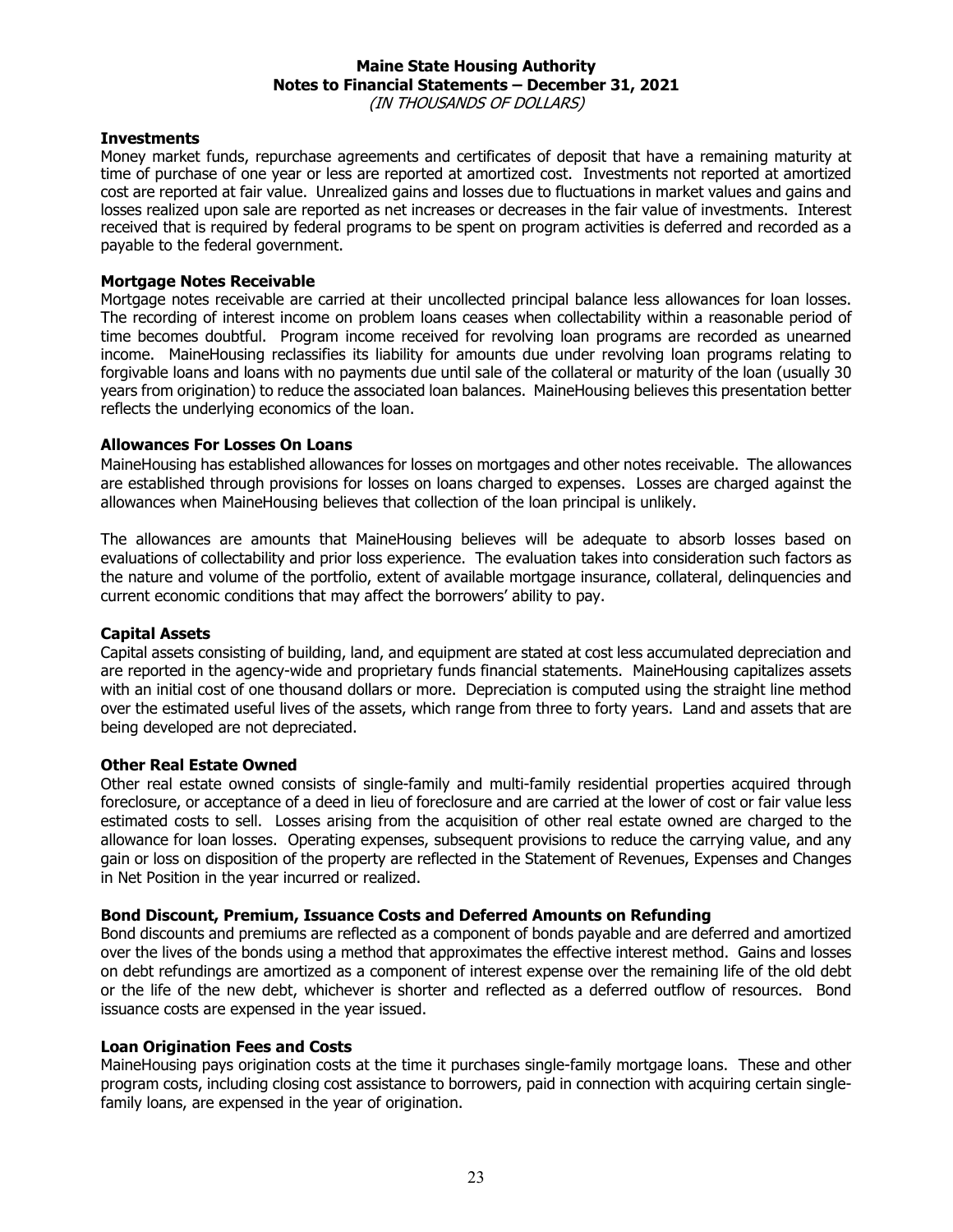MaineHousing may receive points in connection with the origination of certain mortgage loans, which are essentially yield adjustments on the loans. Points received for single-family loans are reflected as a deferred inflow of resources and amortized as a component of interest income using the effective interest method over the life of the mortgages. When a loan is paid off prior to maturity, all unamortized deferred points are recognized immediately as interest income. MaineHousing may charge a fee at the time that a commitment is made to originate a mortgage on a multi-family loan. These fees are recognized as income in the year the commitment is made.

### **Revenues, Expenses and Expenditures**

Program revenues in the agency-wide Statement of Activities are reported in three categories including (1) charges for services, (2) investment income and (3) grants and contributions. Charges for services include all revenues from mortgage loans and program administration fees. Investment income consists of earnings from non-mortgage investment assets. Grants and contributions include revenues from other governments and organizations that are restricted for use in a particular program. All revenues are recorded as income when earned and the associated expenses are recorded as incurred.

The proprietary funds' primary sources of operating revenues are income from mortgage loans and other permitted investments. Operating expenses in the proprietary funds consist of expenses incurred for originating and servicing loans, bond interest and program administration.

Revenues in the governmental funds are derived from grant and program agreements with the federal government, appropriations from the Maine State Legislature, and other organizations. MaineHousing also receives fee income for program administration. Expenditures in the governmental funds are all current operating expenditures and consist primarily of program disbursements and administration charges.

#### **Derivatives and Hedging Instruments**

MaineHousing enters into interest rate swap agreements in order to manage risks associated with interest on its variable rate bond portfolio. MaineHousing recognizes the fair value of swap agreements as either an asset or liability on its Statement of Net Position with the offsetting gains or losses as either deferred inflows or outflows of resources, if deemed an effective hedge. If swap agreements are not effective hedges, interest expense is increased or decreased by the change in the fair value. MaineHousing measures the effectiveness of its interest rate swap agreements in total whereby all the swaps are used to hedge interest expense on a portion of the total variable rate bonds equal to the notional amount of the swaps. Hedge effectiveness is determined by using the regression analysis and synthetic instrument methods. MaineHousing's swap agreements constitute an effective hedge for the hedged portion of the variable rate bond portfolio at December 31, 2021.

### **Fair Value Methodology**

Generally accepted accounting principles establishes standards for determining fair value measurements for accounting and financial reporting purposes and provides guidance for applying fair value to certain investments and disclosures related to all fair value measurements and also establishes a three-tier hierarchy that prioritizes the inputs used to measure fair value as follows:

- **Level 1 inputs** are observable, quoted prices in active markets for identical assets or liabilities;
- **Level 2 inputs** are directly or indirectly observable, but not on level 1; and
- **Level 3 inputs** are all inputs that are unobservable.

MaineHousing's assets and liabilities carried at fair value are investments and interest rate swaps.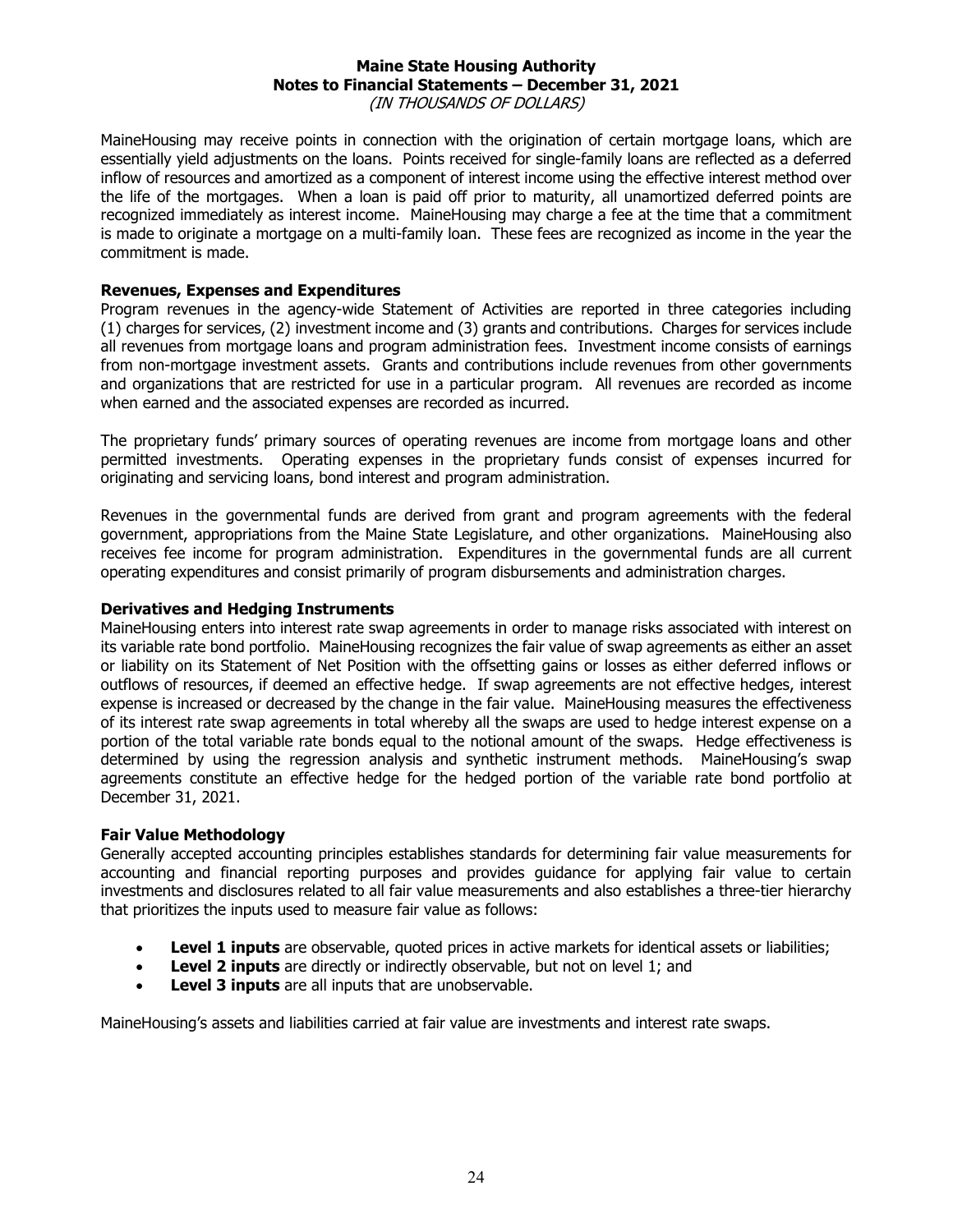(IN THOUSANDS OF DOLLARS)

### **Defined Benefit Pension Plan**

MaineHousing is a participating local district (PLD) member of the Maine Public Employees Retirement System (MainePERS) PLD Consolidated Retirement Plan and employees may participate in a defined benefit plan offered by MainePERS. For purposes of measuring the net pension asset, deferred outflows of resources and deferred inflows of resources related to pensions, and pension expense, information about the fiduciary net positon of MainePERS' PLD Consolidated Plan have been determined on the same basis as they are reported by MainePERS. For this purpose, benefit payments, including refunds of employee contributions, are recognized when due and payable in accordance with the benefit terms. Investments at MainePERS are reported at fair value.

#### **Use of Estimates**

The preparation of financial statements in conformity with accounting principles generally accepted in the United States of America requires management to make estimates and assumptions that affect the reported amounts of assets and liabilities at the date of the statements and the reported amounts of revenues, expenses and expenditures during the reporting year. Material estimates that are particularly susceptible to significant change in the near-term relate to the determination of the allowance for losses on loans and fair value of interest rate swaps. Actual results could differ from estimates.

#### **New Accounting Standards**

The following GASB Statements that have been issued are under evaluation by MaineHousing:

- GASB Statement No. 87, Leases; GASB Statement No. 91, Conduit Debt Obligations; GASB Statement No. 92, Omnibus 2020, and GASB Statement No. 97, Certain Component Unit Criteria, and Accounting and Financial Reporting for Internal Revenue Code Section 457 Deferred Compensation Plans – an amendment of GASB Statements No. 14 and No. 84, and a suppression of GASB Statement No. 32 are effective for the year ending December 31, 2022.
- GASB Statement No. 93, Replacement of Interbank Offered Rates has requirements that are effective for the year ending December 31, 2022.
- GASB Statement No. 94, Public-Private and Public-Public Partnerships and Availability Payment Arrangements; and GASB Statement No. 96, Subscription-Based Information Technology Arrangements are effective for the year ending December 31, 2023.

MaineHousing has not adopted these standards and is evaluating the impact they may have on its financial statements.

### **(3.) CASH AND INVESTMENTS**

At December 31, 2021, the carrying amount of MaineHousing's bank deposits was \$65,418 and the bank balance was \$65,883. The difference between the carrying amount and the bank balance is a result of transactions in transit. Of the bank balance, \$384 was covered by federal depository insurance and \$65,499 was collateralized by pledged government securities that are held in the bank's name at the Federal Reserve Bank.

The General Mortgage Purchase Bond Resolution permits MaineHousing to invest in direct obligations of, or obligations guaranteed by, the United States of America, certain government-sponsored enterprises and the State of Maine "permitted investments." The resolution also permits MaineHousing to invest in certificates of deposit, repurchase agreements and other similar banking arrangements that are collateralized by permitted investments.

MaineHousing has a formal Investment Policy that outlines its investment practices and policies. The primary purpose of the policy is to ensure safety of principal while managing liquidity to pay MaineHousing's financial obligations. MaineHousing's deposit policy is to have its deposits covered by insurance, collateralized or deposited in well capitalized institutions.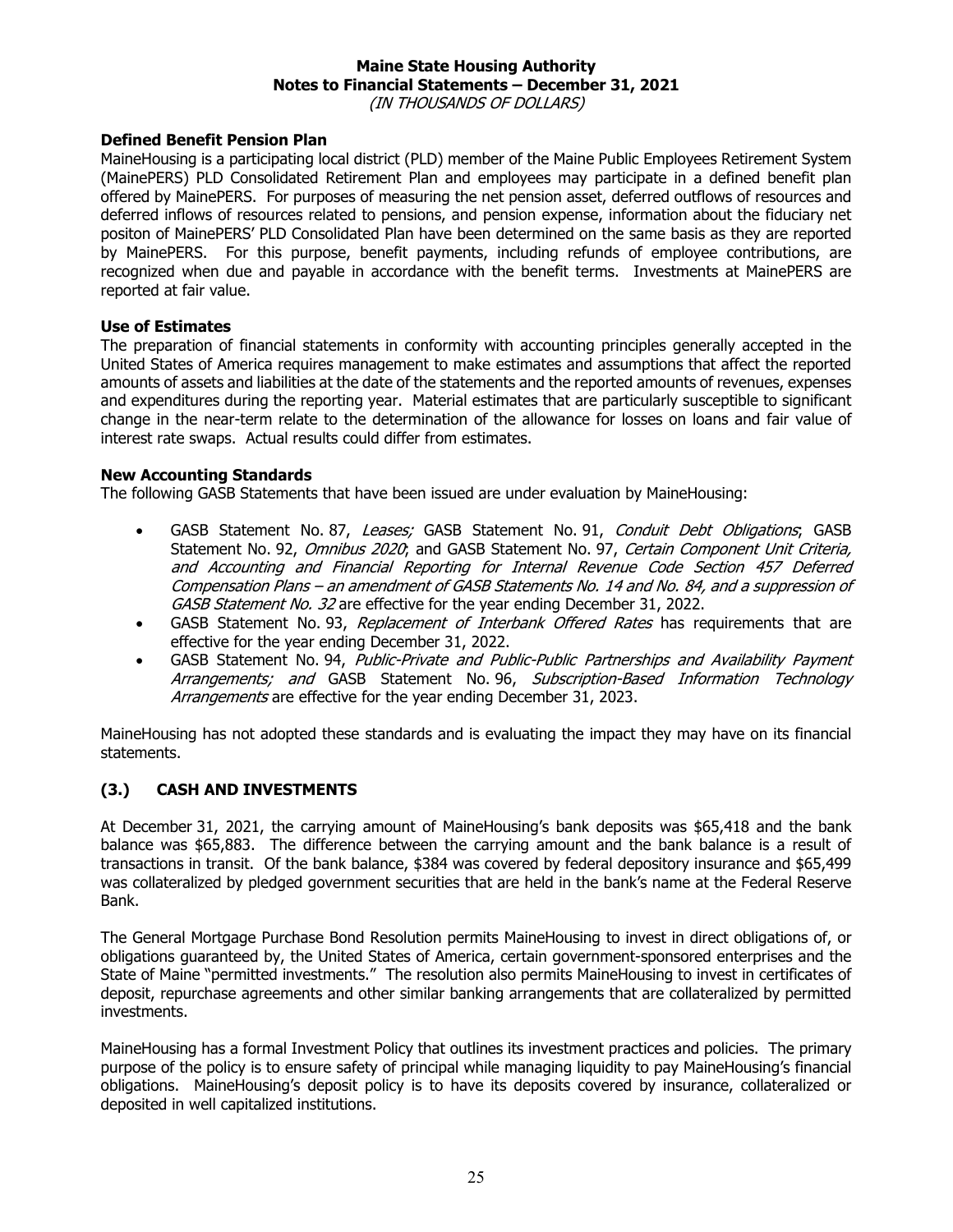MaineHousing's investment balances and stated maturities as of December 31, 2021 are presented in the following table. Actual maturities may differ due to investments being called by the issuer.

|                                                                         |                    | <b>Investment Maturities in Years</b> |          |              |                 |                                 |  |  |
|-------------------------------------------------------------------------|--------------------|---------------------------------------|----------|--------------|-----------------|---------------------------------|--|--|
| <b>Investment Type</b>                                                  | Carrying<br>Amount | Less<br>than 1                        | $1 - 5$  | $6 - 10$     | More<br>than 10 | Moody's<br><b>Credit Rating</b> |  |  |
| <b>PROPRIETARY FUNDS</b>                                                |                    |                                       |          |              |                 |                                 |  |  |
| MORTGAGE PURCHASE FUND                                                  |                    |                                       |          |              |                 |                                 |  |  |
| Repurchase Agreements                                                   | \$124,547          | \$124,547                             | \$0      | \$0          | \$0             | <b>NR</b>                       |  |  |
| Money Market Funds                                                      | 19                 | 19                                    | $\Omega$ | 0            | 0               | <b>NR</b>                       |  |  |
| Federal Farm Credit Bank (FFCB)                                         | 24,478             | 0                                     | 0        | 8,976        | 15,502          | P-1/Aaa                         |  |  |
| Federal Home Loan Bank (FHLB)                                           | 102,094            | 76,996                                | 0        | 9,540        | 15,558          | P-1/Aaa                         |  |  |
| U.S. Treasury Securities                                                | 139,999            | 139,999                               | 0        | $\mathbf{0}$ | 0               | <b>NR</b>                       |  |  |
| Total - Mortgage Purchase Fund                                          | 391,137            | 341,561                               | 0        | 18,516       | 31,060          |                                 |  |  |
| BONDHOLDERS RESERVE FUND                                                |                    |                                       |          |              |                 |                                 |  |  |
| Repurchase Agreements                                                   | 7,998              | 7,998                                 | 0        | 0            | 0               | <b>NR</b>                       |  |  |
| <b>GENERAL ADMINISTRATIVE FUND</b>                                      |                    |                                       |          |              |                 |                                 |  |  |
| Repurchase Agreements                                                   | 5,205              | 5,205                                 | 0        | $\mathbf{0}$ | 0               | <b>NR</b>                       |  |  |
| Money Market Funds                                                      | 773                | 773                                   | 0        | 0            | 0               | <b>NR</b>                       |  |  |
| Certificates of Deposit                                                 | 2,403              | 2,403                                 | 0        | 0            | 0               | <b>NR</b>                       |  |  |
| Total - General Administrative Fund                                     | 8,381              | 8,381                                 | 0        | $\mathbf{0}$ | $\mathbf{0}$    |                                 |  |  |
| Total - Proprietary Funds                                               | \$407,516          | \$357,940                             | \$0      | \$18,516     | \$31,060        |                                 |  |  |
| <b>GOVERNMENTAL FUNDS</b><br><b>HOME FUND</b>                           |                    |                                       |          |              |                 |                                 |  |  |
| Repurchase Agreements                                                   | \$33,760           | \$33,760                              | \$0      | \$0          | \$0             | <b>NR</b>                       |  |  |
| MAINE ENERGY, HOUSING & ECONOMIC RECOVERY FUND<br>Repurchase Agreements | 43,118             | 43,118                                | 0        | 0            | 0               | <b>NR</b>                       |  |  |
| OTHER FEDERAL AND STATE PROGRAMS                                        |                    |                                       |          |              |                 |                                 |  |  |
| Repurchase Agreements                                                   | 7.974              | 7,974                                 | 0        | $\mathbf 0$  | 0               | <b>NR</b>                       |  |  |
| <b>Total - Governmental Funds</b>                                       | \$84,852           | \$84,852                              | \$0      | \$0          | \$0             |                                 |  |  |

MaineHousing generally invests in repurchase agreements, money market funds, and U.S. Treasury Securities for short-term investments, which are not credit rated and are continuously and fully secured by permitted investments. It is MaineHousing's policy to require that collateral be held by MaineHousing's trustee in MaineHousing's name, wherever practicable.

A market approach is used to determine fair value using Level 2 inputs for investments carried at fair value. Prices and other relevant information are generated by market transactions involving identical or comparable investments.

At December 31, 2021, \$440,389 was invested in short-term repurchase agreements, money market funds, U.S. Treasury Securities, and other government sponsored enterprises with maturity dates of less than one year and interest rates up to 0.04%. Investments other than repurchase agreements, money market funds, and U.S. Treasury Securities are registered in MaineHousing's name. Investments issued by Federal Farm Credit Bank (FFCB) and Federal Home Loan Bank (FHLB) make up 6% and 26% of total investments, respectively, in the Mortgage Purchase Fund.

At December 31, 2021, \$2,403 is invested in a non-negotiable certificate of deposit to fund a debt service reserve in connection with a loan agreement. The certificate has an interest rate of 0.01% and will mature in January 2022. The certificate is not credit rated and is being held by its bank trustee in MaineHousing's name.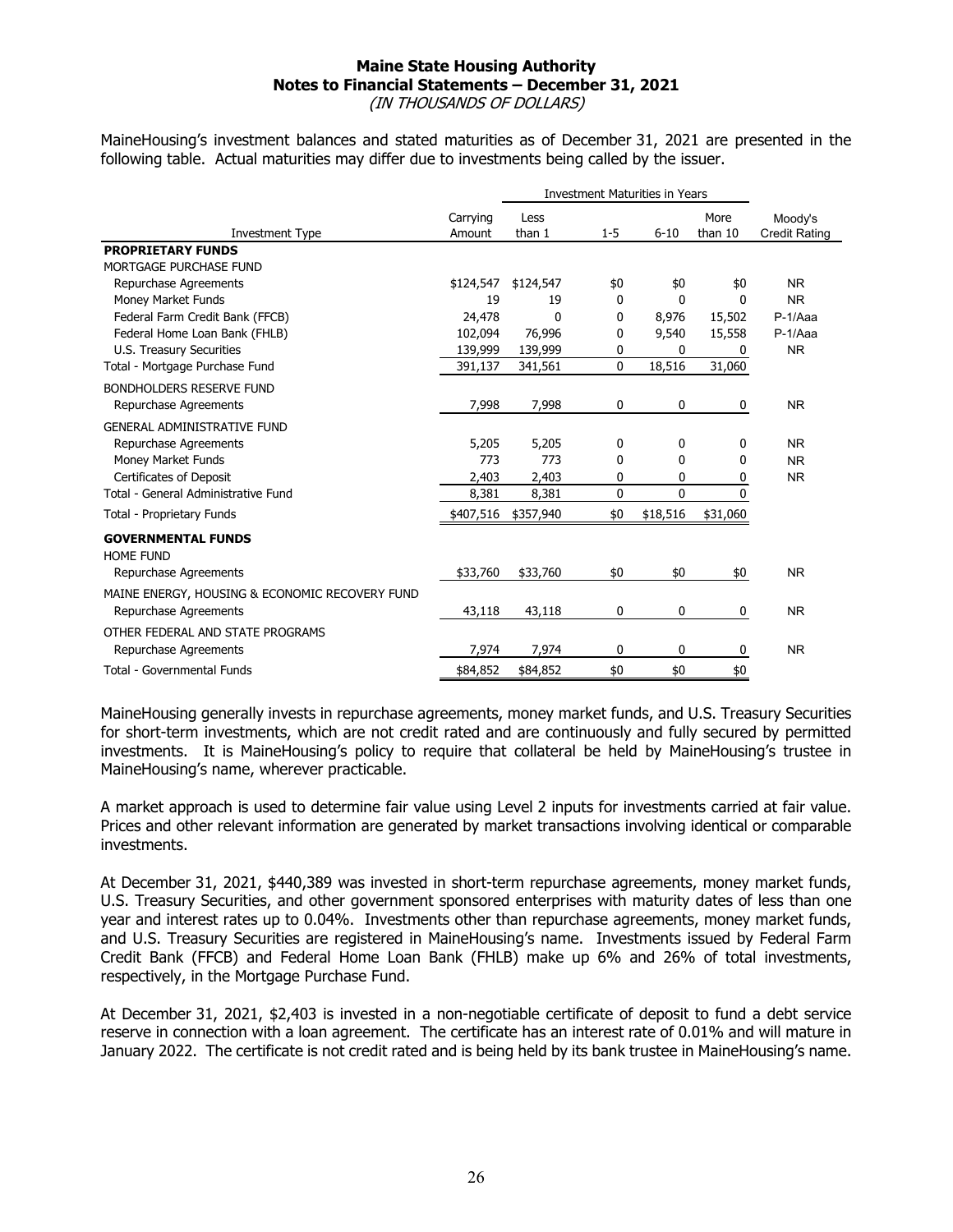(IN THOUSANDS OF DOLLARS)

### **(4.) MORTGAGE AND OTHER NOTES RECEIVABLE**

For financial statement presentation, the allowance for losses on loans has been netted against the noncurrent portion of mortgage notes receivable and other notes receivable. However, where there is no noncurrent portion for other notes receivable, the allowance is netted against the current amount. A summary of mortgage notes receivable at December 31, 2021 is as follows:

|                                                       | Number of<br><b>Notes</b> | Principal<br><b>Balance</b> | Percent of<br>Portfolio |
|-------------------------------------------------------|---------------------------|-----------------------------|-------------------------|
| <b>PROPRIETARY FUNDS</b>                              |                           |                             |                         |
| MORTGAGE PURCHASE FUND - SINGLE-FAMILY:               |                           |                             |                         |
| VA quaranteed                                         | 429                       | \$43,851                    | 5.0%                    |
| <b>FHA insured</b>                                    | 1,514                     | 140,097                     | 15.8%                   |
| USDA/RD guaranteed                                    | 5,046                     | 534,949                     | 60.4%                   |
| Privately insured                                     | 286                       | 28,958                      | 3.3%                    |
| Non-insured                                           | 2,417                     | 137,866                     | 15.5%                   |
| Total Mortgage Purchase Fund - single-family          | 9,692                     | 885,721                     | 100.0%                  |
| MORTGAGE PURCHASE FUND - MULTI-FAMILY:                |                           |                             |                         |
| Section 8                                             | 181                       | 176,894                     | 36.2%                   |
| Conventional                                          | 315                       | 294,337                     | 60.2%                   |
| Supportive Housing                                    | 156                       | 17,436                      | 3.6%                    |
| Total Mortgage Purchase Fund - multi-family           | 652                       | 488,667                     | 100.0%                  |
| Less: Allowance for losses on loans                   |                           | (7, 182)                    |                         |
| Total Mortgage Purchase Fund                          | 10,344                    | 1,367,206                   |                         |
| GENERAL ADMINISTRATIVE FUND - SINGLE-FAMILY:          |                           |                             |                         |
| Non-insured                                           | 56                        | 1,532                       | 96.8%                   |
| Privately insured                                     | $\overline{2}$            | 50                          | 3.2%                    |
| Total General Administrative Fund-Single Family       | $\overline{58}$           | 1,582                       | 100.0%                  |
| <b>GENERAL ADMINISTRATIVE FUND - MULTI-FAMILY:</b>    |                           |                             |                         |
| Section 8                                             | 1                         | 553                         | 15.0%                   |
| Conventional                                          | $\overline{5}$            | 3,128                       | 85.0%                   |
| Total General Administrative Fund - multi-family      | 6                         | 3,681                       | 100.0%                  |
| GENERAL ADMINISTRATIVE FUND - HOME IMPROVEMENT LOANS: |                           |                             |                         |
| Non-insured                                           | 16                        | 29                          | 100.0%                  |
| Less: Allowance for losses on loans                   |                           | (624)                       |                         |
| <b>Total General Administrative Fund</b>              | 80                        | 4,668                       |                         |
| <b>Total Proprietary Funds</b>                        | 10,424                    | \$1,371,874                 |                         |
| <b>GOVERNMENTAL FUNDS</b>                             |                           |                             |                         |
| HOME FUND - SINGLE-FAMILY:                            |                           |                             |                         |
| Non-insured                                           | 303                       | \$3,182                     | 100.0%                  |
| HOME FUND - MULTI-FAMILY:                             |                           |                             |                         |
| Non-insured                                           | 119                       | 26,725                      | 100.0%                  |
| <b>Total HOME Fund</b>                                | 422                       | 29,907                      |                         |
| Less: Allowance for losses on loans                   |                           | (947)                       |                         |
| <b>Total HOME Fund</b>                                | 422                       | 28,960                      |                         |
| MAINE ENERGY, HOUSING AND ECONOMIC RECOVERY           |                           |                             |                         |
| FUND - MULTI-FAMILY                                   |                           |                             |                         |
| Non-insured                                           | 16                        | 9,619                       | 100.0%                  |
| <b>Total Governmental Funds</b>                       | 438                       | \$38,579                    |                         |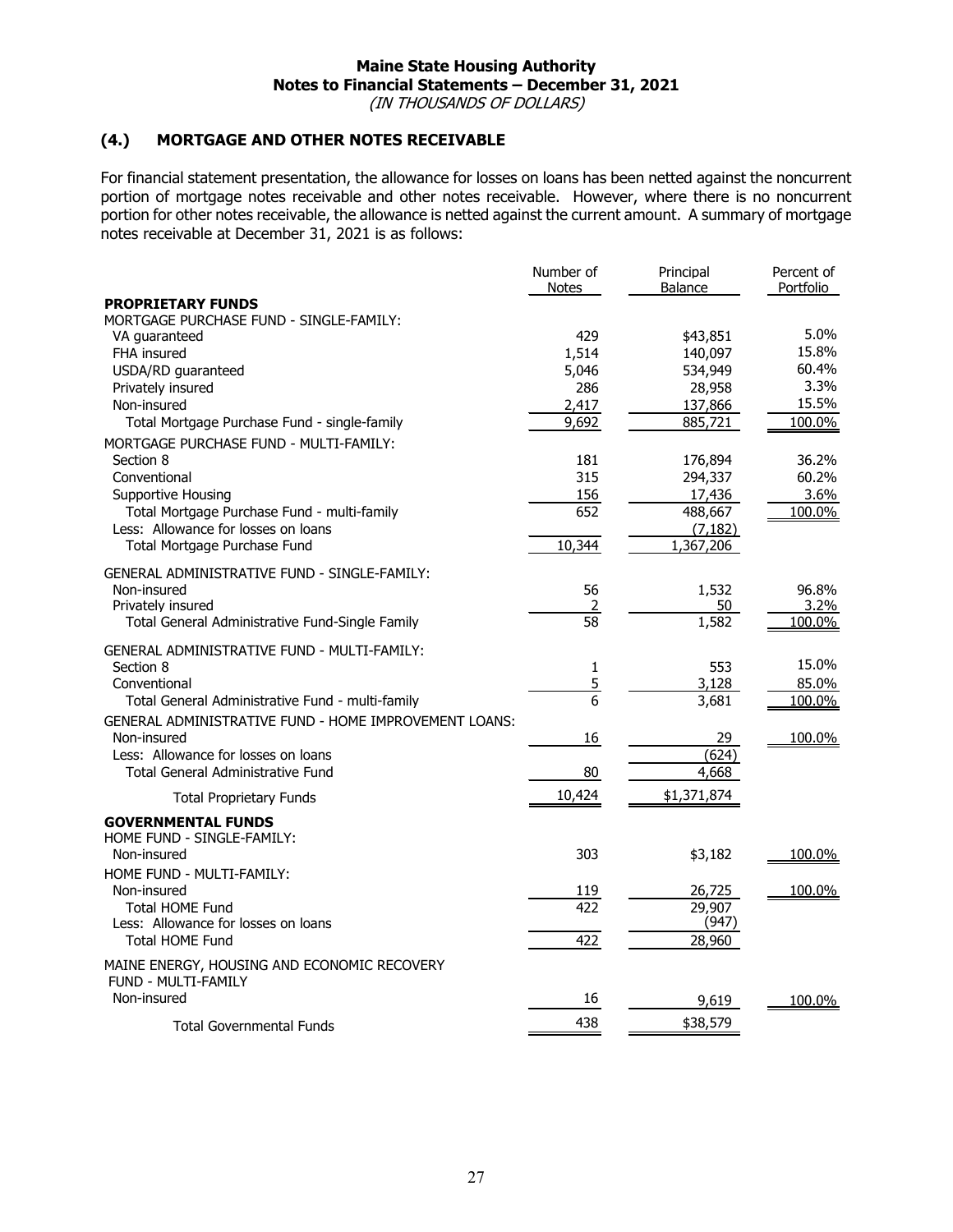(IN THOUSANDS OF DOLLARS)

A summary of other notes receivable at December 31, 2021 is as follows:

|                                                                               | Number of<br><b>Notes</b> | Principal<br>Balance | Percent of<br>Portfolio |
|-------------------------------------------------------------------------------|---------------------------|----------------------|-------------------------|
| <b>PROPRIETARY FUNDS</b><br><b>GENERAL ADMINISTRATIVE FUND</b><br>Non-insured |                           | \$65                 | 100.0%                  |
| <b>Total Proprietary Funds</b>                                                |                           | \$65                 |                         |
| <b>GOVERNMENTAL FUNDS</b><br>OTHER FEDERAL AND STATE PROGRAMS:<br>Non-insured |                           | \$1                  | 100.0%                  |
| Less: Allowance for losses on loans<br><b>Total Governmental Funds</b>        |                           | \$0                  |                         |

A summary of the activity in the allowance for losses on loans is as follows:

|                             |                      | <b>PROPRIETARY FUNDS</b>  |                  | <b>GOVERNMENTAL FUNDS</b>     |
|-----------------------------|----------------------|---------------------------|------------------|-------------------------------|
|                             | Mortgage<br>Purchase | General<br>Administrative | <b>HOME</b>      | Other<br>Federal and<br>State |
|                             | Fund                 | Fund                      | Fund<br>Programs |                               |
| Balance - December 31, 2020 | \$7,201              | \$600                     | \$1,000          | \$5                           |
| Provision                   | 0                    | 11                        | 0                | 6                             |
| Loans charged off           | (41)                 | 0                         | (53)             | (10)                          |
| Recoveries                  | 22                   | 13                        | 0                | 0                             |
| Balance - December 31, 2021 | \$7,182              | \$624                     | \$947            | \$1                           |

### **(5.) BONDS AND NOTES PAYABLE**

MaineHousing issues bonds that pay interest that is subject to Alternative Minimum Tax (AMT), bonds that pay interest that is not subject to this tax (Non-AMT) and federally taxable bonds. Interest paid on AMT bonds is treated as a preference item in calculating the tax imposed on individuals and corporations under the Internal Revenue Service Code. MaineHousing's AMT, Non-AMT and federally taxable bonds are denoted for each series or sub-series in the following table.

The interest rates presented in the following table for variable rate bonds represent the rate at December 31, 2021. The Single-Family (S/F) and Multi-Family (M/F) Mortgage Bonds Payable outstanding at December 31, 2021 are as follows:  $M = 1$ 

|                            | Original<br>Amount<br>Issued | Amount<br>Outstanding | Interest<br>Rate(s) | Maturities/<br>Sinking Fund<br><b>Installments</b><br>on Bonds<br>Outstanding |       | Range of Reguired<br><b>Annual Principal Payments</b><br>on Bonds |       |
|----------------------------|------------------------------|-----------------------|---------------------|-------------------------------------------------------------------------------|-------|-------------------------------------------------------------------|-------|
| <b>PROPRIETARY FUNDS</b>   |                              |                       |                     |                                                                               |       |                                                                   |       |
| MORTGAGE PURCHASE FUND     |                              |                       |                     |                                                                               |       |                                                                   |       |
| 2005 SERIES G BONDS (M/F): |                              |                       |                     |                                                                               |       |                                                                   |       |
| 2005 Series G (AMT)        |                              |                       |                     |                                                                               |       |                                                                   |       |
| Term Bonds                 | \$22,300                     | \$19,865              | Variable - 0.14%    | 2022-2037                                                                     | 255   |                                                                   | 4,385 |
| 2013 SERIES B BONDS (S/F): |                              |                       |                     |                                                                               |       |                                                                   |       |
| 2013 Series B (Non-AMT)    |                              |                       |                     |                                                                               |       |                                                                   |       |
| Serial Bonds               | 7.540                        | 3,610                 | $2.70\% - 2.75\%$   | 2023-2024                                                                     | 1,775 |                                                                   | 1,835 |
| Term Bonds                 | 3,890                        | 2,000                 | 3.00%               | 2026-2027                                                                     | 985   | $\overline{\phantom{0}}$                                          | 1,015 |
| Term Bonds                 | 38,690                       | 37,100                | 3.45%               | 2028-2032                                                                     | 5,625 | $\overline{\phantom{0}}$                                          | 8,280 |
| Term Bonds                 | 28,880                       | 27,600                | 3.60%               | 2033-2036                                                                     | 2,230 |                                                                   | 9,205 |
| Term Bonds                 | 27,000                       | 340                   | 4.00%               | 2036-2037                                                                     | 150   |                                                                   | 190   |
|                            | 106,000                      | 70,650                |                     |                                                                               |       |                                                                   |       |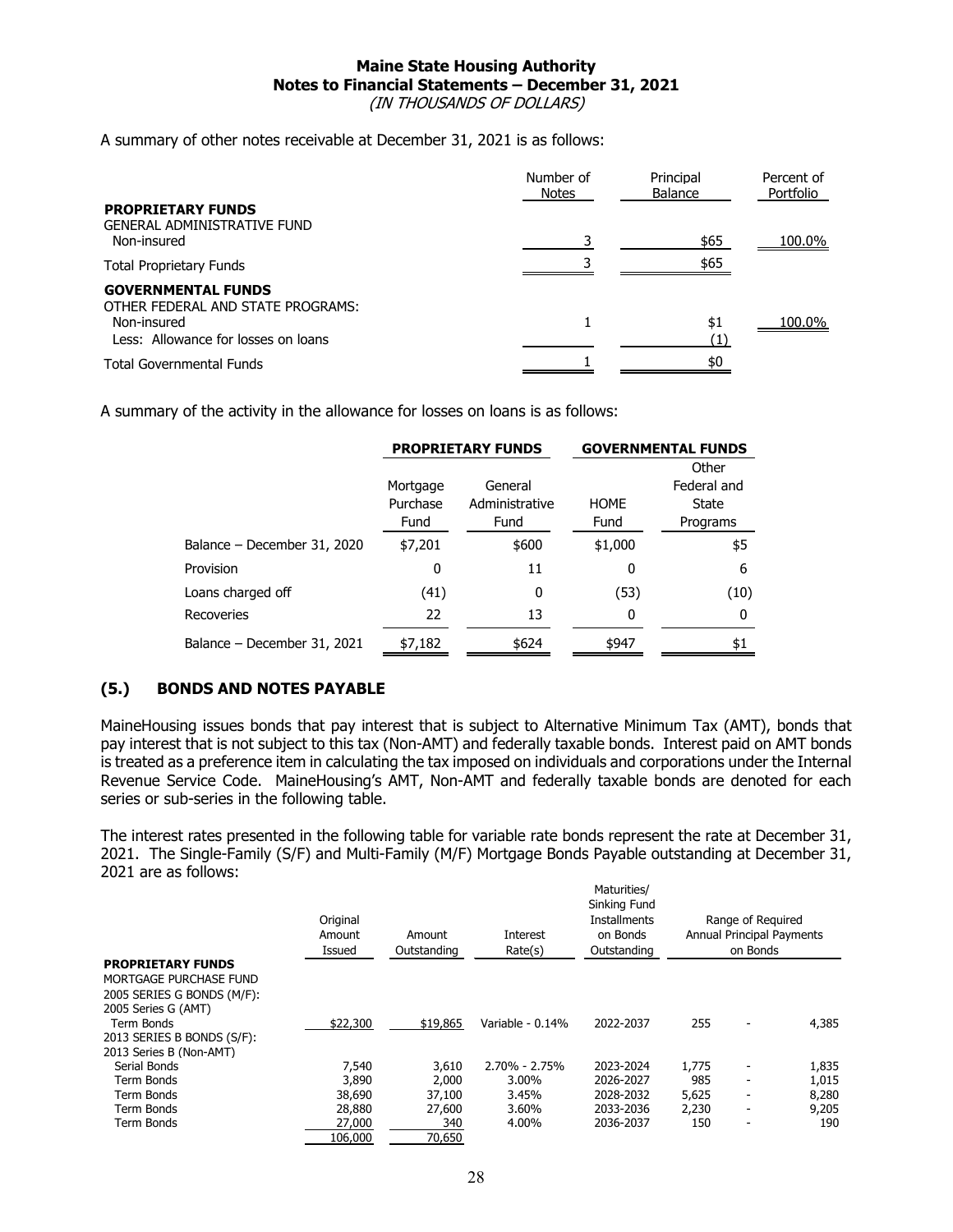|                                         | Original<br>Amount<br>Issued | Amount<br>Outstanding | Interest<br>Rate(s) | Maturities/<br>Sinking Fund<br><b>Installments</b><br>on Bonds<br>Outstanding |       | Range of Required<br><b>Annual Principal Payments</b><br>on Bonds |       |
|-----------------------------------------|------------------------------|-----------------------|---------------------|-------------------------------------------------------------------------------|-------|-------------------------------------------------------------------|-------|
| 2014 SERIES C BONDS (S/F):              |                              |                       |                     |                                                                               |       |                                                                   |       |
| 2014 Series C-1 (AMT)                   |                              |                       |                     |                                                                               |       |                                                                   |       |
| Serial Bonds                            | 14,860                       | 4,475                 | 3.00% - 3.10%       | 2023-2024                                                                     | 1,370 |                                                                   | 3,105 |
| Term Bonds                              | 2,000                        | 0<br>0                | 3.63%               |                                                                               |       |                                                                   |       |
| Term Bonds<br>Term Bonds                | 7,620<br>17,465              | 3,150                 | 4.00%<br>3.50%      | 2034-2041                                                                     | 170   |                                                                   | 775   |
| 2014 Series C-2 (Non-AMT)               |                              |                       |                     |                                                                               |       |                                                                   |       |
| Term Bonds                              | 29,000                       | 10,945                | 3.75%               | 2033-2034                                                                     | 4,275 |                                                                   | 6,670 |
|                                         | 70,945                       | 18,570                |                     |                                                                               |       |                                                                   |       |
| 2015 SERIES A BONDS (M/F)               |                              |                       |                     |                                                                               |       |                                                                   |       |
| 2015 Series A-1 (AMT)                   |                              |                       |                     |                                                                               |       |                                                                   |       |
| Serial Bonds                            | 13,485                       | 5,390                 | 2.88% - 3.05%       | 2023-2025                                                                     | 1,745 |                                                                   | 1,855 |
| 2015 Series A-2 (Non-AMT)<br>Term Bonds | 6,555                        | 1,125                 | 3.25%               | 2028-2029                                                                     | 525   |                                                                   | 600   |
| 2015 Series A-3 (Non-AMT)               |                              |                       |                     |                                                                               |       |                                                                   |       |
| Serial Bonds                            | 8,050                        | 0                     | 1.20%               |                                                                               |       |                                                                   |       |
| Term Bonds                              | 11,220                       | 11,220                | 3.50%               | 2030-2034                                                                     | 2,085 |                                                                   | 2,410 |
| Term Bonds                              | 13,505                       | 13,505                | 3.63%               | 2035-2039                                                                     | 2,505 |                                                                   | 2,905 |
| Term Bonds                              | 16,225                       | 16,225                | 3.75%               | 2040-2044                                                                     | 2,995 | $\overline{a}$                                                    | 3,500 |
|                                         | 69,040                       | 47,465                |                     |                                                                               |       |                                                                   |       |
| 2015 SERIES B BONDS (S/F)               |                              |                       |                     |                                                                               |       |                                                                   |       |
| 2015 Series B (Non-AMT)<br>Serial Bonds | 9,750                        | 3,435                 | 2.30% - 2.60%       | 2023-2025                                                                     | 1,115 |                                                                   | 1,175 |
| Term Bonds                              | 10,750                       | 6,650                 | 3.20%               | 2028-2030                                                                     | 2,150 |                                                                   | 2,285 |
| Term Bonds                              | 1,610                        | 1,610                 | 3.45%               | 2031-2034                                                                     | 380   |                                                                   | 425   |
| Term Bonds                              | 9,890                        | 1,595                 | 3.50%               | 2035-2040                                                                     | 225   | $\qquad \qquad \blacksquare$                                      | 290   |
|                                         | 32,000                       | 13,290                |                     |                                                                               |       |                                                                   |       |
| 2015 SERIES C BONDS (M/F)               |                              |                       |                     |                                                                               |       |                                                                   |       |
| 2015 Series C (Federally Taxable)       |                              |                       |                     |                                                                               |       |                                                                   |       |
| Serial Bonds                            | 9,480                        | 0                     | 2.74% - 3.04%       |                                                                               |       |                                                                   |       |
| Term Bonds                              | 18,000                       | 4,100                 | 3.59%               | 2030                                                                          |       | 4,100                                                             |       |
| Term Bonds                              | 12,520<br>40,000             | 7,800<br>11,900       | 3.95%               | 2038-2040                                                                     | 2,500 |                                                                   | 2,700 |
| 2015 SERIES D BONDS (S/F)               |                              |                       |                     |                                                                               |       |                                                                   |       |
| 2015 Series D (Non-AMT)                 |                              |                       |                     |                                                                               |       |                                                                   |       |
| Serial Bonds                            | 7,105                        | 2,800                 | 2.80% - 3.13%       | 2023-2025                                                                     | 900   |                                                                   | 970   |
| Term Bonds                              | 3,340                        | 0                     | 3.75%               |                                                                               |       |                                                                   |       |
| Term Bonds                              | 4,890                        | 0                     | 4.00%               |                                                                               |       |                                                                   |       |
| Term Bonds                              | 7,585                        | 0                     | 4.25%               | 2041-2045                                                                     |       |                                                                   |       |
| Term Bonds                              | 7,080<br>30,000              | 1,515<br>4,315        | 4.00%               |                                                                               | 235   |                                                                   | 385   |
| 2015 SERIES E BONDS (S/F)               |                              |                       |                     |                                                                               |       |                                                                   |       |
| 2015 Series E-1 (AMT)                   |                              |                       |                     |                                                                               |       |                                                                   |       |
| Serial Bonds                            | 30,115                       | 2,580                 | 3.10%               | 2023                                                                          |       | 2,580                                                             |       |
| Term Bonds                              | 26,690                       | 0                     | 4.00%               |                                                                               |       |                                                                   |       |
| Term Bonds                              | 26,325                       | 5,895                 | 3.50%               | 2031-2034                                                                     | 715   |                                                                   | 2,045 |
| 2015 Series E-3 (AMT)                   |                              |                       |                     |                                                                               |       |                                                                   |       |
| Term Bonds                              | 30,000<br>113,130            | 30,000<br>38,475      | Variable - 0.14%    | 2035-2038                                                                     | 5,455 |                                                                   | 8,975 |
| 2015 SERIES F BONDS (M/F)               |                              |                       |                     |                                                                               |       |                                                                   |       |
| 2015 Series F-2 (Non-AMT)               |                              |                       |                     |                                                                               |       |                                                                   |       |
| Serial Bonds                            | 2,450                        | 2,000                 | 2.35% - 2.85%       | 2023-2026                                                                     |       | 500                                                               |       |
| 2015 Series F-3 (Non-AMT)               |                              |                       |                     |                                                                               |       |                                                                   |       |
| Serial Bonds                            | 15,005                       | 0                     | 1.10%               |                                                                               |       |                                                                   |       |
| Term Bonds                              | 6,340                        | 5,155                 | 3.40%               | 2028-2030                                                                     | 1,650 |                                                                   | 1,785 |
| Term Bonds                              | 9,565                        | 0                     | 3.85%               |                                                                               |       |                                                                   |       |
| Term Bonds                              | 11,840<br>45,200             | 7,815<br>14,970       | 3.95%               | 2038-2040                                                                     | 2,490 |                                                                   | 2,720 |
| 2015 SERIES G BONDS (S/F)               |                              |                       |                     |                                                                               |       |                                                                   |       |
| 2015 Series G (Non-AMT)                 |                              |                       |                     |                                                                               |       |                                                                   |       |
| Serial Bonds                            | 8,185                        | 6,905                 | 2.35% - 3.00%       | 2023-2027                                                                     | 675   |                                                                   | 2,095 |
| Term Bonds                              | 1,730                        | 1,730                 | 3.35%               | 2028-2030                                                                     | 535   |                                                                   | 615   |
| Term Bonds                              | 2,125                        | 1,420                 | 3.65%               | 2033-2035                                                                     | 420   |                                                                   | 525   |
| Term Bonds                              | 12,060                       | 7,420                 | 3.85%               | 2038-2040                                                                     | 2,410 |                                                                   | 2,535 |
| Term Bonds                              | 5,900                        | 1,580                 | 3.50%               | 2041-2045                                                                     | 250   |                                                                   | 345   |
|                                         | 30,000                       | 19,055                |                     |                                                                               |       |                                                                   |       |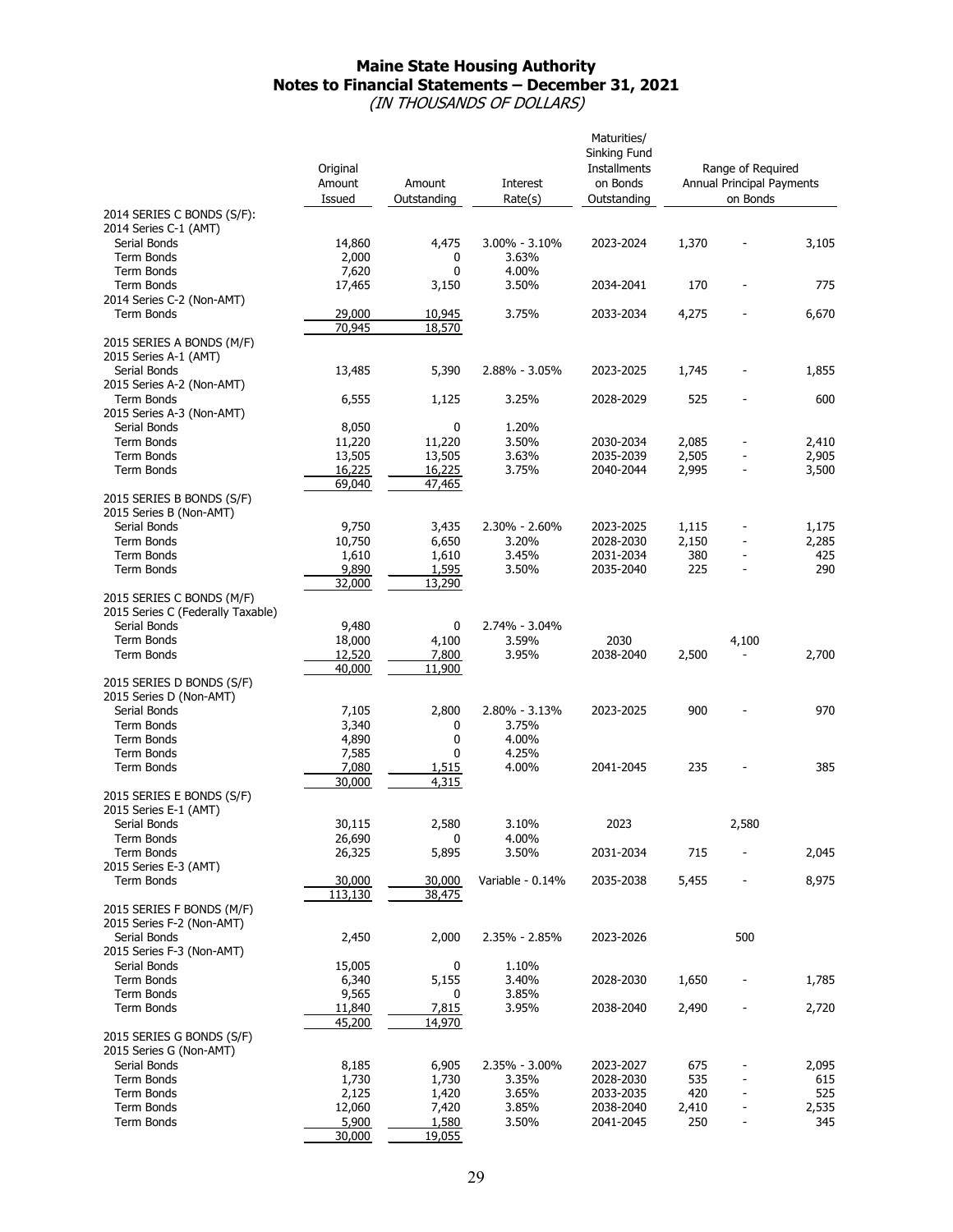|                                         | Original<br>Amount<br>Issued | Amount<br>Outstanding | Interest<br>Rate(s) | Maturities/<br>Sinking Fund<br>Installments<br>on Bonds<br>Outstanding |              | Range of Required<br>Annual Principal Payments<br>on Bonds |                |
|-----------------------------------------|------------------------------|-----------------------|---------------------|------------------------------------------------------------------------|--------------|------------------------------------------------------------|----------------|
| 2016 SERIES A BONDS (S/F)               |                              |                       |                     |                                                                        |              |                                                            |                |
| 2016 Series A (Non-AMT)                 |                              |                       |                     |                                                                        |              |                                                            |                |
| Serial Bonds                            | 6,065                        | 3,990                 | 1.70% - 2.45%       | 2022-2026                                                              | 745          |                                                            | 855            |
| Term Bonds                              | 6,520                        | 6,520                 | 2.90%<br>3.30%      | 2027-2030                                                              | 1,545        | $\overline{a}$                                             | 1,720          |
| Term Bonds<br>Term Bonds                | 4,630<br>10,900              | 4,630<br>10,900       | 3.55%               | 2031-2035<br>2036-2040                                                 | 865<br>1,960 |                                                            | 990<br>2,355   |
| Term Bonds                              | 6,885                        | 1,950                 | 4.00%               | 2041-2045                                                              | 375          | $\overline{\phantom{a}}$                                   | 410            |
|                                         | 35,000                       | 27,990                |                     |                                                                        |              |                                                            |                |
| 2016 SERIES B BONDS (S/F)               |                              |                       |                     |                                                                        |              |                                                            |                |
| 2016 Series B-1 (Non-AMT)               |                              |                       |                     |                                                                        |              |                                                            |                |
| Serial Bonds                            | 19,260                       | 13,105                | 1.70% - 2.55%       | 2022-2027                                                              | 1,970        |                                                            | 2,410          |
| <b>Term Bonds</b>                       | 3,885                        | 1,205                 | 2.70%               | 2028                                                                   |              | 1,205                                                      |                |
| Term Bonds                              | 18,855                       | 4,275                 | 3.50%               | 2040-2046                                                              | 260          | $\overline{\phantom{a}}$                                   | 705            |
| 2016 Series B-2 (AMT)                   |                              |                       |                     |                                                                        |              |                                                            |                |
| Term Bonds                              | 28,000                       | 28,000                | Variable - 0.14%    | 2029-2037                                                              | 2,720        | $\overline{\phantom{a}}$                                   | 3,420          |
|                                         | 70,000                       | 46,585                |                     |                                                                        |              |                                                            |                |
| 2016 SERIES C BONDS (S/F)               |                              |                       |                     |                                                                        |              |                                                            |                |
| 2016 Series C (Non-AMT)<br>Serial Bonds | 13,620                       |                       | 1.55% - 2.50%       | 2022-2028                                                              | 950          |                                                            |                |
| Term Bonds                              | 5,670                        | 11,815<br>5,670       | 2.75%               | 2029-2031                                                              | 1,185        |                                                            | 3,475<br>2,285 |
| Term Bonds                              | 8,975                        | 8,975                 | 3.00%               | 2032-2036                                                              | 1,305        | $\overline{a}$                                             | 2,510          |
| <b>Term Bonds</b>                       | 3,355                        | 3,355                 | 3.15%               | 2037-2041                                                              | 625          | $\qquad \qquad \blacksquare$                               | 720            |
| Term Bonds                              | 8,380                        | 2,920                 | 3.50%               | 2042-2046                                                              | 555          | $\overline{a}$                                             | 620            |
|                                         | 40,000                       | 32,735                |                     |                                                                        |              |                                                            |                |
| 2016 SERIES D BONDS (M/F)               |                              |                       |                     |                                                                        |              |                                                            |                |
| 2016 Series D (Federally Taxable)       |                              |                       |                     |                                                                        |              |                                                            |                |
| Serial Bonds                            | 32,000                       | 32,000                | 2.24% - 2.99%       | 2023-2029                                                              | 825          |                                                            | 8,185          |
| Term Bonds                              | 8,000                        | 8,000                 | 3.29%               | 2030-2031                                                              |              | 4,000                                                      |                |
|                                         | 40,000                       | 40,000                |                     |                                                                        |              |                                                            |                |
| 2016 SERIES E BONDS (S/F)               |                              |                       |                     |                                                                        |              |                                                            |                |
| 2016 Series E (Non-AMT)                 |                              |                       |                     |                                                                        |              |                                                            |                |
| Serial Bonds                            | 6,250                        | 3,715                 | 2.45% - 3.15%       | 2023-2027                                                              | 690          |                                                            | 800            |
| <b>Term Bonds</b><br>Term Bonds         | 3,050<br>10,385              | 800<br>0              | 3.63%<br>3.90%      | 2031                                                                   |              | 800                                                        |                |
| Term Bonds                              | 8,315                        | 3,265                 | 4.00%               | 2037-2046                                                              | 285          |                                                            | 370            |
|                                         | 28,000                       | 7,780                 |                     |                                                                        |              |                                                            |                |
| 2017 SERIES A BONDS (S/F)               |                              |                       |                     |                                                                        |              |                                                            |                |
| 2017 Series A (Non-AMT)                 |                              |                       |                     |                                                                        |              |                                                            |                |
| Serial Bonds                            | 5,920                        | 4,180                 | 2.30% - 3.15%       | 2023-2028                                                              | 635          |                                                            | 765            |
| Term Bonds                              | 3,360                        | 1,685                 | 3.65%               | 2029-2032                                                              | 790          |                                                            | 895            |
| Term Bonds                              | 6,315                        | 0                     | 4.00%               |                                                                        |              |                                                            |                |
| <b>Term Bonds</b><br><b>Term Bonds</b>  | 7,625<br>6,780               | 0<br>2,910            | 4.05%<br>4.00%      | 2043-2047                                                              | 480          |                                                            | 880            |
|                                         | 30,000                       | 8,775                 |                     |                                                                        |              |                                                            |                |
| 2017 SERIES B BONDS (S/F)               |                              |                       |                     |                                                                        |              |                                                            |                |
| 2017 Series B (Non-AMT)                 |                              |                       |                     |                                                                        |              |                                                            |                |
| Serial Bonds                            | 8,680                        | 7,375                 | 1.65% - 3.00%       | 2022-2030                                                              | 690          |                                                            | 1,010          |
| Term Bonds                              | 4,215                        | 4,215                 | 3.25%               | 2031-2032                                                              | 2,090        |                                                            | 2,125          |
| Term Bonds                              | 6,170                        | 6,170                 | 3.65%               | 2033-2037                                                              | 1,150        | $\overline{\phantom{a}}$                                   | 1,325          |
| Term Bonds                              | 8,745                        | 8,745                 | 3.75%               | 2038-2044                                                              | 1.115        | $\overline{\phantom{0}}$                                   | 1,355          |
| Term Bonds                              | 7,190                        | 3,380                 | 4.00%               | 2045-2047                                                              | 1,110        | $\overline{\phantom{a}}$                                   | 1,150          |
| 2017 SERIES D BONDS (M/F)               | 35,000                       | 29,885                |                     |                                                                        |              |                                                            |                |
| 2017 Series D-1 (Non-AMT)               |                              |                       |                     |                                                                        |              |                                                            |                |
| Serial Bonds                            | 13,175                       | 8,000                 | 1.70% - 2.95%       | 2022-2029                                                              |              | 1,000                                                      |                |
| Term Bonds                              | 14,320                       | 14,320                | 3.50%               | 2033-2037                                                              | 2,250        |                                                            | 3,980          |
| Term Bonds                              | 5,870                        | 5,870                 | 3.65%               | 2038-2042                                                              | 1,090        | $\overline{\phantom{a}}$                                   | 1,265          |
| <b>Term Bonds</b>                       | 7,810                        | 7,810                 | 3.75%               | 2043-2047                                                              | 1,445        |                                                            | 1,680          |
| 2017 Series D-2 (AMT)                   |                              |                       |                     |                                                                        |              |                                                            |                |
| Term Bonds                              | 50,000                       | 50,000                | Variable - 0.13%    | 2042-2046                                                              |              | 10,000                                                     |                |
|                                         | 91,175                       | 86,000                |                     |                                                                        |              |                                                            |                |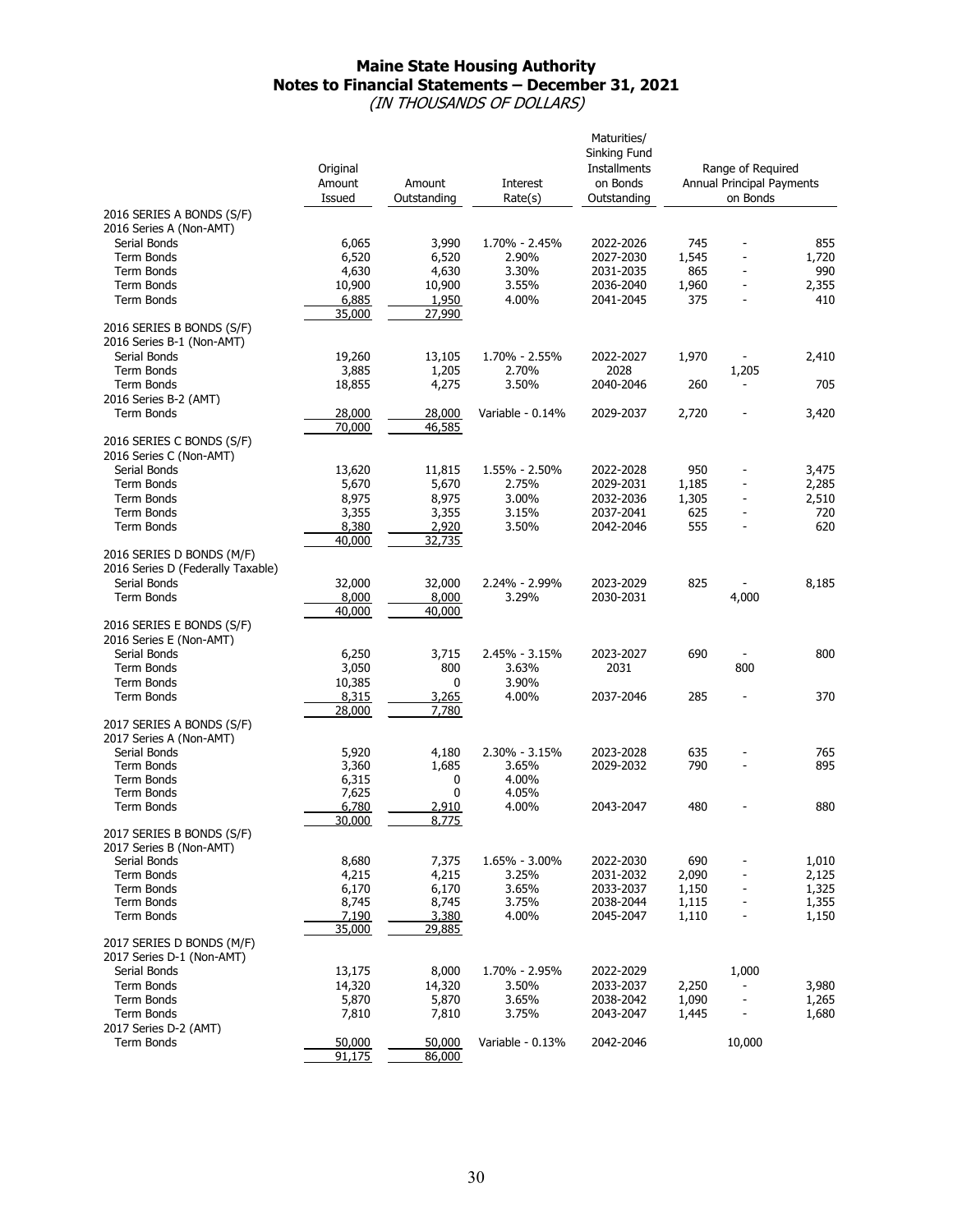|                                                        | Original<br>Amount<br>Issued | Amount<br>Outstanding | Interest<br>Rate(s) | Maturities/<br>Sinking Fund<br><b>Installments</b><br>on Bonds<br>Outstanding |       | Range of Required<br>Annual Principal Payments<br>on Bonds |                |
|--------------------------------------------------------|------------------------------|-----------------------|---------------------|-------------------------------------------------------------------------------|-------|------------------------------------------------------------|----------------|
| 2017 SERIES E BONDS (S/F)                              |                              |                       |                     |                                                                               |       |                                                            |                |
| 2017 Series E (Federally Taxable)<br><b>Term Bonds</b> | 60,000                       | 60,000                | Variable - 0.08%    | 2042-2052                                                                     | 5,000 |                                                            | 10,000         |
|                                                        | 60,000                       | 60,000                |                     |                                                                               |       |                                                            |                |
| 2017 SERIES F BONDS (S/F)                              |                              |                       |                     |                                                                               |       |                                                            |                |
| 2017 Series F (Non-AMT)<br>Serial Bonds                |                              |                       | 1.75% - 3.00%       |                                                                               | 970   |                                                            |                |
| Term Bonds                                             | 13,180<br>2,055              | 11,430<br>2,055       | 3.15%               | 2023-2030<br>2031-2032                                                        | 1,005 |                                                            | 1,675<br>1,050 |
| Term Bonds                                             | 5,920                        | 5,920                 | 3.50%               | 2033-2037                                                                     | 1,090 | $\overline{\phantom{a}}$                                   | 1,280          |
| Term Bonds                                             | 7,000                        | 7,000                 | 3.65%               | 2038-2042                                                                     | 1,320 | $\overline{a}$                                             | 1,490          |
| Term Bonds                                             | 11,845                       | 5,985                 | 3.50%               | 2043-2047                                                                     | 935   | $\overline{\phantom{0}}$                                   | 2,025          |
|                                                        | 40,000                       | 32,390                |                     |                                                                               |       |                                                            |                |
| 2017 SERIES G BONDS (S/F - M/F)                        |                              |                       |                     |                                                                               |       |                                                            |                |
| 2017 Series G-1 (Federally Taxable)                    |                              |                       |                     |                                                                               |       |                                                            |                |
| <b>Term Bonds</b>                                      | 55,000                       | 55,000                | Variable - 0.09%    | 2045-2050                                                                     | 8,290 |                                                            | 10,090         |
| 2017 Series G-2 (Federally Taxable)                    |                              |                       |                     |                                                                               |       |                                                            |                |
| <b>Term Bonds</b>                                      | 3,520                        | 3,520                 | 0.00%               | 2022                                                                          |       | 3,520                                                      |                |
|                                                        | 58,520                       | 58,520                |                     |                                                                               |       |                                                            |                |
| 2017 SERIES H BONDS (S/F)                              |                              |                       |                     |                                                                               |       |                                                            |                |
| 2017 Series H (Non-AMT)                                |                              |                       |                     |                                                                               |       |                                                            |                |
| Serial Bonds                                           | 18,380                       | 18,380                | 2.10% - 3.05%       | 2023-2030                                                                     | 1,105 |                                                            | 4,510          |
| Term Bonds                                             | 5,420                        | 5,420                 | 3.25%               | 2031-2033                                                                     | 1,750 |                                                            | 1,865          |
| Term Bonds                                             | 10,625                       | 10,625                | 3.55%               | 2034-2037                                                                     | 2,515 | $\overline{a}$                                             | 2,795          |
| Term Bonds                                             | 1,485                        | 1,485                 | 3.70%               | 2038-2042                                                                     | 275   | $\overline{a}$                                             | 320            |
| Term Bonds                                             | 2,590                        | 2,590                 | 3.75%               | 2043-2047                                                                     | 480   | $\overline{a}$                                             | 555            |
| 2018 SERIES A BONDS (S/F)                              | 38,500                       | 38,500                |                     |                                                                               |       |                                                            |                |
| 2018 Series A (Non-AMT)                                |                              |                       |                     |                                                                               |       |                                                            |                |
| Serial Bonds                                           | 13,510                       | 9,335                 | 2.40% - 3.25%       | 2023-2030                                                                     | 1,135 |                                                            | 1,200          |
| Term Bonds                                             | 3,680                        | 3,680                 | 3.50%               | 2031-2033                                                                     | 1,215 |                                                            | 1,245          |
| Term Bonds                                             | 8,630                        | 8,630                 | 3.75%               | 2034-2038                                                                     | 1,685 | $\overline{a}$                                             | 1,765          |
| Term Bonds                                             | 9,180                        | 9,180                 | 3.90%               | 2039-2043                                                                     | 1,790 | $\overline{a}$                                             | 1,885          |
|                                                        | 35,000                       | 30,825                |                     |                                                                               |       |                                                            |                |
| 2018 SERIES B BONDS (S/F)                              |                              |                       |                     |                                                                               |       |                                                            |                |
| 2018 Series B (Non-AMT)                                |                              |                       |                     |                                                                               |       |                                                            |                |
| Serial Bonds                                           | 10,565                       | 7,205                 | 2.40% - 3.10%       | 2023-2028                                                                     | 1,170 |                                                            | 1,230          |
| Term Bonds                                             | 6,005                        | 6,005                 | 3.50%               | 2029-2033                                                                     | 1,175 |                                                            | 1,230          |
| Term Bonds                                             | 11,270                       | 11,270                | 3.75%               | 2034-2038                                                                     | 2,195 | $\overline{\phantom{0}}$                                   | 2,320          |
| Term Bonds                                             | 12,160<br>40,000             | 12,160<br>36,640      | 3.85%               | 2039-2043                                                                     | 2,355 | $\overline{a}$                                             | 2,515          |
| 2018 SERIES C BONDS (S/F)                              |                              |                       |                     |                                                                               |       |                                                            |                |
| 2018 Series C (Non-AMT)                                |                              |                       |                     |                                                                               |       |                                                            |                |
| Serial Bonds                                           | 14,200                       | 10,310                | 2.25% - 3.25%       | 2023-2030                                                                     | 485   |                                                            | 1,955          |
| Term Bonds                                             | 4,080                        | 4,080                 | 3.55%               | 2031-2033                                                                     | 1,345 |                                                            | 1,375          |
| Term Bonds                                             | 7,195                        | 1,485                 | 3.85%               | 2038                                                                          |       | 1,485                                                      |                |
| Term Bonds                                             | 9,595                        | 9,595                 | 3.95%               | 2039-2043                                                                     | 1,750 | $\overline{\phantom{0}}$                                   | 2,415          |
| Term Bonds                                             | 9,930                        | 6,620                 | 4.00%               | 2044-2048                                                                     | 230   |                                                            | 3,015          |
|                                                        | 45,000                       | 32,090                |                     |                                                                               |       |                                                            |                |
| 2018 SERIES D BONDS (S/F - M/F)                        |                              |                       |                     |                                                                               |       |                                                            |                |
| 2018 Series D-1 (Federally Taxable)                    |                              |                       |                     |                                                                               |       |                                                            |                |
| <b>Term Bonds</b>                                      | 40,000                       | 40,000                | Variable - 0.45%    | 2043-2053                                                                     | 2,965 |                                                            | 4,395          |
| 2018 Series D-2 (Federally Taxable)                    |                              |                       |                     |                                                                               |       |                                                            |                |
| <b>Term Bonds</b>                                      | 3,150                        | 3,150                 | $0.00\%$            | 2023                                                                          |       | 3,150                                                      |                |
|                                                        | 43,150                       | 43,150                |                     |                                                                               |       |                                                            |                |
| 2018 SERIES F BONDS (S/F)                              |                              |                       |                     |                                                                               |       |                                                            |                |
| 2018 Series F (Non-AMT)<br>Serial Bonds                | 7,710                        | 4,365                 | 2.65% - 3.55%       | 2023-2029                                                                     | 405   |                                                            | 1,235          |
| <b>Term Bonds</b>                                      | 3,745                        | 0                     | 3.85%               |                                                                               |       |                                                            |                |
| Term Bonds                                             | 6,450                        | 0                     | 4.13%               |                                                                               |       |                                                            |                |
| Term Bonds                                             | 6,225                        | 0                     | 4.20%               |                                                                               |       |                                                            |                |
| Term Bonds                                             | 10,300                       | 7,080                 | 4.25%               | 2044-2048                                                                     | 280   |                                                            | 3,195          |
|                                                        | 34,430                       | 11,445                |                     |                                                                               |       |                                                            |                |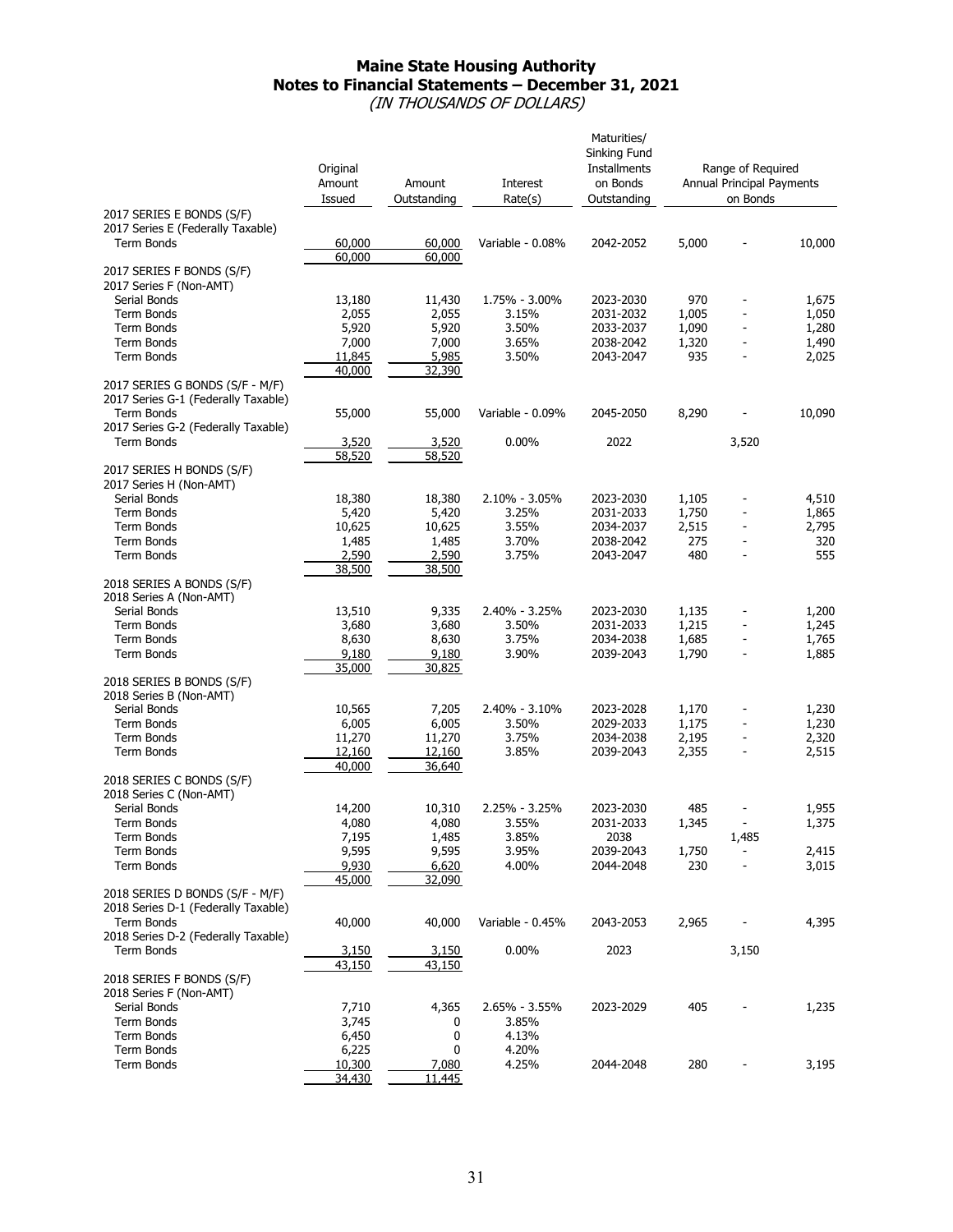|                                                                      | Original<br>Amount<br>Issued | Amount<br>Outstanding | Interest<br>Rate(s)    | Maturities/<br>Sinking Fund<br><b>Installments</b><br>on Bonds<br>Outstanding |                | Range of Reguired<br>Annual Principal Payments<br>on Bonds |                |
|----------------------------------------------------------------------|------------------------------|-----------------------|------------------------|-------------------------------------------------------------------------------|----------------|------------------------------------------------------------|----------------|
| 2019 SERIES A BONDS (S/F)                                            |                              |                       |                        |                                                                               |                |                                                            |                |
| 2019 Series A (Non-AMT)                                              |                              |                       |                        |                                                                               |                |                                                            |                |
| Serial Bonds<br>Term Bonds                                           | 12,670<br>4,305              | 10,915<br>4,305       | 2.20% - 3.05%<br>3.45% | 2023-2030<br>2031-2034                                                        | 695<br>1,005   |                                                            | 3,330<br>1,150 |
| Term Bonds                                                           | 2,605                        | 2,605                 | 3.80%                  | 2035-2039                                                                     | 475            | $\blacksquare$                                             | 570            |
| Term Bonds                                                           | 10,880                       | 0                     |                        |                                                                               |                |                                                            |                |
| Term Bonds                                                           | 9,005                        | 6,535                 | 4.00%                  | 2046-2049                                                                     | 960            |                                                            | 2,475          |
|                                                                      | 39,465                       | 24,360                |                        |                                                                               |                |                                                            |                |
| 2019 SERIES B BONDS (S/F)                                            |                              |                       |                        |                                                                               |                |                                                            |                |
| 2019 Series B (Non-AMT)                                              |                              |                       |                        |                                                                               |                |                                                            |                |
| Serial Bonds                                                         | 18,075                       | 16,130                | 1.80% - 2.80%          | 2022-2032                                                                     | 695            |                                                            | 2,245          |
| <b>Term Bonds</b>                                                    | 1,470                        | 1,470                 | 2.95%                  | 2033-2034                                                                     | 720            |                                                            | 750            |
| Term Bonds<br>Term Bonds                                             | 10,615<br>9,840              | 10,615<br>9,840       | 3.15%<br>3.35%         | 2035-2039<br>2040-2044                                                        | 1,745<br>1,795 | $\overline{\phantom{a}}$                                   | 2,730<br>2,130 |
|                                                                      | 40,000                       | 38,055                |                        |                                                                               |                |                                                            |                |
| 2019 SERIES C BONDS (S/F)<br>2019 Series C (Non-AMT)                 |                              |                       |                        |                                                                               |                |                                                            |                |
| Serial Bonds                                                         | 8,415                        | 7,140                 | 1.45% - 2.45%          | 2022-2031                                                                     | 100            |                                                            | 1,055          |
| Term Bonds                                                           | 6,350                        | 6,350                 | 2.75%                  | 2032-2034                                                                     | 2,040          |                                                            | 2,195          |
| Term Bonds<br>Term Bonds                                             | 5,250<br>10,270              | 5,250<br>10,270       | 3.00%<br>3.20%         | 2035-2039<br>2040-2045                                                        | 100<br>1,315   | $\overline{a}$                                             | 2,275<br>1,920 |
| Term Bonds                                                           | 8,825                        | 7,205                 | 4.00%                  | 2047-2050                                                                     | 1,300          | $\overline{a}$                                             | 2,040          |
|                                                                      | 39,110                       | 36,215                |                        |                                                                               |                |                                                            |                |
| 2019 SERIES D BONDS (M/F)<br>2019 Series D (Federally Taxable)       |                              |                       |                        |                                                                               |                |                                                            |                |
| Term Bonds                                                           | 4,220                        | 4,220                 | $0.00\%$               | 2024                                                                          |                | 4,220                                                      |                |
|                                                                      | 4,220                        | 4,220                 |                        |                                                                               |                |                                                            |                |
| 2019 SERIES E BONDS (S/F)<br>2019 Series E (Non-AMT)<br>Serial Bonds | 15,540                       | 14,550                | 1.50% - 2.35%          | 2022-2031                                                                     | 660            |                                                            | 3,430          |
| Term Bonds                                                           | 5,895                        | 5,895                 | 2.70%                  | 2032-2034                                                                     | 1,935          |                                                            | 1,995          |
| Term Bonds                                                           | 6,610                        | 6,610                 | 3.10%                  | 2040-2044                                                                     | 1,230          | $\overline{\phantom{a}}$                                   | 1,415          |
| Term Bonds                                                           | 6,400                        | 5,435                 | 3.75%                  | 2047-2049                                                                     | 490            |                                                            | 2,525          |
|                                                                      | 34,445                       | 32,490                |                        |                                                                               |                |                                                            |                |
| 2020 SERIES A BONDS (S/F)<br>2020 Series A (Non-AMT)                 |                              |                       |                        |                                                                               |                |                                                            |                |
| Serial Bonds                                                         | 9,800                        | 8,885                 | 1.25% - 2.40%          | 2022-2032                                                                     | 680            |                                                            | 955            |
| <b>Term Bonds</b>                                                    | 1,995                        | 1,995                 | 2.60%                  | 2033-2034                                                                     | 980            | $\overline{\phantom{a}}$                                   | 1,015          |
| Term Bonds<br>Term Bonds                                             | 7,195<br>8,645               | 7,195<br>8,645        | 2.85%<br>3.00%         | 2035-2039<br>2040-2044                                                        | 1,050<br>1,620 | $\overline{a}$                                             | 1,750<br>1,840 |
| Term Bonds                                                           | 6,715                        | 5,880                 | 3.75%                  | 2047-2049                                                                     | 835            |                                                            | 3,625          |
|                                                                      | 34,350                       | 32,600                |                        |                                                                               |                |                                                            |                |
| 2020 SERIES B BONDS (M/F)<br>2020 Series B (Non-AMT)                 |                              |                       |                        |                                                                               |                |                                                            |                |
| Serial Bonds                                                         | 12,000                       | 12,000                | 1.00% - 1.10%          | 2022-2024                                                                     |                | 4,000                                                      |                |
| Term Bonds                                                           | 7,000                        | 7,000                 | 2.10%                  | 2033-2035                                                                     | 2,140          |                                                            | 2,530          |
| Term Bonds<br>Term Bonds                                             | 14,275<br>7,755              | 14,275<br>7,755       | 2.35%<br>2.50%         | 2036-2040<br>2041-2045                                                        | 2,690<br>1,470 |                                                            | 3,015<br>1,640 |
| Term Bonds                                                           | 8,970                        | 8,970                 | 2.60%                  | 2046-2050                                                                     | 1,695          |                                                            | 1,900          |
|                                                                      | 50,000                       | 50,000                |                        |                                                                               |                |                                                            |                |
| 2020 SERIES C BONDS (S/F)<br>2020 Series C (Non-AMT)                 |                              |                       |                        |                                                                               |                |                                                            |                |
| Serial Bonds                                                         | 12,765                       | 12,765                | 1.35% - 2.50%          | 2022-2032                                                                     | 950            |                                                            | 1,675          |
| Term Bonds                                                           | 5,315                        | 5,315                 | 2.70%                  | 2033-2035                                                                     | 1,715          |                                                            | 1,830          |
| <b>Term Bonds</b>                                                    | 9,640                        | 9,640                 | 3.00%                  | 2036-2040                                                                     | 1,770          |                                                            | 2,055          |
| Term Bonds                                                           | 11,235                       | 10,090                | 4.00%                  | 2044-2050                                                                     | 340            |                                                            | 2,025          |
| 2020 SERIES D BONDS (S/F)                                            | 38,955                       | 37,810                |                        |                                                                               |                |                                                            |                |
| 2020 Series D (Non-AMT)                                              |                              |                       |                        |                                                                               |                |                                                            |                |
| Serial Bonds                                                         | 10,280                       | 10,280                | $0.90\% - 2.20\%$      | 2024-2032                                                                     | 990            |                                                            | 1,310          |
| Term Bonds                                                           | 4,390                        | 4,390                 | 2.30%                  | 2033-2035                                                                     | 1,090          |                                                            | 2,170          |
| Term Bonds                                                           | 7,580                        | 7,580                 | 2.55%                  | 2036-2040                                                                     | 1,270          |                                                            | 2,215          |
| Term Bonds                                                           | 12,750<br>35,000             | 12,750<br>35,000      | 2.80%                  | 2041-2045                                                                     | 1,465          |                                                            | 4,120          |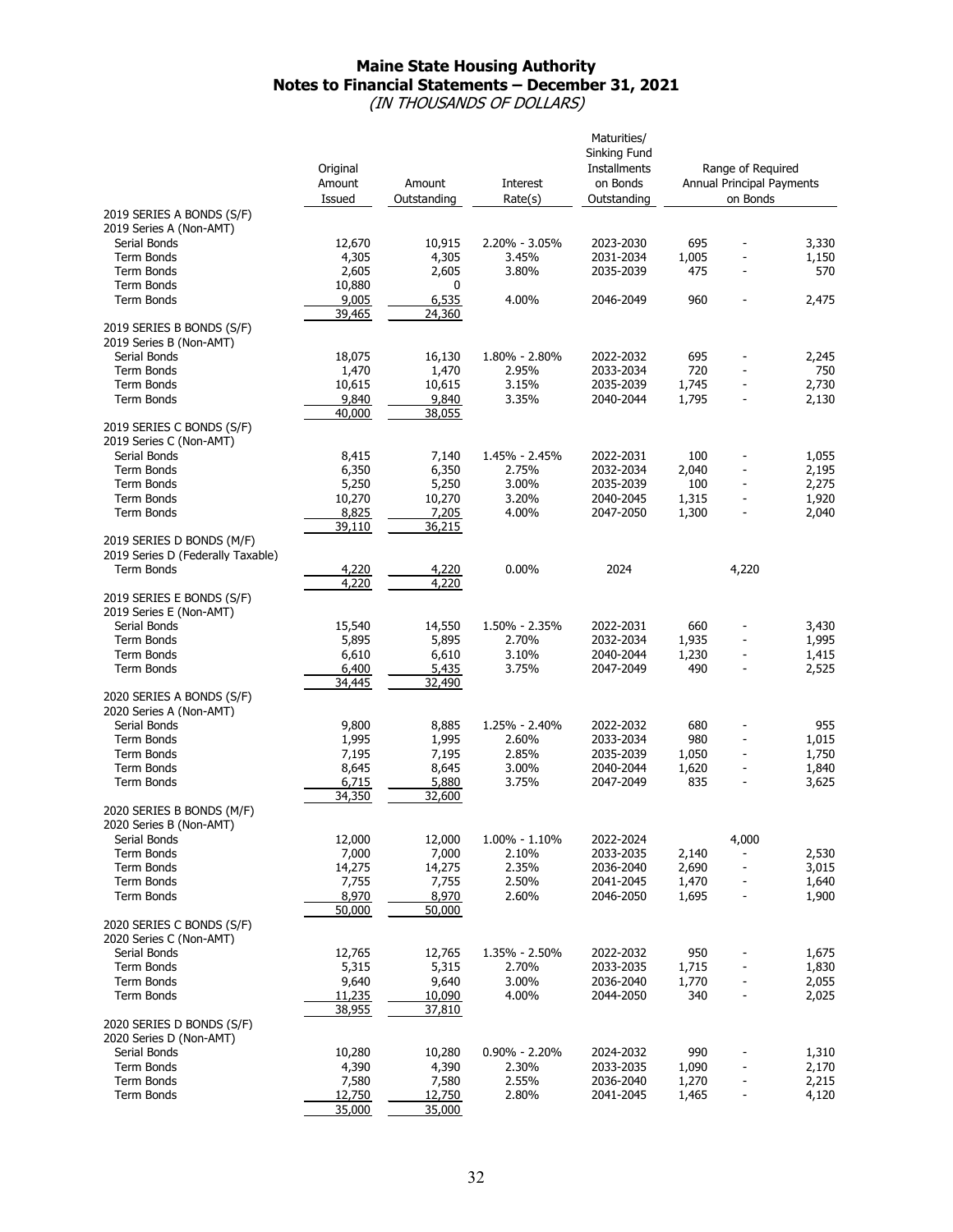|                                                                      | Original<br>Amount<br>Issued | Amount<br>Outstanding | Interest<br>Rate(s) | Maturities/<br>Sinking Fund<br><b>Installments</b><br>on Bonds<br>Outstanding |                | Range of Required<br><b>Annual Principal Payments</b><br>on Bonds |                |
|----------------------------------------------------------------------|------------------------------|-----------------------|---------------------|-------------------------------------------------------------------------------|----------------|-------------------------------------------------------------------|----------------|
| 2020 SERIES E BONDS (M/F)                                            |                              |                       |                     |                                                                               |                |                                                                   |                |
| 2020 Series E (Federally Taxable)<br>Serial Bonds                    | 40,000<br>40,000             | 40,000<br>40,000      | 2.02% - 2.74%       | 2026-2033                                                                     | 4,600          |                                                                   | 5,455          |
| 2020 SERIES F BONDS (S/F)                                            |                              |                       |                     |                                                                               |                |                                                                   |                |
| 2020 Series F (Non-AMT)                                              |                              |                       |                     |                                                                               |                |                                                                   |                |
| Serial Bonds                                                         | 10,465                       | 10,465                | $0.30\% - 1.75\%$   | 2022-2032                                                                     | 395            |                                                                   | 1,135          |
| Term Bonds<br>Term Bonds                                             | 3,415<br>6,535               | 3,415<br>6,535        | 2.00%<br>2.15%      | 2033-2035<br>2036-2040                                                        | 1,100<br>1,215 | $\overline{\phantom{a}}$                                          | 1,175<br>1,395 |
| Term Bonds                                                           | 7,710                        | 7,710                 | 2.25%               | 2041-2045                                                                     | 1,440          |                                                                   | 1,655          |
| Term Bonds                                                           | 11,875                       | 11,875                | 2.40%               | 2046-2050                                                                     | 1,705          | $\overline{\phantom{0}}$                                          | 4,705          |
|                                                                      | 40,000                       | 40,000                |                     |                                                                               |                |                                                                   |                |
| 2020 SERIES G BONDS (S/F)<br>2020 Series G (Non-AMT)                 |                              |                       |                     |                                                                               |                |                                                                   |                |
| Serial Bonds                                                         | 25,180                       | 25,180                | $0.50\% - 2.20\%$   | 2024-2035                                                                     | 1,035          |                                                                   | 5,315          |
| <b>Term Bonds</b>                                                    | 10,465<br>35,645             | 10,465<br>35,645      | 2.38%               | 2036-2040                                                                     | 1,960          |                                                                   | 2,215          |
| 2020 SERIES H BONDS (S/F - M/F)<br>2020 Series H (Federally Taxable) |                              |                       |                     |                                                                               |                |                                                                   |                |
| Serial Bonds                                                         | 27,345                       | 27,345                | 1.70% - 2.57%       | 2026-2032                                                                     | 3,800          |                                                                   | 4,055          |
| Term Bonds                                                           | 12,655<br>40,000             | 12,655<br>40,000      | 2.67%               | 2033-2035                                                                     | 4,130          |                                                                   | 4,310          |
| 2021 SERIES A BONDS (M/F)<br>2021 Series A (Non-AMT)                 |                              |                       |                     |                                                                               |                |                                                                   |                |
| Serial Bonds                                                         | 21,000                       | 21,000                | $0.30\% - 0.60\%$   | 2023-2026                                                                     | 4,000          |                                                                   | 8,000          |
| <b>Term Bonds</b>                                                    | 6,000                        | 6,000                 | 1.85%               | 2034-2036                                                                     | 1,955          | -                                                                 | 2,040          |
| Term Bonds                                                           | 7,000                        | 7,000                 | 2.05%               | 2037-2041                                                                     | 1,345          | $\overline{a}$                                                    | 1,455          |
| Term Bonds                                                           | 8,000                        | 8,000                 | 2.15%               | 2042-2046                                                                     | 1,540          | $\overline{\phantom{0}}$                                          | 1,660          |
| Term Bonds                                                           | 8,000<br>50,000              | 8,000<br>50,000       | 2.20%               | 2047-2051                                                                     | 1,530          |                                                                   | 1,665          |
| 2021 SERIES B BONDS (S/F)                                            |                              |                       |                     |                                                                               |                |                                                                   |                |
| 2021 Series B (Non-AMT)                                              |                              |                       |                     |                                                                               |                |                                                                   |                |
| Serial Bonds                                                         | 10,150                       | 10,150                | $0.15\% - 1.85\%$   | 2022-2032                                                                     | 775            |                                                                   | 1,050          |
| Term Bonds                                                           | 5,925                        | 5,925                 | 2.05%               | 2033-2036                                                                     | 1,425          |                                                                   | 1,550          |
| Term Bonds                                                           | 8,550                        | 8,550                 | 2.20%               | 2037-2041                                                                     | 1,600          |                                                                   | 1,800          |
| <b>Term Bonds</b>                                                    | 7,050                        | 7,050                 | 2.40%               | 2042-2046                                                                     | 1,325          | $\overline{a}$                                                    | 1,500          |
| Term Bonds                                                           | 8,325<br>40,000              | 8,325<br>40,000       | 2.45%               | 2047-2051                                                                     | 1,550          | $\overline{a}$                                                    | 1,800          |
| 2021 SERIES C BONDS (S/F)                                            |                              |                       |                     |                                                                               |                |                                                                   |                |
| 2021 Series C (Non-AMT)                                              |                              |                       |                     |                                                                               |                |                                                                   |                |
| Serial Bonds                                                         | 10,755                       | 10,755                | $0.15\% - 1.80\%$   | 2022-2033                                                                     | 500            |                                                                   | 1,080          |
| <b>Term Bonds</b>                                                    | 5,730                        | 5,730                 | 1.90%               | 2034-2036                                                                     | 1,850          |                                                                   | 1,965          |
| Term Bonds                                                           | 10,865                       | 10,865                | 2.15%               | 2037-2041                                                                     | 2,035          | $\overline{\phantom{0}}$                                          | 2,310          |
| Term Bonds                                                           | <u>12,650</u>                | <u>12,650 </u>        | 2.30%               | 2042-2046                                                                     | 2,375          |                                                                   | 2,700          |
|                                                                      | 40,000                       | 40,000                |                     |                                                                               |                |                                                                   |                |
| 2021 SERIES D BONDS (S/F)<br>2021 Series D (Non-AMT)                 |                              |                       |                     |                                                                               |                |                                                                   |                |
| Serial Bonds                                                         | 11,675                       | 11,675                | $0.40\% - 2.10\%$   | 2023-2033                                                                     | 910            |                                                                   | 1,225          |
| Term Bonds                                                           | 3,915                        | 3,915                 | 2.20%               | 2034-2036                                                                     | 1,270          |                                                                   | 1,340          |
| <b>Term Bonds</b>                                                    | 7,325                        | 7,325                 | 2.40%               | 2037-2041                                                                     | 1,380          |                                                                   | 1,550          |
| Term Bonds                                                           | 7,960                        | 7,960                 | 2.65%               | 2042-2046                                                                     | 1,505          |                                                                   | 1,670          |
| Term Bonds                                                           | 8,455                        | 8,455                 | 3.00%               | 2049-2051                                                                     | 1,655          |                                                                   | 4,765          |
|                                                                      | 39,330                       | 39,330                |                     |                                                                               |                |                                                                   |                |
| Plus: Net Unamortized Bond Premium                                   |                              | 1,497,590             |                     |                                                                               |                |                                                                   |                |
|                                                                      |                              | 1,154                 |                     |                                                                               |                |                                                                   |                |
| Total Mortgage Purchase Fund                                         | 1,962,910                    | 1,498,744             |                     |                                                                               |                |                                                                   |                |
| <b>Total Proprietary Funds</b>                                       | \$1,962,910                  | \$1,498,744           |                     |                                                                               |                |                                                                   |                |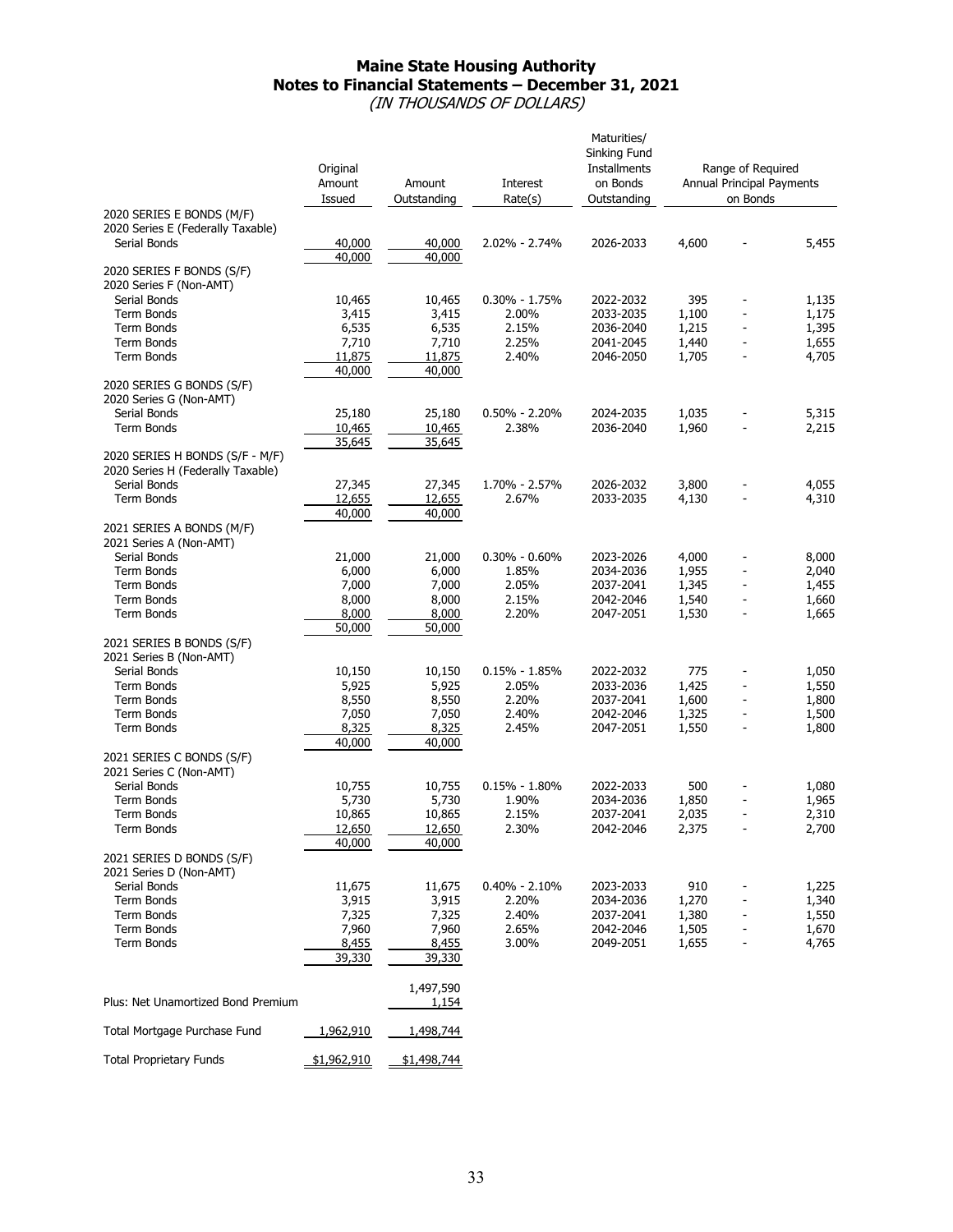$M_{\text{min}}$  and  $M_{\text{max}}$ 

|                                                                             | Original<br>Amount<br>Issued | Amount<br>Outstanding | Interest<br>Rate(s) | Maturities/<br>Sinking Fund<br><b>Installments</b><br>on Bonds<br>Outstanding |       | Range of Reguired<br><b>Annual Principal Payments</b><br>on Bonds |       |
|-----------------------------------------------------------------------------|------------------------------|-----------------------|---------------------|-------------------------------------------------------------------------------|-------|-------------------------------------------------------------------|-------|
| <b>GOVERNMENTAL FUNDS</b><br>MAINE ENERGY, HOUSING & ECONOMIC RECOVERY FUND |                              |                       |                     |                                                                               |       |                                                                   |       |
| 2021 Series 1 (Non-AMT)                                                     |                              |                       |                     |                                                                               |       |                                                                   |       |
| Serial Bonds                                                                | \$15,020                     | \$15,020              | 5.00%               | 2034-2037                                                                     | 3,265 |                                                                   | 4,110 |
| 2021 Series 2 (Taxable)                                                     |                              |                       |                     |                                                                               |       |                                                                   |       |
| Serial Bonds                                                                | 38,930                       | 38,930                | $0.28\% - 2.42\%$   | 2022-2034                                                                     | 295   |                                                                   | 3,480 |
| Plus: Net Unamortized Bond Premium                                          |                              | 53,950<br>4,075       |                     |                                                                               |       |                                                                   |       |
| Total Maine Energy, Housing & Recovery                                      |                              |                       |                     |                                                                               |       |                                                                   |       |
| Fund Group                                                                  | 53,950                       | 58,025                |                     |                                                                               |       |                                                                   |       |
| Total Governmental Funds                                                    | \$53,950                     | \$58,025              |                     |                                                                               |       |                                                                   |       |

The following table summarizes bond debt activity for the year ended December 31, 2021:

| <u>Fund</u>             | Outstanding at<br>December 31, 2020 | Issues    | Retirement   | Outstanding at<br>December 31, 2021 |
|-------------------------|-------------------------------------|-----------|--------------|-------------------------------------|
| Mortgage Purchase Fund  | \$1,555,700                         | \$169,330 | ( \$227,440) | \$1,497,590                         |
| Maine Energy, Housing & |                                     |           |              |                                     |
| Economic Recovery Fund  | 22,630                              | 53,950    | (22, 630)    | 53,950                              |
| Total                   | \$1,578,330                         | \$223,280 | (\$250,070)  | \$1,551,540                         |

Interest on bonds is payable semi-annually for the Mortgage Purchase Fund and the Maine Energy, Housing & Economic Recovery Fund. Scheduled principal payments on bonds are due November 15 for the Mortgage Purchase Fund and June 15 for the Maine Energy, Housing & Economic Recovery Fund.

The interest calculations shown in the table below are based on the variable rate in effect at December 31, 2021 and may not be indicative of actual interest expense that will be incurred. As rates vary, variable rate bond interest payments and net swap payments will vary. The following table provides a summary of MaineHousing's bond debt service requirements and net interest rate swap payments through 2026 and in five-year increments thereafter to maturity:

| Mortgage Purchase Fund |             |                    |           |          |              | Maine Energy, Housing & | Economic Recovery Fund |
|------------------------|-------------|--------------------|-----------|----------|--------------|-------------------------|------------------------|
|                        |             | Fixed and Variable | Variable  |          |              |                         |                        |
|                        |             | Unswapped          | Swapped   |          | Swaps        | Fixed                   |                        |
| Year(s)                | Principal   | Interest           | Principal | Interest | Net Interest | Principal               | Interest               |
| 2022                   | \$19,085    | \$33,816           | \$255     | \$236    | \$3,721      | \$3,445                 | \$1,300                |
| 2023                   | 49,475      | 33,689             | 285       | 243      | 3,443        | 3,020                   | 1,289                  |
| 2024                   | 58,065      | 32,832             | 295       | 243      | 3,166        | 3,035                   | 1,272                  |
| 2025                   | 51,920      | 31,820             | 305       | 242      | 3,157        | 3,055                   | 1,247                  |
| 2026                   | 46,415      | 30,808             | 325       | 242      | 3.094        | 3,085                   | 1,214                  |
| 2027-2031              | 267,560     | 136,199            | 10,590    | 1,191    | 11,501       | 16,110                  | 5,329                  |
| 2032-2036              | 267,380     | 96,899             | 44,275    | 1,058    | 4,303        | 18,090                  | 3,145                  |
| 2037-2041              | 213,865     | 59,769             | 21,535    | 710      | 146          | 4,110                   | 103                    |
| 2042-2046              | 180,118     | 28,606             | 77,327    | 518      |              |                         | 0                      |
| 2047-2051              | 121,393     | 7.824              | 48,507    | 129      |              |                         | 0                      |
| 2052-2056              | 14,449      | 64                 | 4,166     | 4        |              |                         |                        |
| Total                  | \$1,289,725 | \$492,326          | \$207,865 | \$4,816  | \$32,531     | \$53,950                | \$14,899               |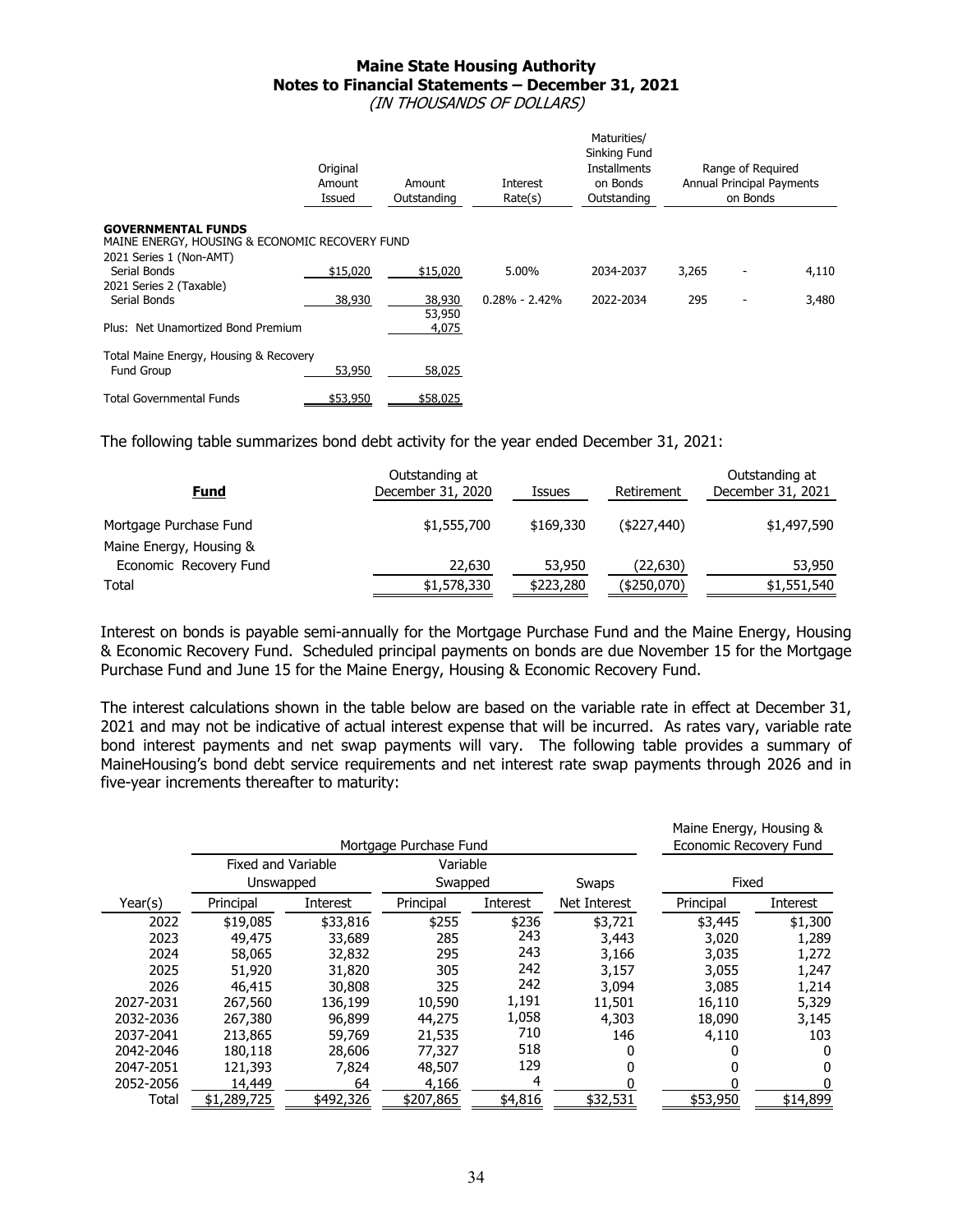MaineHousing's bonds are a special obligation of MaineHousing and do not constitute a debt or liability of the State of Maine. The bonds are secured in accordance with bond resolutions. Security for bonds in the Mortgage Purchase Fund includes the mortgage loans made or purchased under the resolution and all monies and investments in the fund and accounts pledged under the resolution. Bonds in the Mortgage Purchase Fund may be redeemed in excess of the annual maturities in accordance with the terms of the resolution. Bonds in the Maine Energy, Housing & Economic Recovery Fund are secured by a portion of the Real Estate Transfer Tax revenues collected by the State of Maine and the bonds may be redeemed in excess of the annual maturities.

#### Notes Payable

At December 31, 2021, MaineHousing has a \$14,876 note payable to TD Bank, N.A at a fixed rate of 3.20%, maturing November 1, 2033. The note, which is recorded in the General fund, has principal and interest payments due monthly based on a 20-year amortization.

The proceeds from this note were used for the acquisition and rehabilitation of an office building for MaineHousing. The note is secured by a mortgage agreement on the property and a \$2,403 non-negotiable certificate of deposit held with the lender.

The following table provides a summary of note payment requirements through 2026 and in five-year increments thereafter to maturity:

| Year(s)   | Principal | Interest | Total    |
|-----------|-----------|----------|----------|
| 2022      | \$615     | \$474    | \$1,089  |
| 2023      | 636       | 453      | 1,089    |
| 2024      | 655       | 434      | 1,089    |
| 2025      | 678       | 411      | 1,089    |
| 2026      | 700       | 389      | 1,089    |
| 2027-2031 | 3,861     | 1,582    | 5,443    |
| 2032-2033 | 7,731     | 448      | 8,179    |
| Total     | \$14,876  | 4.191    | \$19,067 |

### Moral Obligation Debt

The reserve funds of the Mortgage Purchase Fund are secured by a non-binding obligation (moral obligation) from the State of Maine to replenish by appropriation any deficiency in such reserve funds. MaineHousing is authorized to have an aggregate amount not to exceed \$2,150,000 of outstanding bonds secured by this obligation. Of that amount, \$1,497,590 was outstanding at December 31, 2021.

### Other Debt

MaineHousing uses its tax-exempt debt issuing authority to provide financial assistance to private sector developers for the acquisition and rehabilitation, or the construction of multi-family housing projects serving low-to-moderate income households. The debt, which is referred to as conduit debt, is collateralized by revenues generated by the properties financed and is repayable solely from payments received on the underlying mortgage loans and any specific third-party credit enhancement associated with the individual financings. MaineHousing has a total of \$27,587 outstanding at December 31, 2021. The debt does not constitute a liability or a pledge of faith and credit of MaineHousing and is not reported in the accompanying financial statements.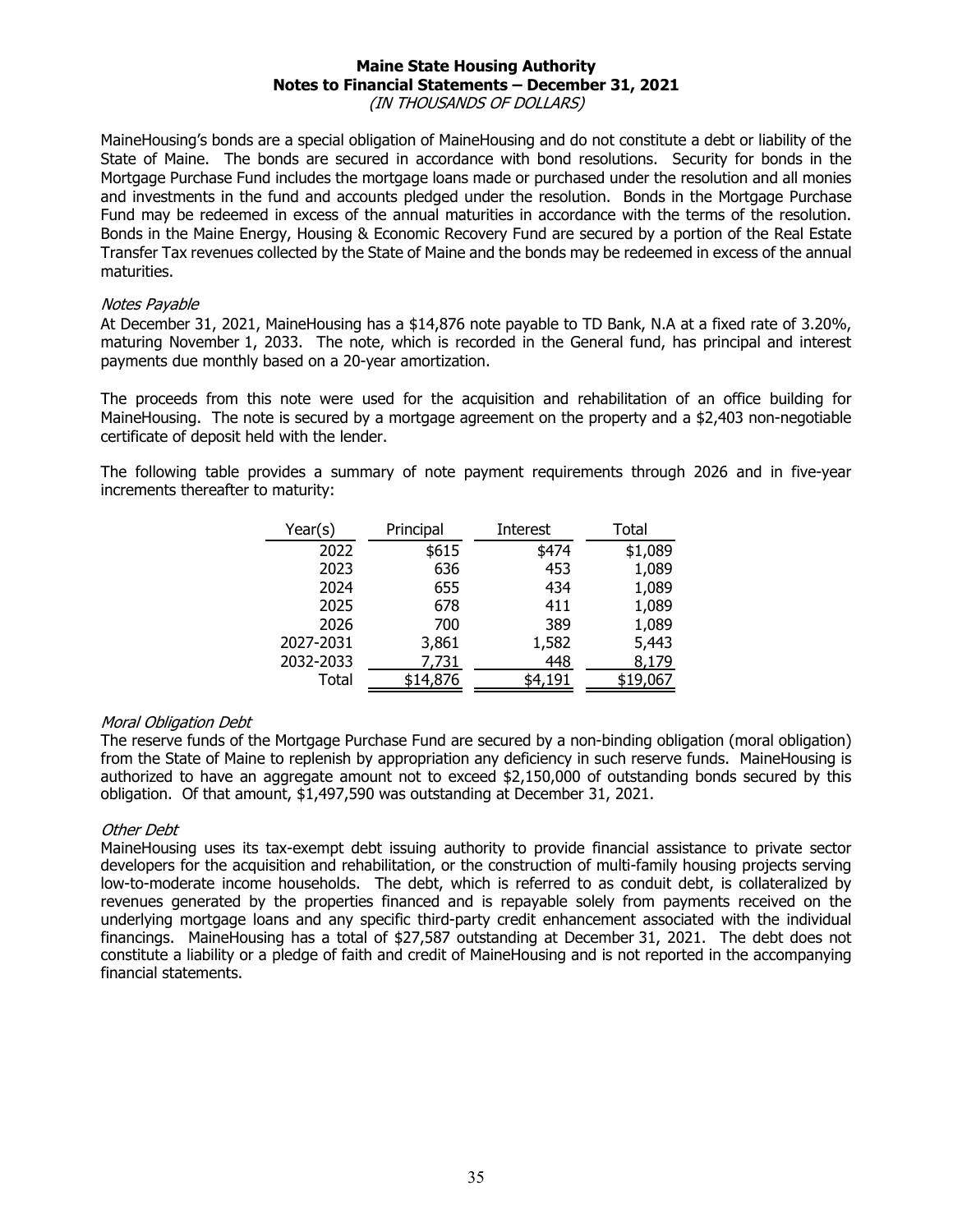### **(6.) INTEREST RATE SWAP AGREEMENTS**

MaineHousing has thirteen interest rate swap agreements (swaps) with four counterparties as of December 31, 2021. The objective of the agreements is to attain a synthetic fixed interest rate on a portion of its variable rate bonds at a cost expected to be less than rates associated with fixed-rate debt. The swap agreement terms state MaineHousing is to make semi-annual fixed interest rate payments at a specified rate on a notional principal amount and in exchange receive semi-annual payments based upon either the thirty-day or ninetyday London InterBank Offered Rate (LIBOR) or the Securities Industry and Financial Markets Association Municipal Swap Index (SIFMA).

The swaps have an aggregate negative fair value of \$10,113 at December 31, 2021. During 2021, the fair value of the swaps increased by \$8,296. The fair value was estimated using a zero-coupon method and Level 3 inputs. This method calculates the future net settlement payments required by the swaps, assuming that the current forward rates implied by the current yield curve correctly anticipate future spot interest rates. These payments are then discounted using spot rates implied by the current yield curve for hypothetical zero-coupon bonds due on the date of each future net settlement on the swap. These amounts are adjusted for estimated unwinding costs.

The swaps have been determined to constitute an effective hedge of a portion of the variable rate bond portfolio equal to the notional amount of the swaps at December 31, 2021 by using the regression analysis and synthetic instrument methods. The aggregate fair value is classified as a derivative instrument liability and a deferred outflow of resources, which represents the accumulated decrease in fair value. Variable rate bonds outstanding at December 31, 2021 total \$282,865.

The following table contains the terms, fair values, and credit ratings of the swaps as of December 31, 2021. Specific swaps are assigned to certain debt issuances for arbitrage purposes. The credit ratings were issued by Moody's Investor Services and Standard & Poor's, respectively.

| <b>Related Debt</b><br><b>Issuance</b> | <b>Current</b><br><b>Notional</b><br>Amount | <b>Effective Date</b><br>of Swap | <b>Fixed Rate</b><br>Paid | <b>Variable Rate Received</b>            | <b>Fair Value</b>     | Swap<br><b>Termination</b><br><b>Date</b> | Counterparty<br><b>Credit Rating</b> |
|----------------------------------------|---------------------------------------------|----------------------------------|---------------------------|------------------------------------------|-----------------------|-------------------------------------------|--------------------------------------|
| 2005 Series G                          | \$19,865                                    | 2/1/2006                         | 3.59%                     | 65% of 30 day LIBOR<br>plus .20%         | ( \$5,785)            | 11/15/2037                                | $Aa2/A+$                             |
| 2015 Series E-3                        | 5,000                                       | 11/15/2016                       | 1.15%                     | 70% of 30 day LIBOR                      | (78)                  | 11/15/2025                                | Aa2/AA-                              |
| 2015 Series E-3                        | 5,000                                       | 11/15/2019                       | 1.40%                     | 70% of 30 day LIBOR                      | (185)                 | 11/15/2029                                | $Aa3/A+$                             |
| 2015 Series E-3                        | 20,000                                      | 5/15/2021                        | 1.46%                     | 67% of 30 day LIBOR                      | (1,099)               | 11/15/2032                                | A1/A                                 |
| 2016 Series B-2                        | 8,000                                       | 5/15/2017                        | 1.61%                     | 70% of 30 day LIBOR                      | (202)                 | $11/15/2031_1$                            | Aa2/AA-                              |
| 2016 Series B-2                        | 20,000                                      | 11/15/2017                       | 1.66%                     | 70% of 30 day LIBOR                      | (555)                 | $11/15/2031_1$                            | Aa2/AA-                              |
| 2017 Series D-2                        | 10,000                                      | 11/15/2019                       | 1.87%                     | 75% of 30 day LIBOR<br>plus 0.46%        | (263)                 | 11/15/2026                                | $Aa3/A+$                             |
| 2017 Series D-2                        | 12,500                                      | 11/15/2018                       | 2.57%                     | 70% of 30 day LIBOR<br>plus 0.45%        | (1,027)               | 11/15/2028                                | $Aa3/A+$                             |
| 2017 Series D-2                        | 12,500                                      | 11/15/2018                       | 2.59%                     | 70% of 30 day LIBOR                      | (1, 567)              | 11/15/2033                                | $Aa3/A+$                             |
| 2017 Series D-2                        | 15,000                                      | 1/29/2008                        | 3.71%                     | plus 0.45%<br>100% of SIFMA plus<br>.06% | (742)                 | 5/15/2023                                 | $Aa2/A+$                             |
| 2017 Series E                          | 25,000                                      | 11/15/2021                       | 1.69%                     | 100% of 30 day LIBOR                     | (720)                 | 11/15/2032                                | $Aa3/A+$                             |
| 2017 Series G-1                        | 25,000                                      | 11/15/2019                       | 1.90%                     | 100% of 30 day LIBOR                     | (920)                 | 11/15/2026                                | A1/A                                 |
| 2017 Series G-1<br>Totals              | 30,000<br>\$207,865                         | 11/15/2020                       | 0.88%                     | 100% of 90 day LIBOR                     | 3,030<br>( \$10, 113) | 11/15/2035                                | A1/A                                 |

1. MaineHousing has the option of termination, with no Termination Payment on November 15, 2026 and on each May 15 and November 15 thereafter.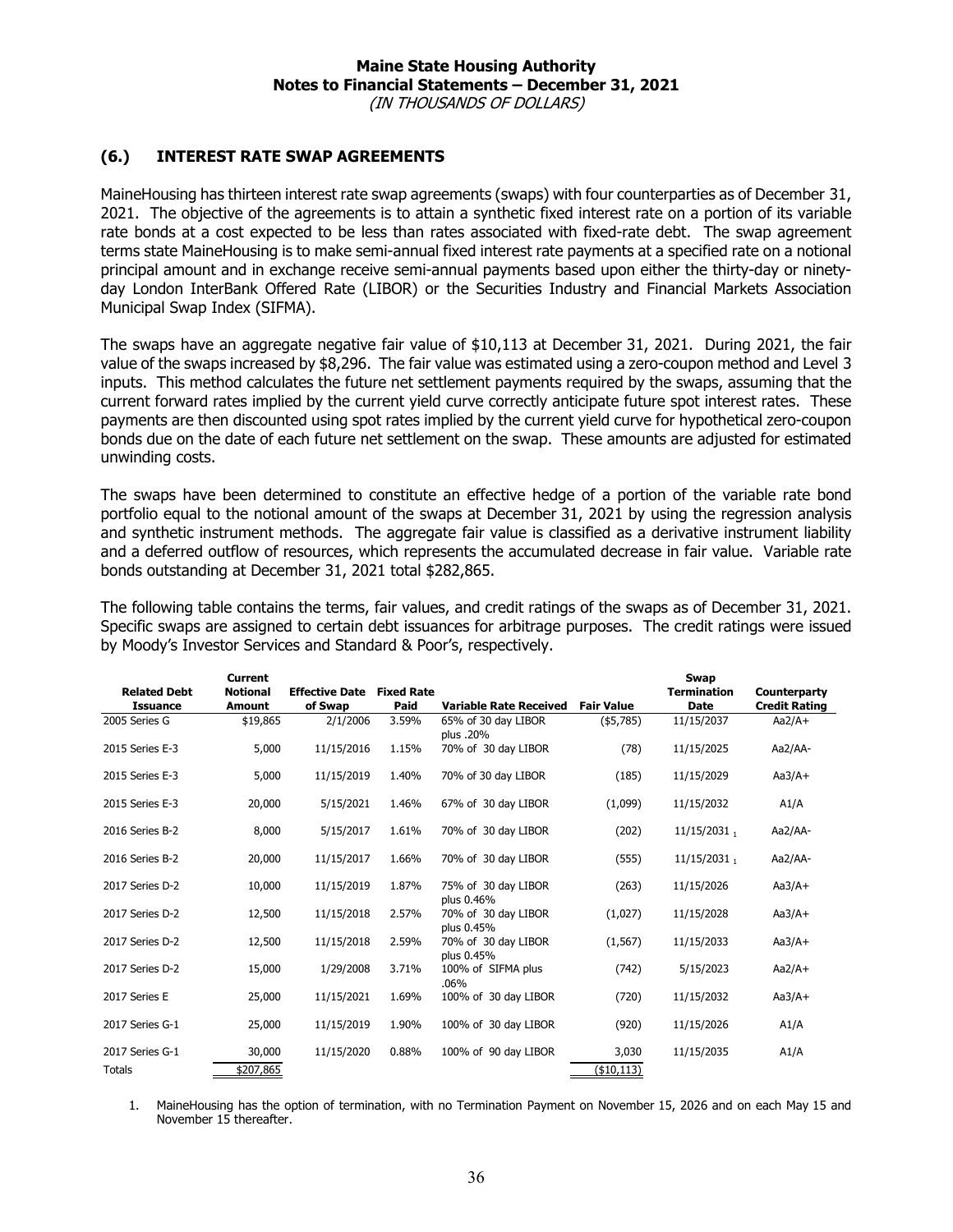Credit Risk – The swaps contain varying collateral agreements with the counterparties in order to mitigate the potential for credit risk. The requirements of the collateral agreements were met as of December 31, 2021. MaineHousing is not exposed to credit risk for the swaps that have negative fair values. At December 31, 2021, there is one swap that has a positive fair value of \$3,030. This amount represents MaineHousing's credit exposure to the related counterparty and the maximum loss that would be recognized at the reporting date if the counterparty failed to perform as contracted. Fair value is only a factor upon termination.

Basis Risk – The floating rate payments provided by the counterparties are based upon either the SIFMA index or the LIBOR index. MaineHousing's floating rate bonds will have rates adjusted weekly. The LIBOR rate will be adjusted on a monthly basis, except for 2017 Series G-1, which is adjusted on a quarterly basis. MaineHousing's bonds are expected to track with the SIFMA Index, which differs from the LIBOR index. If the floating rate tax exempt bonds, which should correspond to the SIFMA index, trade at a value significantly different than their historical relationship to LIBOR, the net cost to MaineHousing could increase or decrease. As of December 31, 2021, the thirty day LIBOR rate and the ninety day LIBOR rate were 0.10% and 0.21%, respectively and the SIFMA rate was 0.10%.

Termination Risk – In addition to the optional terminations embedded in some of MaineHousing's swap agreements, agreements may be terminated in whole or in part prior to the respective maturities of the bonds under certain circumstances (including certain events of default with respect to MaineHousing or the swap providers). Following certain terminations of the swap agreements, either MaineHousing or the swap providers, as applicable, may owe a termination payment equal to the fair value of the swap to the other, depending upon market conditions and the events that caused such swap agreements to terminate. Under certain circumstances, this termination payment could be substantial. Such termination payment by MaineHousing would be payable on a basis subordinate to the payments on the bonds.

Rollover Risk – MaineHousing is exposed to rollover risk on swaps that mature or may be terminated prior to the maturity of the associated debt.

### **(7.) RETIREMENT BENEFITS**

MaineHousing has defined contribution and defined benefit pension plans that cover substantially all employees. Employees have the option to participate in either plan.

### **Defined Contribution Plan**

The defined contribution plan consists of a deferred compensation plan created in accordance with Internal Revenue Code Section 457 and a separate plan created under the provisions of the Internal Revenue Code Section 401(a).

Benefit terms, including contribution requirements, for the defined contribution plan are established by management. For each participant in the plan, MaineHousing contributes 2.9% of annual salary to the 401(a) plan. Additionally, if a participant makes voluntary contributions to the 457 plan, MaineHousing matches the contributions up to 7.6% of annual salary. The employer match contribution is made to the 401(a) plan.

For the year ended December 31, 2021, employee contributions totaled \$782 and MaineHousing contributed and recognized expense of \$588. Employees are immediately vested in their own contributions, MaineHousing contributions, and the earnings on those contributions.

### **Defined Benefit Plan**

Plan Description: MaineHousing is a participating local district (PLD) member of the Maine Public Employees Retirement System's (MainePERS) PLD Consolidated Retirement Plan and employees may elect to participate in this multiple-employer cost sharing defined benefit plan. An advisory group established by Maine statute reviews the terms of the plan and periodically makes recommendations to the Legislature to amend them.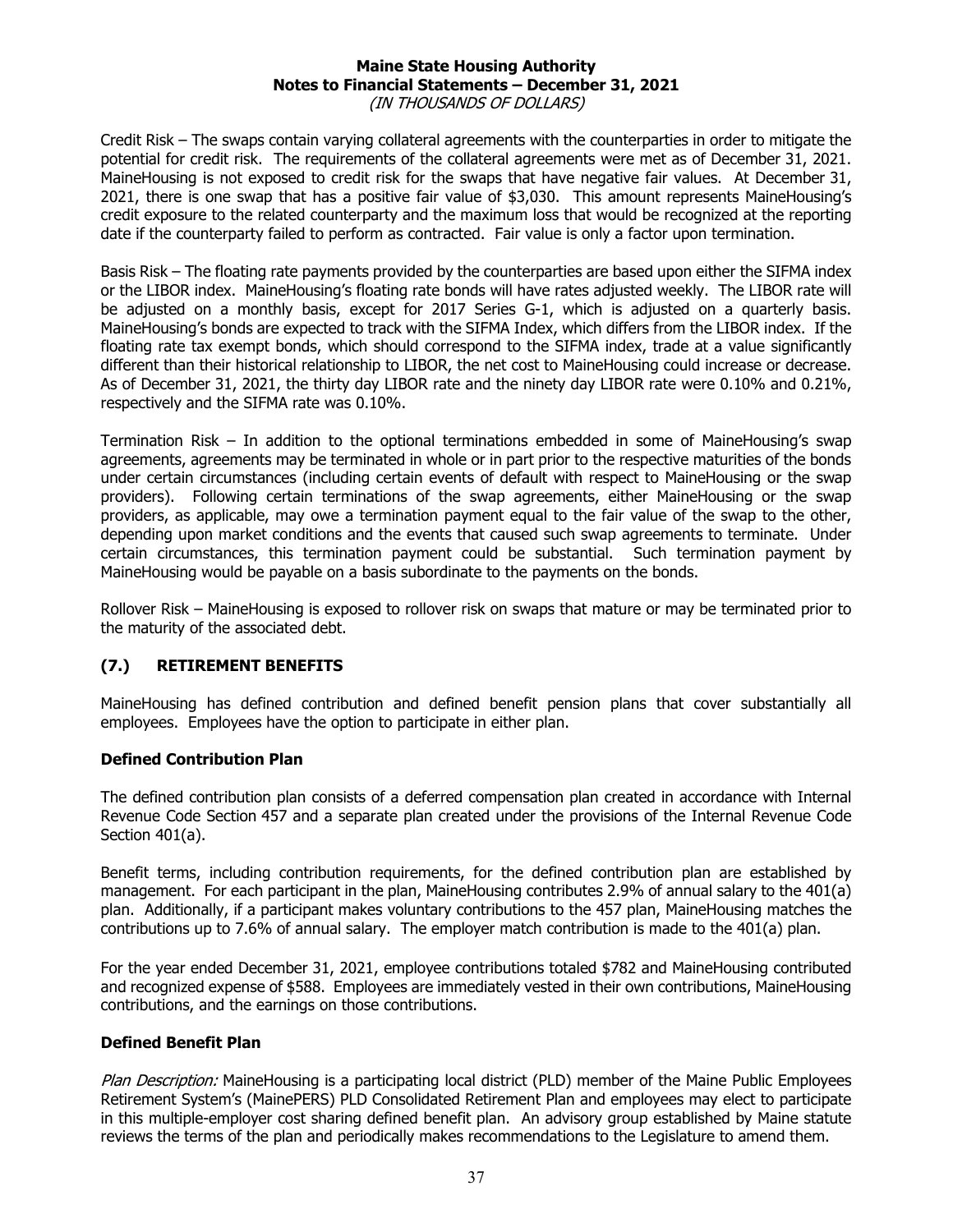Benefits Provided: Retirement benefits are based on participants' average final compensation and service credit earned as of retirement. Vesting occurs upon the earning of five years of service credit. The normal retirement age is 60 or 65. The monthly benefit of members who retire before normal retirement age by virtue of having at least 25 years (20 years for participants in the plan prior to July 1, 2014) of service credit is reduced by a statutorily prescribed factor for each year of age that a participant is below her/his normal retirement age at retirement.

Post-retirement cost-of-living adjustments (COLA) become available to participants after 24 months of retirement. The post-retirement COLA is capped at 2.5% annually. The plan also provides disability and death benefits, which are established by contract under applicable statutory provisions.

Upon termination, accumulated employee contributions are refundable with interest, credited in accordance with statute. Withdrawal of accumulated contributions results in forfeiture of all benefits and rights. The annual rate of interest credited to participants' accounts is set by MainePERS Board of Trustees and is currently 0.93%.

Contributions: Retirement benefits are funded by contributions from participants and employers and by earnings from MainePERS investments. Disability and death benefits are funded by employer normal cost contributions and by investment earnings. Participant and employer normal cost contributions are each a percentage of applicable participant compensation. Participant contribution rates are defined by law or by the MainePERS Board of Trustees. Employers' contributions are determined by actuarial valuations. As of December 31, 2021, the established MainePERS employer contribution rate is 10.3% and employee contribution rates are 7.80% for participants with a normal retirement age of 60 and 7.05% for participants with a normal retirement age of 65. MaineHousing pays on behalf of its employees 0.20% of the MainePERS employee contribution rate. If a participant retires and is subsequently re-employed in a position covered by the plan, the employer contribution rate is 5%. Total employer contributions were \$504 for the year ended December 31, 2021.

### **Actuarial Methods and Assumptions**

The collective total pension liability (asset) was determined by an actuarial valuation as of June 30, 2021, using the following methods and assumptions, applied to all periods included in the measurement:

Actuarial Cost Method – The Entry Age Normal cost method is used to determine costs. Under this cost method, the total employer contribution rate consists of two elements, the normal cost rate and the unfunded actuarial liability rate.

The individual entry age normal method is used to determine liabilities. Under the individual entry age normal method, a normal cost rate is calculated for each member. This rate is determined by taking the value, as of age at entry into the plan, of the member's projected future benefits, and dividing it by the value, also as of the member's entry age, of his/her expected future salary. The normal cost for each member is the product of his/her pay and his/her normal cost rate. The normal cost for the group is the sum of the normal costs for all members. Experience gains and losses, i.e., decreases or increases in liabilities and/or in assets when actual experience differs from the actuarial assumptions, affect the unfunded actuarial accrued liability.

Asset Valuation Method **–** The actuarial valuation employs a technique for determining the actuarial value of assets which reduces the impact of short-term volatility in the market value. The specific technique adopted in this valuation recognizes in a given year one-third of the investment return that is different from the actuarial assumption for investment return.

Amortization **–** The net pension liability (asset) is amortized on a level percentage of payroll using a method where a separate twenty-year closed period is established annually for the gain or loss for that year.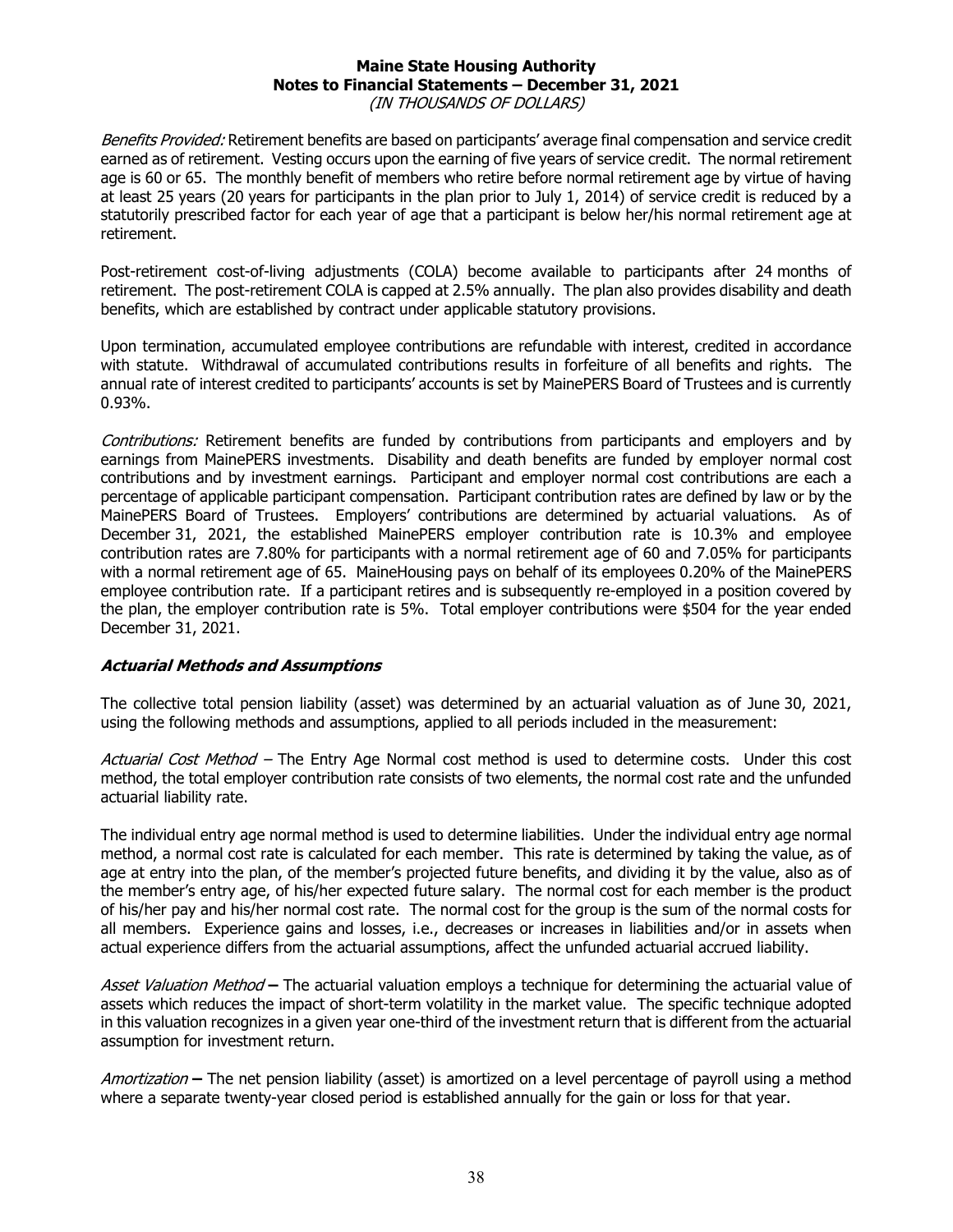Actuarial Assumptions: The actuarial valuation as of June 30, 2021 and June 30, 2020 used the following actuarial assumptions:

Investment Rate of Return - 6.50% for 2021 and 6.75% for 2020 per annum, compounded annually. Inflation Rate – 2.75%. Annual Salary Increases, Including Inflation – 2.75% to 11.48% for 2021 and 2.75% plus merit component based on each employee's year of service for 2020. Cost of Living Benefit Increases – 1.91% Mortality Rates - 2010 Public Plan General Benefits-Weighted Healthy Retiree Mortality Table for males and females, projected generationally using RPEC\_2020 model. For 2020, the RP 2014 Total Dataset Healthy Annuitant Mortality Table for males and females was used.

The actuarial and demographic assumptions used in the June 30, 2021 valuations were based on the results of an actuarial experience study covering the period June 30, 2016 through June 30, 2020. The actuarial and demographic assumptions used in the June 30, 2020 actuarial valuations were based on the results of an actuarial experience study for the period of June 30, 2012 to June 30, 2015. The economic assumptions are based on this experience study along with advice of the MainePERS investment consultants for June 30, 2021 and June 30, 2020.

The long-term expected rate of return on pension plan investments was determined using a building-block method in which best-estimate ranges of expected future real rates of return (expected returns, net of pension plan investment expense and inflation) are developed for each major class of assets. These ranges are combined to produce the long-term expected rate of return by weighting the expected future real rates of return by the target asset allocation percentage and by adding expected inflation. Best estimates of arithmetic real rates of return for each major asset class included in the pension plan's target asset allocation as of June 30, 2021 are summarized in the following table:

|                           |                   | Long-Term Expected  |
|---------------------------|-------------------|---------------------|
| <b>Asset Class</b>        | Target Allocation | Real Rate of Return |
| <b>Public Equities</b>    | 30.0%             | $6.0\%$             |
| <b>US Government</b>      | 7.5%              | 2.3%                |
| Private Equity            | 15.0%             | 7.6%                |
| Real Estate               | 10.0%             | $5.2\%$             |
| <b>Infrastructure</b>     | 10.0%             | 5.3%                |
| Natural Resources         | $5.0\%$           | $5.0\%$             |
| <b>Traditional Credit</b> | 7.5%              | $3.0\%$             |
| Alternative Credit        | 7.5%              | $7.2\%$             |
| <b>Risk Diversifiers</b>  | 7.5%              | 5.9%                |

Discount Rate: The discount rate used to measure the collective total pension asset was 6.50%. The projection of cash flows used to determine the discount rate assumed that participant contributions will be made at the current contribution rate and that employer and non-employer entity contributions will be made at contractually required rates, actuarially determined. Based on these assumptions, the pension plan's fiduciary net position was projected to be available to make all projected future benefit payments to current plan members. Therefore, the long-term expected rate of return on pension plan investments was applied to all periods of projected benefit payments to determine the total pension asset.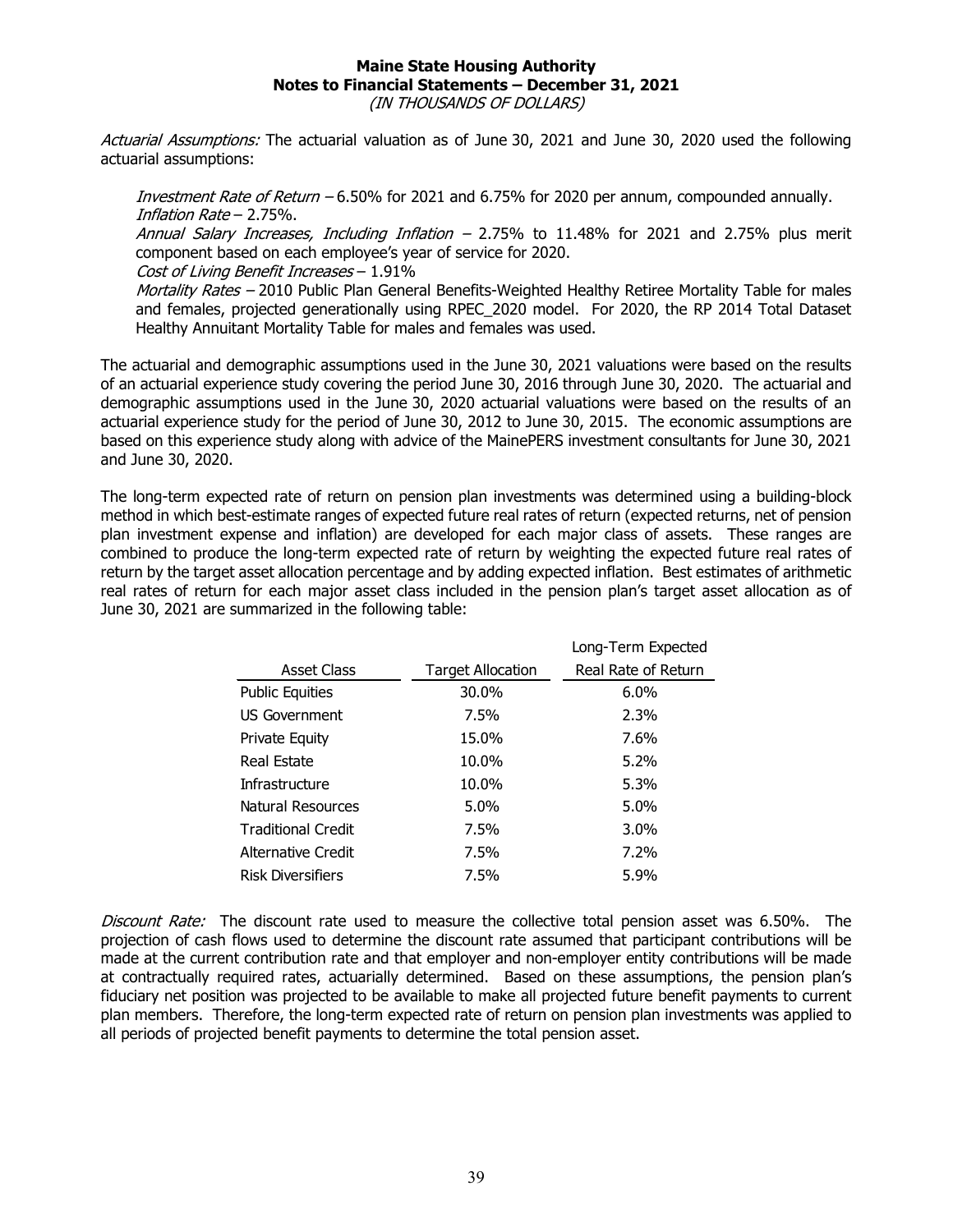Net Pension Asset: At December 31, 2021, MaineHousing has an asset of \$217 for its proportionate share of the total collective net pension asset. The net pension asset was measured as of June 30, 2021 and the total collective pension asset used to calculate the proportionate share of the net pension asset was determined by an actuarial valuation as of that date. MaineHousing's proportion of the net pension asset was based on MaineHousing's employer contributions received by MainePERS during the measurement period July 1, 2020 through June 30, 2021, relative to the total employer contributions received from all participating entities. MaineHousing's proportion was 0.674986% at December 31, 2021. The proportion was 0.709590% at December 31, 2020.

Sensitivity of MaineHousing's proportionate share of the net pension asset to changes in the discount rate: The following represents MaineHousing's proportionate share of the net pension asset calculated using the discount rate of 6.50%, as well as what MaineHousing's proportionate share of the net pension liability (asset) would be if it were calculated using a discount rate that is 1% lower or 1% higher than the current rate.

| 1% Decrease | Current Discount Rate | 1% Increase |
|-------------|-----------------------|-------------|
| @ 5.50%     | @ 6.50%               | @ 7.50%     |
| \$3,087     | (\$217)               | ( \$2,950)  |

Changes in net pension liability (asset) are recognized in pension expense for the year ended December 31, 2021 with the following exceptions:

Differences Between Expected and Actual Experience – The difference between expected and actual experience with regard to economic or demographic factors was recognized in pension expense using a straight-line amortization method over a closed period equal to the average expected remaining service lives of active and inactive members. The first year is recognized as pension expense and the remaining years are shown as either deferred outflows of resources or deferred inflows of resources. For 2021 and 2020 valuation, this was three years.

Differences Between Projected and Actual Investment Earnings - Differences between projected and actual investment earnings were recognized in pension expense using a straight-line amortization method over a closed five-year period. The first year is recognized as pension expense and the remaining years are shown as either deferred outflows of resources or deferred inflows of resources.

Changes in Assumptions – Differences due to changes in assumptions about future economic or demographic factors or other inputs were recognized in pension expense using a straight-line amortization method over a closed period equal to the average expected remaining service lives of active and inactive members. The actuarial assumptions for the June 30, 2021 valuation were based on the results of an actuarial experience study for the period of June 30, 2016 through June 30, 2020. The first year is recognized as pension expense and the remaining years are shown as either deferred outflows of resources or deferred inflows of resources.

Changes in Proportion and Differences Between Employer Contributions and Proportionate Share of Contributions – Differences resulting from a change in proportionate share of contributions and differences between total employer contributions and the employer's proportionate share of contributions were recognized in pension expense using a straight-line amortization method over a closed period equal to the average expected remaining service lives of active and inactive members. The first year is recognized as pension expense and the remaining years are shown either as deferred outflows of resources or deferred inflows of resources. Differences between total employer contributions and the employer's proportionate share of contributions may arise when an employer has a contribution requirement for an employer specific liability.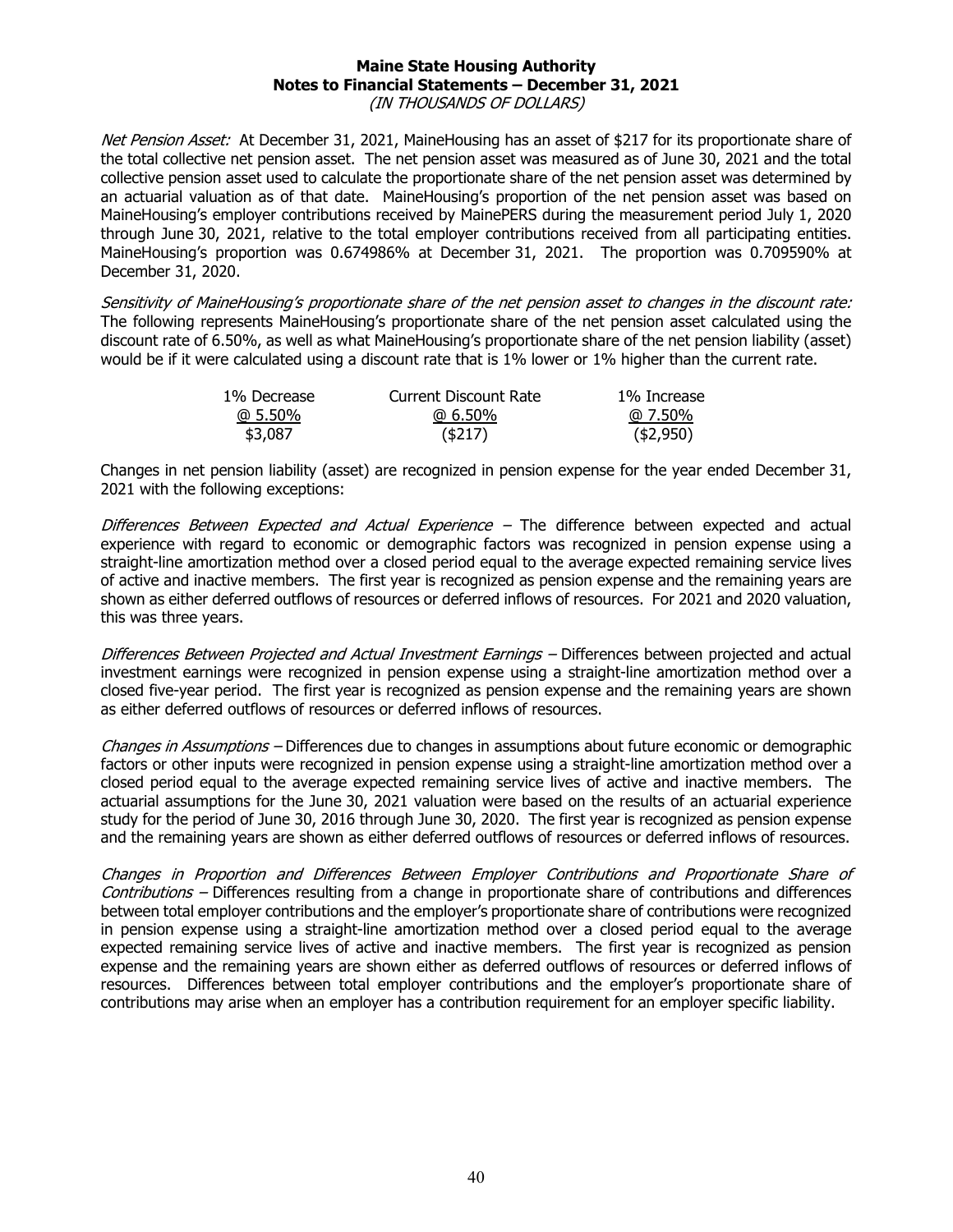Pension Expense and Deferred Outflows of Resources and Deferred Inflows of Resources Related to Pensions: For the year ended December 31, 2021, MaineHousing recognized a pension credit of \$175 and reported deferred outflows of resources and deferred inflows of resources related to pensions from the following sources:

|                                                           | Deferred Outflows<br>of Resources | Deferred Inflows<br>of Resources |
|-----------------------------------------------------------|-----------------------------------|----------------------------------|
| Differences between expected and actual experience        | \$141                             | \$15                             |
| Employer contributions subsequent to the measurement date | 254                               |                                  |
| Net difference between projected and actual earnings on   |                                   |                                  |
| pension plan investments                                  |                                   | 2,957                            |
| Changes in proportion and differences between employer    |                                   |                                  |
| contributions and proportionate share of contributions    |                                   | 187                              |
| Changes of assumptions                                    | 728                               |                                  |
| Total                                                     | \$1,123                           |                                  |

Amounts reported as deferred outflows of resources related to pensions for MaineHousing's contributions subsequent to the measurement date will be recognized as an addition to the Net Pension Asset for the year ended December 31, 2022. Other amounts reported as deferred outflows of resources and deferred inflows of resources related to pensions will be recognized in pension expense through December 31, 2025 as follows:

| Pension Expense |
|-----------------|
| Amount          |
| (475)           |
| $($ \$320)      |
| $($ \$673)      |
| $($ \$822)      |
|                 |

Payables to the Pension Plan: At December 31, 2021, MaineHousing's total payable to MainePERS for unremitted contributions is \$38.

Pension plan fiduciary net position: Detailed information about the plan's fiduciary net position is available in the separately issued MainePERS' Comprehensive Annual Financial Report at www.mainepers.org

### **(8.) AVAILABLE BONDS PROCEEDS**

#### MORTGAGE PURCHASE FUND

The following bond proceed amounts are invested in the various bond proceed sub-accounts of the Bond Proceeds Fund of the Mortgage Purchase Fund and are available for the purchase of mortgages:

| 2018 Series D-2 (M/F)    | \$271     |
|--------------------------|-----------|
| 2019 Series D (M/F)      | 502       |
| 2020 Series B (M/F)      | 13,943    |
| 2020 Series H (S/F, M/F) | 3,073     |
| 2021 Series A (M/F)      | 36,324    |
| 2021 Series B (S/F)      | 5,001     |
| 2021 Series C (S/F)      | 28,446    |
| 2021 Series D (S/F)      | 45,503    |
|                          | \$133,063 |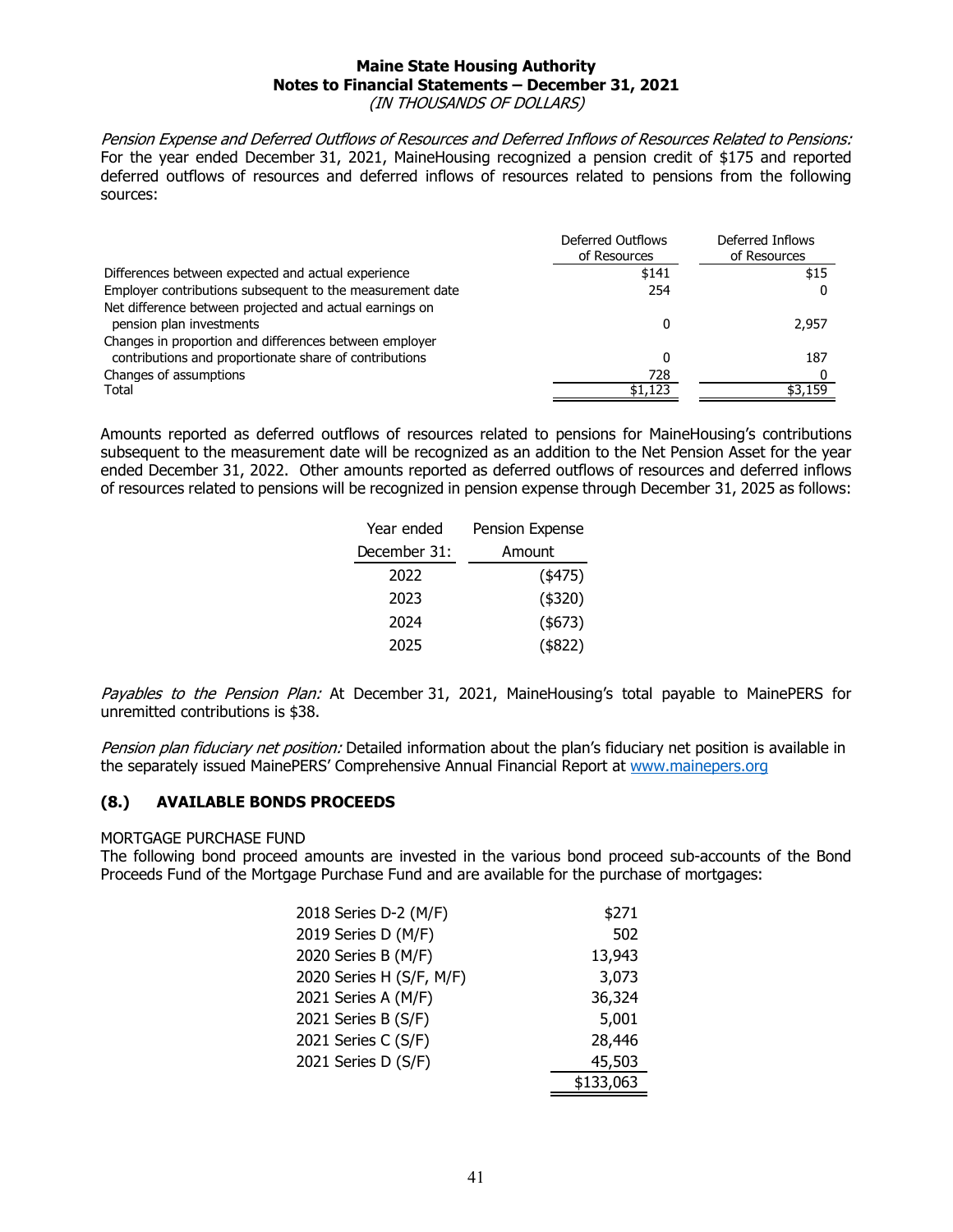(IN THOUSANDS OF DOLLARS)

### MAINE ENERGY, HOUSING AND ECONOMIC RECOVERY FUND

The following bond proceed amounts are invested in accordance with the Maine Energy, Housing and Recovery General Indenture and are available for program activities:

| 2010 Series 2 | \$135    |
|---------------|----------|
| 2021 Series 1 | \$31     |
| 2021 Series 2 | 38,677   |
|               | \$38,843 |

### **(9.) COMMITMENTS**

#### MORTGAGE COMMITMENTS

Mortgage commitments are agreements to loan money provided there is no violation of any term or condition established in the agreement. Generally, once exercised, loans made under the terms of such commitments are secured by a lien on the related property and other collateral as MaineHousing deems necessary. At December 31, 2021, MaineHousing had outstanding commitments to originate multi-family mortgage loans of approximately \$241,257. MaineHousing, under its single-family program, enters into purchase agreements with lenders to purchase mortgage loans. At December 31, 2021, single-family loans being processed by lenders for MaineHousing totaled approximately \$33,475.

### **(10.) RESERVE FUNDS**

### MORTGAGE PURCHASE FUND – HOUSING RESERVE FUND

On or before December 1 of each year, MaineHousing is required to value the Housing Reserve Fund and verify to the Governor of the State of Maine that the sum of money in the fund equals or exceeds the Housing Reserve Fund Minimum Requirement. The Housing Reserve Fund Minimum Requirement equals the amount of principal and interest maturing and coming due in the next succeeding calendar year on bonds outstanding. The Housing Reserve Fund Minimum Requirement as of December 31, 2021 was \$82,014. When issuing bonds, MaineHousing must also meet the Housing Reserve Fund Maximum Requirement. The Housing Reserve Fund Maximum Requirement equals the maximum debt service required in any subsequent calendar year. The Housing Reserve Fund Maximum Requirement as of December 31, 2021 was \$124,951.

In calculating the Housing Reserve Minimum and the Housing Reserve Maximum requirements, MaineHousing assumes a 12% rate for variable rate bonds, which is the maximum interest rate under the terms of the bonds. Swap payments and receipts are not included in the calculation. At December 31, 2021, valuation of the investments in the Housing Reserve Fund, computed at the lower of par or cost in accordance with the General Mortgage Purchase Program Bond Resolution, was \$143,286.

MAINE ENERGY, HOUSING & ECONOMIC RECOVERY FUND – CAPITAL RESERVE FUND With the issuance of the 2021 Series 1 and 2 bonds, MaineHousing is no longer required to maintain a Capital Reserve Fund.

Between July 1 and July 15 of each year, MaineHousing must certify to the Treasurer of the State the amount necessary and sufficient to meet MaineHousing's debt service obligation. As of December 31, 2021, the maximum debt service amount was \$4,318.

### **(11.) EXCESS ARBITRAGE TO BE REBATED**

Tax-exempt bonds issued by MaineHousing are subject to Internal Revenue Service regulations that limit the amount of income that can be earned with non-mortgage investments to an amount not greater than the amount that would have been earned had the funds been invested at the yield on the bonds. Excess earnings must be rebated every five years. At December 31, 2021, there are no arbitrage liabilities to be rebated.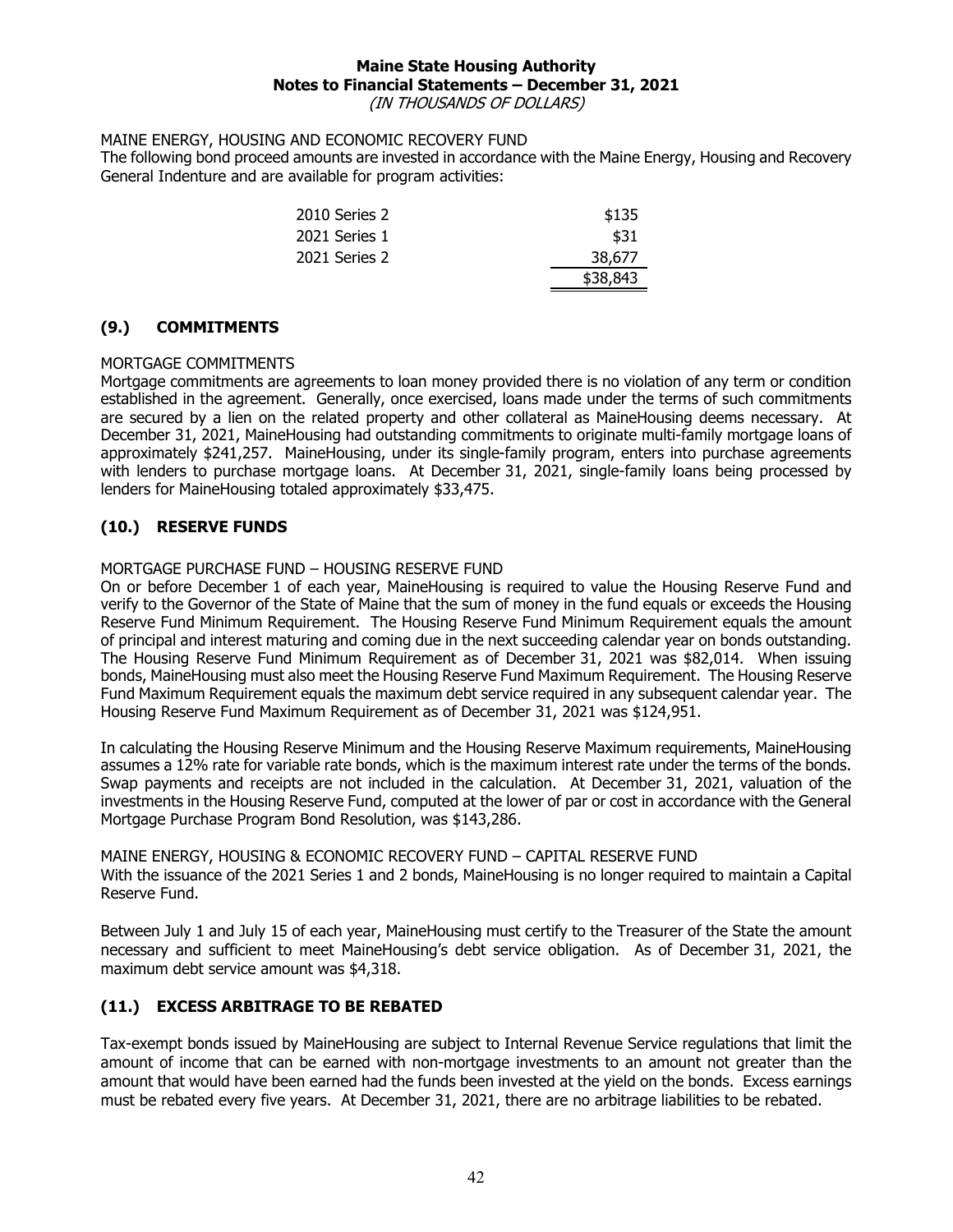Prior rebate payments made by MaineHousing that are eligible for refund from the United States Treasury, based on estimated arbitrage rebate calculations, are recorded as a receivable in other assets. MaineHousing has receivables in the amount of \$184 in the Mortgage Purchase Fund at December 31, 2021.

### **(12.) FUND TRANSFERS AND INTERFUND BALANCES**

MaineHousing records transfers between funds for various purposes including program subsidies, fees and capital asset transfers. Transfers for the year ended December 31, 2021 consisted of the following:

|                             | General<br>Administrative | <b>HOME</b> | Section 8<br>Housing | Low Income<br>Home Energy<br>Assistance | Other<br>Federal<br>and State |
|-----------------------------|---------------------------|-------------|----------------------|-----------------------------------------|-------------------------------|
|                             | Fund                      | <b>Fund</b> | Programs             | Program                                 | Programs                      |
| Capital Assets              | \$225                     | \$0         | \$0                  | ( \$213)                                | (\$12)                        |
| Program Subsidies           | (100)                     | 100         |                      | 0                                       | 0                             |
| Program Administrative Fees | 1,325                     | 0           | (1, 325)             | 0                                       | O                             |
|                             | \$1,450                   | \$100       | (\$1,325)            | (\$213)                                 | \$12)                         |

MaineHousing reports interfund balances among its funds. These balances generally consist of amounts for various revenues or expenses due to a fund, but received or paid to another and funds for loan closings. These amounts are generally paid or received within the subsequent year.

Interfund accounts receivable (payable) balances at December 31, 2021 consisted of the following:

|                                  | Mortgage<br>Purchase<br>Fund | Bondholder<br>Reserve<br>Fund | General<br>Administrative<br>Fund | <b>HOME</b><br>Fund | Section 8<br>Housing<br>Programs | Low Income<br>Home<br>Energy<br>Assistance<br>Program | Emergency<br>Rental<br>Assistance<br>Programs | Maine Energy,<br>Housing &<br>Economic<br>Recovery<br>Program | Other<br>Federal<br>and State<br>Programs |
|----------------------------------|------------------------------|-------------------------------|-----------------------------------|---------------------|----------------------------------|-------------------------------------------------------|-----------------------------------------------|---------------------------------------------------------------|-------------------------------------------|
| Receivable due from:             |                              |                               |                                   |                     |                                  |                                                       |                                               |                                                               |                                           |
| Mortgage Purchase Fund           | \$0                          | \$0                           | \$2,703                           | \$0                 | \$0                              | \$0                                                   | \$0                                           | \$0                                                           | \$1,000                                   |
| General Adminstrative Fund       | 0                            | 0                             | 0                                 | ŋ                   | 0                                |                                                       | 14,745                                        | 0                                                             |                                           |
| Other Federal And State Programs | 0                            | 0                             | 2,796                             | 10,217              | 52                               |                                                       |                                               | 0                                                             |                                           |
| Collectively, all other funds    |                              |                               | 83                                |                     |                                  |                                                       |                                               | 0                                                             |                                           |
|                                  |                              | 0                             | 5,582                             | 10,217              | 52                               |                                                       | 14,745                                        | 0                                                             | 1,000                                     |
| Payables                         | (3,703)                      | ้17)                          | (14,745)                          | (1,707)             | (293)                            | (328)                                                 |                                               | (66)                                                          | (10,737)                                  |
|                                  | (\$3,703)                    | $($ \$17)                     | $($ \$9,163)                      | \$8,510             | $($ \$241)                       | (\$328)                                               | \$14,745                                      | (\$66)                                                        | (49,737)                                  |

The receivable amounts of the General Administrative Fund consist primarily of operating expenses owed from the Mortgage Purchase Fund and program expenses owed from Other Federal and State Programs. The General Administrative Fund payable amounts consist of program funds received and due to the Emergency Rental Assistance Programs. The receivable amount of the HOME fund consists primarily of advancements for program expenditures owed from the Other Federal and State Programs.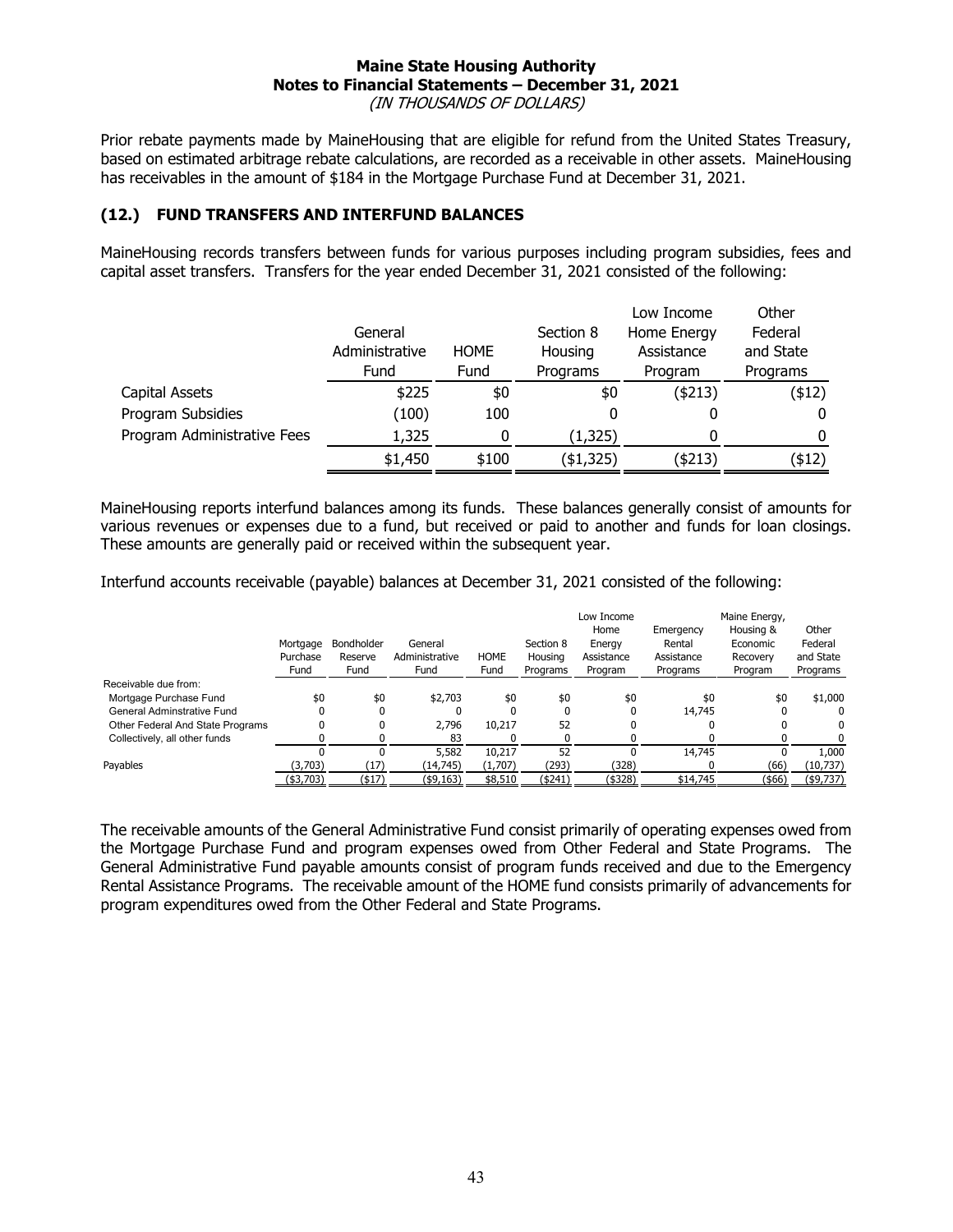(IN THOUSANDS OF DOLLARS)

#### **(13.) REDEMPTION OF BONDS**

For the year ended December 31, 2021, MaineHousing redeemed prior to maturity \$227,210 of its Mortgage Purchase Fund bonds from recoveries of principal, reserve funds, surplus revenues, and the proceeds of refunded bonds. Gains of \$798 were attributed to the recognition of related bond premium. The following is a summary of bonds redeemed:

|                              |                      |                          |         | Redemption |
|------------------------------|----------------------|--------------------------|---------|------------|
|                              | <b>Interest Rate</b> | <b>Original Maturity</b> | Amount  | Price      |
| 2011 Series D Serial Bonds   | 3.15%                | 11/15/2021               | \$1,195 | 100%       |
| 2012 Series A-1 Term Bonds   | 4.50%                | 11/15/2028               | 850     | 100%       |
| 2012 Series A-1 Term Bonds   | 4.50%                | 11/15/2028               | 670     | 100%       |
| 2012 Series A-3 Term Bonds   | 3.85%                | 11/15/2029               | 1,240   | 100%       |
| 2012 Series A-3 Term Bonds   | 3.85%                | 11/15/2029               | 5,735   | 100%       |
| 2013 Series B Term Bonds     | 3.45%                | 11/15/2032               | 1,590   | 100%       |
| 2013 Series B Term Bonds     | 3.60%                | 11/15/2036               | 1,280   | 100%       |
| 2013 Series B Term Bonds     | 4.00%                | 11/15/2043               | 1,245   | 100%       |
| 2013 Series B Term Bonds     | 4.00%                | 11/15/2043               | 1,195   | 100%       |
| 2013 Series C Serial Bonds   | 3.09%                | 11/15/2023               | 9,000   | 100%       |
| 2013 Series C Term Bonds     | 3.84%                | 11/15/2027               | 5,765   | 100%       |
| 2013 Series C Term Bonds     | 4.32%                | 11/15/2030               | 5,700   | 100%       |
| 2014 Series A-1 Term Bonds   | 3.25%                | 11/15/2043               | 520     | 100%       |
| 2014 Series A-1 Term Bonds   | 3.25%                | 11/15/2043               | 460     | 100%       |
| 2014 Series A-1 Term Bonds   | 3.25%                | 11/15/2043               | 1,220   | 100%       |
| 2014 Series C-1 Term Bonds   | 4.00%                | 11/15/2034               | 1,810   | 100%       |
| 2014 Series C-1 Term Bonds   | 4.00%                | 11/15/2034               | 3,605   | 100%       |
| 2014 Series C-1 Term Bonds   | 3.50%                | 11/15/2044               | 845     | 100%       |
| 2014 Series C-1 Term Bonds   | 3.50%                | 11/15/2044               | 815     | 100%       |
| 2014 Series C-2 Term Bonds   | 3.75%                | 11/15/2034               | 6,505   | 100%       |
| 2014 Series C-2 Term Bonds   | 3.75%                | 11/15/2034               | 11,550  | 100%       |
| 2015 Series A-2 Term Bonds   | 3.25%                | 11/15/2029               | 250     | 100%       |
| 2015 Series A-2 Term Bonds   | 3.25%                | 11/15/2029               | 4,830   | 100%       |
| 2015 Series B Serial Bonds   | 1.85%                | 11/15/2021               | 1,075   | 100%       |
| 2015 Series B Term Bonds     | 3.20%                | 11/15/2030               | 4,100   | 100%       |
| 2015 Series B Term Bonds     | 3.50%                | 11/15/2040               | 620     | 100%       |
| 2015 Series B Term Bonds     | 3.50%                | 11/15/2040               | 590     | 100%       |
| 2015 Series C Serial Bonds   | 2.74%                | 11/15/2023               | 1,325   | 100%       |
| 2015 Series C Serial Bonds   | 2.89%                | 11/15/2024               | 1,365   | 100%       |
| 2015 Series C Serial Bonds   | 3.04%                | 11/15/2025               | 1,410   | 100%       |
| 2015 Series C Term Bonds     | 3.59%                | 11/15/2030               | 13,900  | 100%       |
| 2015 Series C Term Bonds     | 3.95%                | 11/15/2040               | 4,720   | 100%       |
| 2015 Series D Serial Bonds   | 3.30%                | 11/15/2026               | 1,000   | 100%       |
| 2015 Series D Term Bonds     | 3.75%                | 11/15/2030               | 1,130   | 100%       |
| 2015 Series D Term Bonds     | 4.00%                | 11/15/2035               | 4,890   | 100%       |
| 2015 Series D Term Bonds     | 4.00%                | 11/15/2045               | 445     | 100%       |
| 2015 Series D Term Bonds     | 4.00%                | 11/15/2045               | 425     | 100%       |
| 2015 Series E-1 Serial Bonds | 3.30%                | 11/15/2024               | 2,590   | 100%       |
| 2015 Series E-1 Serial Bonds | 3.45%                | 11/15/2025               | 2,595   | 100%       |
| 2015 Series E-1 Serial Bonds | 3.60%                | 11/15/2026               | 2,310   | 100%       |
| 2015 Series E-1 Serial Bonds | 3.60%                | 11/15/2026               | 1,845   | 100%       |
| 2015 Series E-1 Term Bonds   | 3.50%                | 11/15/2035               | 1,405   | 100%       |
| 2015 Series E-1 Term Bonds   | 3.50%                | 11/15/2035               | 1,350   | 100%       |
| 2015 Series E-2 Term Bonds   | 3.80%                | 11/15/2033               | 2,105   | 100%       |
| 2015 Series E-2 Term Bonds   | 4.05%                | 11/15/2040               | 2,510   | 100%       |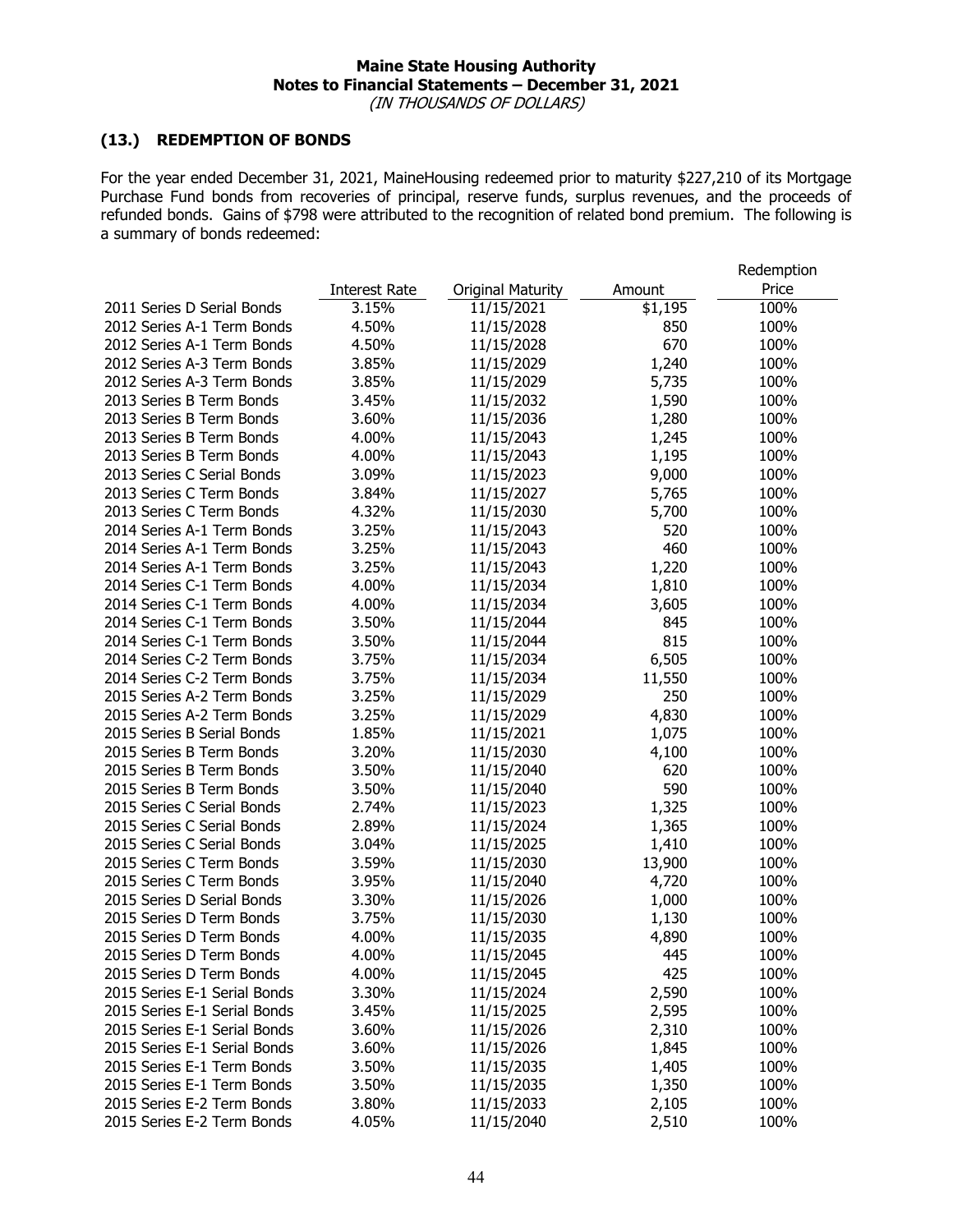(IN THOUSANDS OF DOLLARS)

|                              |                      |                          |        | Redemption |
|------------------------------|----------------------|--------------------------|--------|------------|
|                              | <b>Interest Rate</b> | <b>Original Maturity</b> | Amount | Price      |
| 2015 Series E-2 Term Bonds   | 4.05%                | 11/15/2040               | 5,850  | 100%       |
| 2015 Series F-3 Term Bonds   | 3.40%                | 11/15/2030               | 1,115  | 100%       |
| 2015 Series F-3 Term Bonds   | 3.85%                | 11/15/2035               | 2,195  | 100%       |
| 2015 Series F-3 Term Bonds   | 3.85%                | 11/15/2035               | 7,370  | 100%       |
| 2015 Series F-3 Term Bonds   | 3.95%                | 11/15/2040               | 4,025  | 100%       |
| 2015 Series G Term Bonds     | 3.65%                | 11/15/2035               | 705    | 100%       |
| 2015 Series G Term Bonds     | 3.85%                | 11/15/2040               | 4,640  | 100%       |
| 2015 Series G Term Bonds     | 3.50%                | 11/15/2045               | 400    | 100%       |
| 2015 Series G Term Bonds     | 3.50%                | 11/15/2045               | 385    | 100%       |
| 2016 Series A Serial Bonds   | 1.40%                | 11/15/2021               | 715    | 100%       |
| 2016 Series A Term Bonds     | 4.00%                | 11/15/2045               | 510    | 100%       |
| 2016 Series A Term Bonds     | 4.00%                | 11/15/2045               | 495    | 100%       |
| 2016 Series B-1 Serial Bonds | 1.55%                | 11/15/2021               | 1,890  | 100%       |
| 2016 Series B-1 Term Bonds   | 2.70%                | 11/15/2029               | 2,680  | 100%       |
| 2016 Series B-1 Term Bonds   | 3.50%                | 11/15/2046               | 1,385  | 100%       |
| 2016 Series B-1 Term Bonds   | 3.50%                | 11/15/2046               | 1,325  | 100%       |
| 2016 Series C Serial Bonds   | 1.30%                | 11/15/2021               | 915    | 100%       |
| 2016 Series C Term Bonds     | 3.50%                | 11/15/2046               | 620    | 100%       |
| 2016 Series C Term Bonds     | 3.50%                | 11/15/2046               | 600    | 100%       |
| 2016 Series E Serial Bonds   | 1.95%                | 11/15/2021               | 645    | 100%       |
| 2016 Series E Term Bonds     | 3.90%                |                          |        | 100%       |
| 2016 Series E Term Bonds     | 3.90%                | 11/15/2036               | 4,375  | 100%       |
| 2016 Series E Term Bonds     |                      | 11/15/2036               | 6,010  |            |
|                              | 4.00%                | 11/15/2046               | 610    | 100%       |
| 2016 Series E Term Bonds     | 4.00%                | 11/15/2046               | 585    | 100%       |
| 2017 Series A Serial Bonds   | 1.80%                | 11/15/2021               | 580    | 100%       |
| 2017 Series A Term Bonds     | 3.65%                | 11/15/2032               | 1,675  | 100%       |
| 2017 Series A Term Bonds     | 4.00%                | 11/15/2037               | 1,360  | 100%       |
| 2017 Series A Term Bonds     | 4.00%                | 11/15/2037               | 4,955  | 100%       |
| 2017 Series A Term Bonds     | 4.05%                | 11/15/2042               | 7,625  | 100%       |
| 2017 Series A Term Bonds     | 4.00%                | 11/15/2047               | 515    | 100%       |
| 2017 Series A Term Bonds     | 4.00%                | 11/15/2047               | 500    | 100%       |
| 2017 Series B Serial Bonds   | 1.50%                | 11/15/2021               | 655    | 100%       |
| 2017 Series B Term Bonds     | 4.00%                | 11/15/2047               | 565    | 100%       |
| 2017 Series B Term Bonds     | 4.00%                | 11/15/2047               | 545    | 100%       |
| 2017 Series D-1 Serial Bonds | 1.55%                | 11/15/2021               | 620    | 100%       |
| 2017 Series F Term Bonds     | 3.50%                | 11/15/2047               | 910    | 100%       |
| 2017 Series F Term Bonds     | 3.50%                | 11/15/2047               | 870    | 100%       |
| 2018 Series C Term Bonds     | 3.85%                | 11/15/2038               | 1,395  | 100%       |
| 2018 Series C Term Bonds     | 3.85%                | 11/15/2038               | 4,315  | 100%       |
| 2018 Series C Term Bonds     | 4.00%                | 11/15/2048               | 815    | 100%       |
| 2018 Series C Term Bonds     | 4.00%                | 11/15/2048               | 830    | 100%       |
| 2018 Series F Serial Bonds   | 3.25%                | 11/15/2027               | 730    | 100%       |
| 2018 Series F Serial Bonds   | 3.70%                | 11/15/2030               | 835    | 100%       |
| 2018 Series F Term Bonds     | 3.85%                | 11/15/2033               | 3,745  | 100%       |
| 2018 Series F Term Bonds     | 4.25%                | 11/15/2048               | 810    | 100%       |
| 2018 Series F Term Bonds     | 4.25%                | 11/15/2048               | 845    | 100%       |
| 2019 Series A Serial Bonds   | 1.85%                | 11/15/2021               | 740    | 100%       |
| 2019 Series A Term Bonds     | 4.00%                | 11/15/2044               | 10,880 | 100%       |
| 2019 Series A Term Bonds     | 4.00%                | 11/15/2049               | 645    | 100%       |
| 2019 Series A Term Bonds     | 4.00%                | 11/15/2049               | 745    | 100%       |
| 2019 Series B Serial Bonds   | 1.70%                | 11/15/2021               | 1,175  | 100%       |
| 2019 Series C Serial Bonds   | 1.35%                | 11/15/2021               | 715    | 100%       |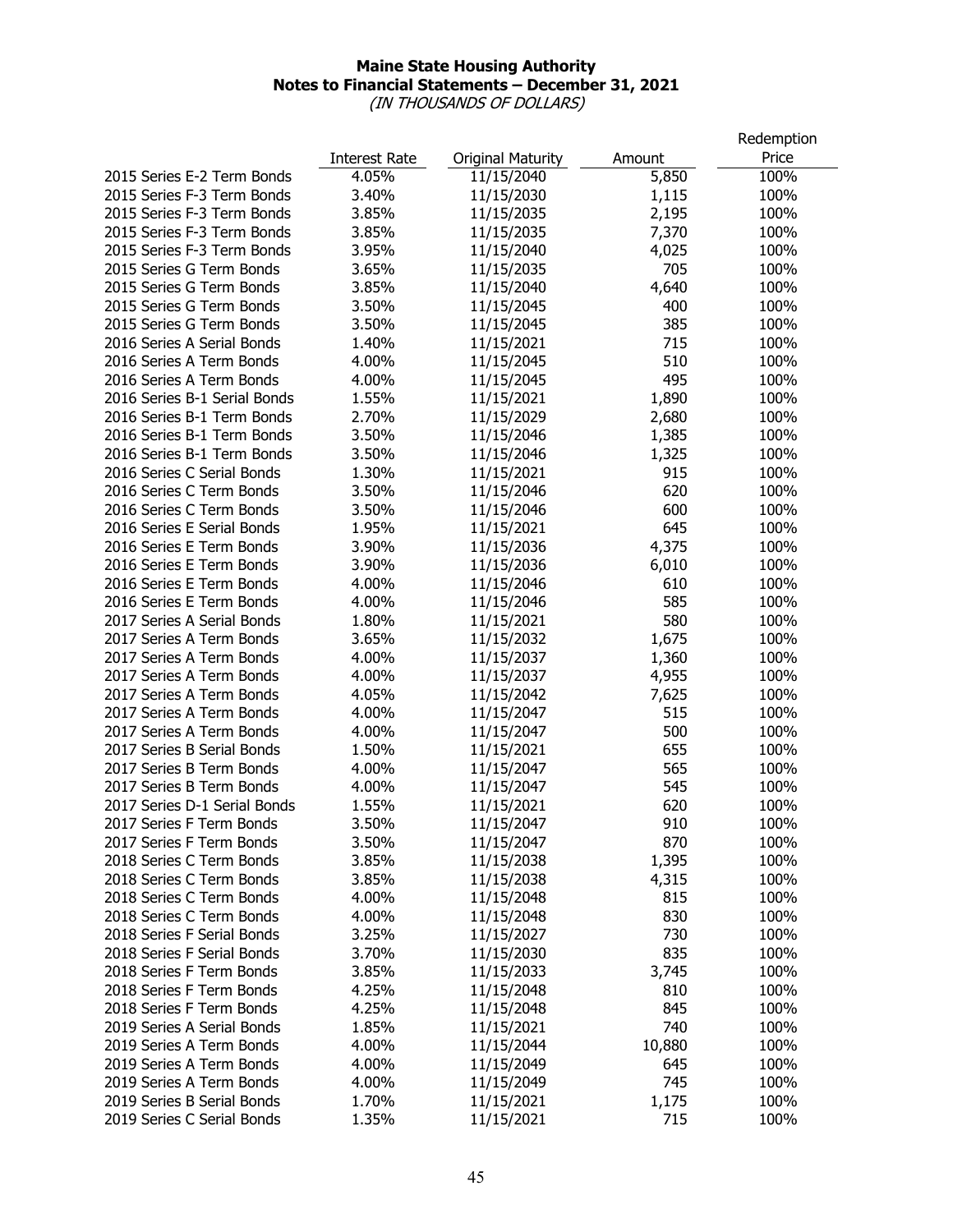(IN THOUSANDS OF DOLLARS)

Redemption

Redemption

|                            |               |                          |           | Redemption |
|----------------------------|---------------|--------------------------|-----------|------------|
|                            | Interest Rate | <b>Original Maturity</b> | Amount    | Price      |
| 2019 Series C Term Bonds   | 4.00%         | 11/15/2050               | 480       | 100%       |
| 2019 Series C Term Bonds   | 4.00%         | 11/15/2050               | 630       | 100%       |
| 2019 Series E Serial Bonds | 1.40%         | 11/15/2021               | 640       | 100%       |
| 2019 Series E Term Bonds   | 3.75%         | 11/15/2049               | 300       | 100%       |
| 2019 Series E Term Bonds   | 3.75%         | 11/15/2049               | 415       | 100%       |
| 2020 Series A Serial Bonds | 1.15%         | 11/15/2021               | 915       | 100%       |
| 2020 Series A Term Bonds   | 3.75%         | 11/15/2049               | 270       | 100%       |
| 2020 Series A Term Bonds   | 3.75%         | 11/15/2049               | 385       | 100%       |
| 2020 Series C Term Bonds   | 4.00%         | 11/15/2050               | 380       | 100%       |
| 2020 Series C Term Bonds   | 4.00%         | 11/15/2050               | 575       | 100%       |
|                            |               |                          | \$227,210 |            |

For the year ended December 31, 2021, MaineHousing redeemed prior to maturity \$22,630 of its Maine Energy, Housing, & Economic Recovery bonds from bond proceeds and debt service funds. Gains of \$90 were attributed to the recognition of related bond premium. The following is a summary of bonds redeemed:

|                            |               |                          |          | REACHLIPS |
|----------------------------|---------------|--------------------------|----------|-----------|
|                            | Interest Rate | <b>Original Maturity</b> | Amount   | Price     |
| 2010 Series 1 Serial Bonds | 4.00%         | 6/15/2021                | \$780    | 100%      |
| 2010 Series 1 Serial Bonds | $3.00\%$      | 6/15/2021                | 2,670    | 100%      |
| 2010 Series 1 Serial Bonds | 3.25%         | 6/15/2022                | 3,565    | 100%      |
| 2010 Series 1 Serial Bonds | 3.25%         | 6/15/2023                | 3,680    | 100%      |
| 2010 Series 1 Serial Bonds | 5.00%         | 6/15/2024                | 3,800    | 100%      |
| 2010 Series 1 Serial Bonds | 5.00%         | 6/15/2025                | 355      | 100%      |
| 2010 Series 1 Serial Bonds | 3.75%         | 6/15/2025                | 3,635    | 100%      |
| 2010 Series 1 Serial Bonds | 5.00%         | 6/15/2026                | 1,555    | 100%      |
| 2010 Series 1 Serial Bonds | 3.75%         | 6/15/2026                | 2,590    | 100%      |
|                            |               |                          | \$22,630 |           |
|                            |               |                          |          |           |

### **(14.) CONTINGENCIES**

MaineHousing is subject to various legal proceedings and claims that arise in the normal course of its business. MaineHousing also receives funding from federal government agencies. These funds are to be used for designated purposes only and are subject to financial and compliance audits and the resolution of identified questioned costs. The amount, if any, of expenditures which may be disallowed by the granting agency cannot be determined at this time. In the opinion of management, the ultimate resolution of these actions will not materially affect the accompanying financial statements.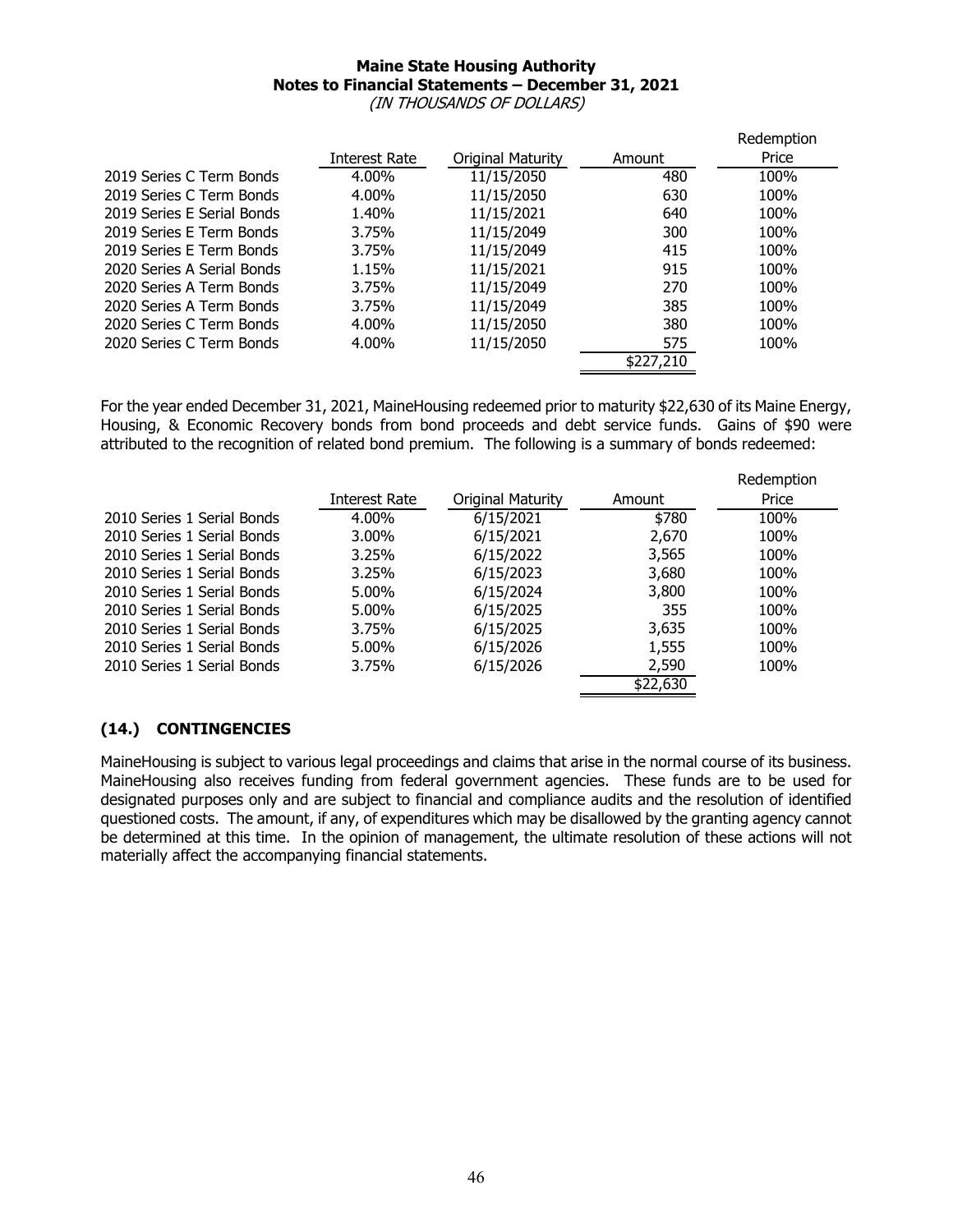(IN THOUSANDS OF DOLLARS)

# **(15.) SUBSEQUENT EVENTS**

Subsequent to December 31, 2021, MaineHousing issued and redeemed bonds. The following is a summary of subsequent event transactions.

On February 9, 2022, MaineHousing issued, at par, \$100,000 of bonds in the General Mortgage Purchase Bond Resolution as follows:

|                            | Interest Rate     | Maturity  | Amount    | <b>Issued Price</b> |
|----------------------------|-------------------|-----------|-----------|---------------------|
| 2022 Series A Serial Bonds | $0.40\% - 0.85\%$ | 2023-2026 | \$19,000  | 100%                |
| 2022 Series A Term Bonds   | 2.40%             | 2041      | 10,180    | 100%                |
| 2022 Series A Term Bonds   | 2.60%             | 2046      | 19,570    | 100%                |
| 2022 Series A Term Bonds   | 2.65%             | 2051      | 1,250     | 100%                |
| 2022 Series B Serial Bonds | 1.50%-2.58%       | 2025-2032 | 40,000    | 100%                |
| 2022 Series B Term Bonds   | 2.98%             | 2036      | 10,000    | 100%                |
|                            |                   |           | \$100,000 |                     |
|                            |                   |           |           |                     |

On February 24, 2022, MaineHousing redeemed, at par, \$67,585 of bonds in the General Mortgage Purchase Bond Resolution as follows:

|                            |               |            |          | Redemption |
|----------------------------|---------------|------------|----------|------------|
|                            | Interest Rate | Maturity   | Amount   | Price      |
| 2014 Series C-2 Term Bonds | 3.75%         | 11/15/2034 | \$10,945 | 100%       |
| 2015 Series A-3 Term Bonds | 3.50%         | 11/15/2034 | 2,085    | 100%       |
| 2015 Series A-3 Term Bonds | 3.63%         | 11/15/2039 | 2,505    | 100%       |
| 2015 Series C Term Bonds   | 3.59%         | 11/15/2030 | 4,100    | 100%       |
| 2015 Series F-3 Term Bonds | 3.95%         | 11/15/2040 | 7,815    | 100%       |
| 2015 Series G Term Bonds   | 3.65%         | 11/15/2035 | 1,420    | 100%       |
| 2016 Series E Term Bonds   | 3.63%         | 11/15/2031 | 800      | 100%       |
| 2017 Series A Term Bonds   | 3.65%         | 11/15/2032 | 1,685    | 100%       |
| 2017 Series B Term Bonds   | 3.65%         | 11/15/2037 | 3,565    | 100%       |
| 2017 Series H Term Bonds   | 3.55%         | 11/15/2037 | 5,130    | 100%       |
| 2018 Series A Term Bonds   | 3.50%         | 11/15/2033 | 1,215    | 100%       |
| 2018 Series A Term Bonds   | 3.75%         | 11/15/2038 | 3,390    | 100%       |
| 2018 Series B Term Bonds   | 3.50%         | 11/15/2033 | 3,560    | 100%       |
| 2018 Series B Term Bonds   | 3.75%         | 11/15/2038 | 4,420    | 100%       |
| 2018 Series C Term Bonds   | 3.55%         | 11/15/2033 | 4,080    | 100%       |
| 2018 Series C Term Bonds   | 3.95%         | 11/15/2043 | 9,595    | 100%       |
| 2018 Series F Serial Bonds | 3.55%         | 11/15/2029 | 800      | 100%       |
| 2019 Series A Term Bonds   | 3.80%         | 11/15/2039 | 475      | 100%       |
|                            |               |            | \$67,585 |            |